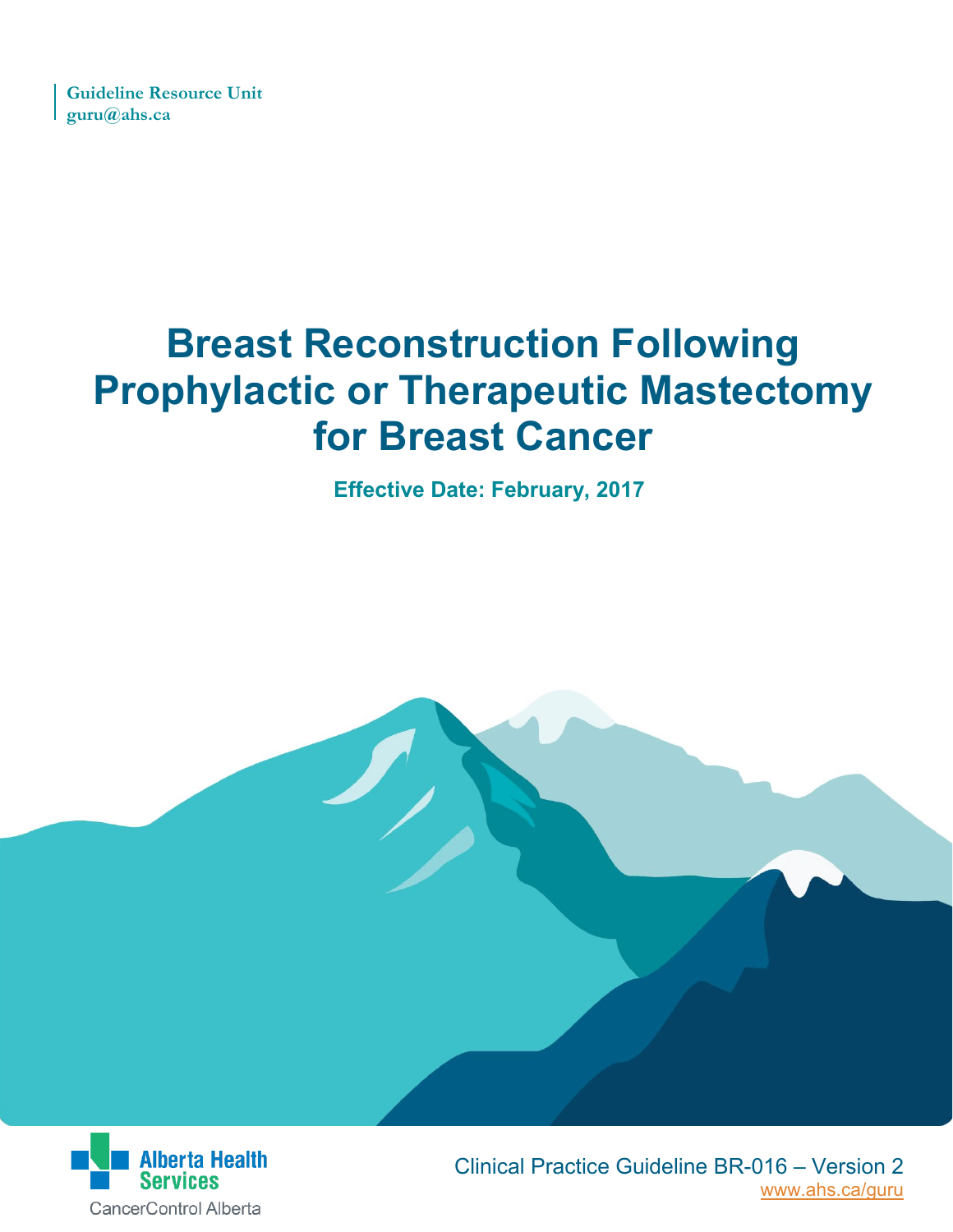# **Background**

Local treatment for early breast cancer has shown the equivalence of total mastectomy and breast conservation surgery plus radiation therapy as it relates to overall survival.<sup>1</sup> As a result, current guidelines on the surgical management of breast cancer recommend lumpectomy and whole breast irradiation as an oncologically equivalent option to mastectomy for patients with stage I or stage II invasive breast cancer.<sup>2-5</sup> Prophylactic bilateral mastectomy may also be considered as a risk reduction strategy for patients at high risk of developing breast cancer.  $3,6,7,8$ 

For women who do undergo mastectomy, whether for therapeutic or for prophylactic reasons, the side effects of mastectomy can be significant. Anxiety and depression, poor body image, sexual issues, and phantom breast syndrome have been well-documented among patients who have undergone mastectomy.<sup>9-14</sup> However, breast reconstruction may alleviate some of the postmastectomy distress experienced by these patients.<sup>15-17</sup> The purpose of this guideline is to provide practitioners in Alberta with recommendations on the selection of candidates for breast reconstruction, the decision on how much tissue to remove during mastectomy, the timing of reconstruction procedures, the selection of an appropriate reconstruction, and the impact of breast reconstruction on adjuvant therapy.

# Guideline Questions

The questions below are consensus-based and were derived from a discussion among the members of the guideline working group.

- 1. Who should receive breast reconstruction education information?
- 2. Who is a candidate for postmastectomy breast reconstruction?
- 3. Which types of breast reconstruction are available?
- 4. What is the appropriate timing of breast reconstruction?
- 5. What is appropriate extent of mastectomy (i.e., skin-sparing, nipple-sparing)?
- 6. What are the risks and benefits associated with breast reconstruction?
- 7. What is the role of acellular dermal matrix in implant-based breast reconstruction?
- 8. What is the role of autologous fat grafting as an adjunct to breast reconstruction?
- 9. How can recovery be improved in breast reconstruction patients?
- 10. What is the appropriate post-breast reconstruction surveillance?
- 11. How do we measure outcomes in breast reconstruction?

# Search Strategy

Peer-reviewed articles were searched on February 29, 2016 and March 14, 2016 using PubMed, the Cumulative Index to Nursing and Allied Health Literature (CINAHL), MEDLINE, EMBASE, and the Evidence-Based Medicine (EMB) Database. The following search terms were used: breast cancer, breast neoplasm, breast carcinoma, breast tumour/tumor, ablative surgery, mastectomy, ablation therapy, breast reconstruction, and mammoplasty. Results were limited to human participants >19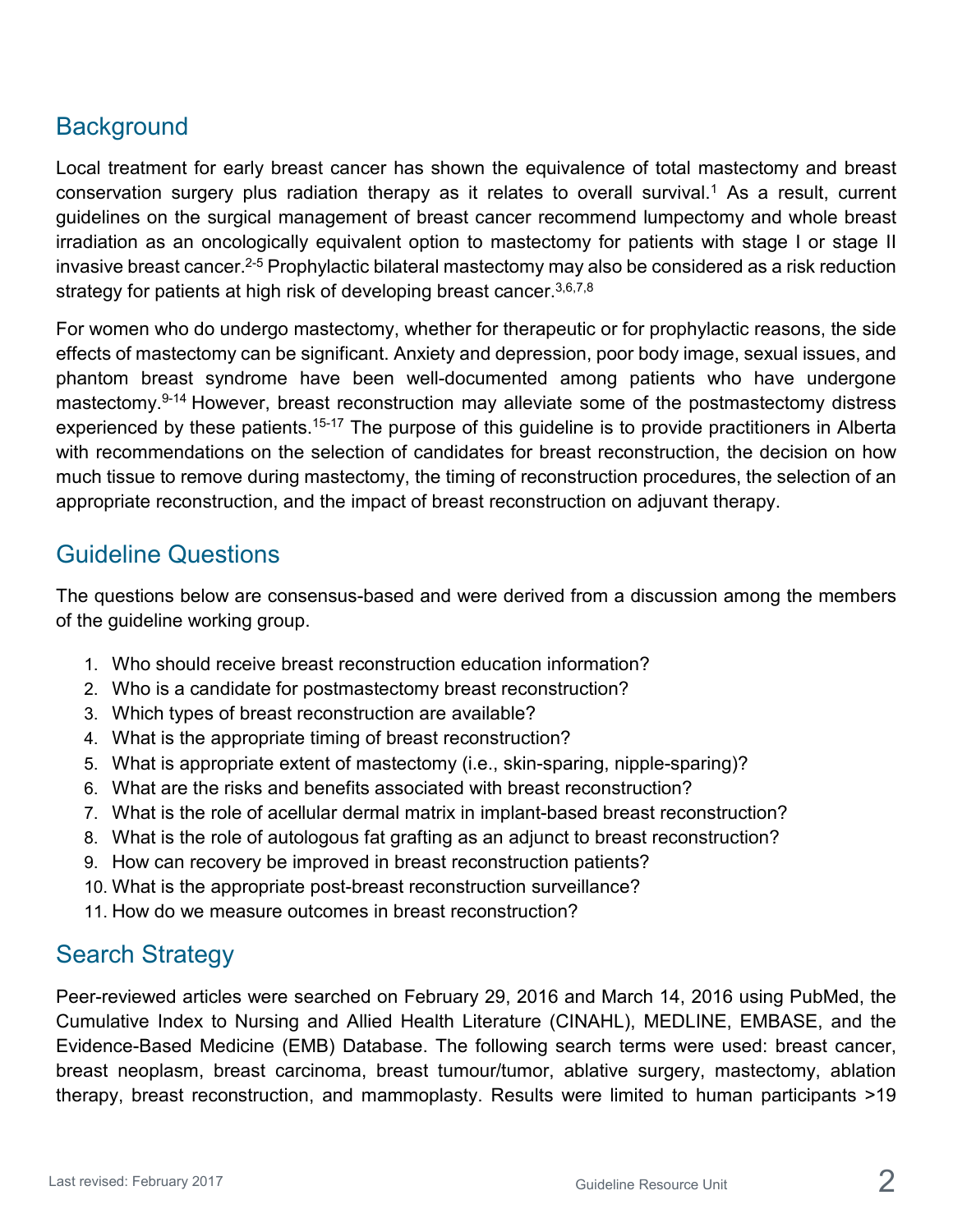years of age, studies published in English, and publications from November, 2012 to March, 2016. Additional exclusion criteria included studies with <25 patients, and studies with singular focuses on costs, patient-reported outcome measures, imaging and prognostic factors. In total, 362 articles were identified, of which 54 were reviewed in detail based on a title/abstract screen.

The National Guideline Clearinghouse (NGC, Agency for Healthcare Research and Quality, [www.guideline.gov\)](http://www.guideline.gov/) was searched for clinical practice guidelines related to breast reconstruction. In addition, the webpages of well-recognized cancer guideline developers was hand-searched to ensure no clinical practice guidelines had been missed.

# Target Population

The recommendations contained in this guideline apply to women over the age of 18 years who are candidates for mastectomy, either for the treatment of breast cancer or for the prophylaxis of breast cancer in patients at high genetic risk.

# Recommendations

- 1. **Patient education.** Women with breast cancer or those deemed to be at high risk for developing breast cancer (e.g. BRCA 1 and 2 mutation carriers) should receive standardized information about breast reconstruction early in their decision making process. Patients who are to undergo either therapeutic or prophylactic mastectomy should receive detailed, individually tailored information to assist with decision making, including appropriate breast reconstruction consultation if desired.
- 2. **Eligibility for postmastectomy breast reconstruction.** Various patient and treatment factors affect the options, risks, and outcomes of breast reconstruction. Consultation with an expert in breast reconstruction can provide a patient with a specialized treatment plan and anticipated outcomes, risks, and benefits so she can determine if breast reconstruction is appropriate for her. Factors that should be weighed when considering candidates for any method of breast reconstruction (immediate or delayed) include:
	- Cancer factors: tumour stage and location, risk of relapse.
	- **Treatment factors: prior, concurrent, or anticipated future breast cancer treatment (such as** surgery, radiation, and chemotherapy).
	- Patient factors: co-morbidities, body habitus, smoking status, and behavioral/ lifestyle factors.
- 3. **Types of breast reconstruction.**
	- Several types of breast reconstruction are available, including: implant-based, autologous flap, and combination reconstructions (i.e., autologous with implant).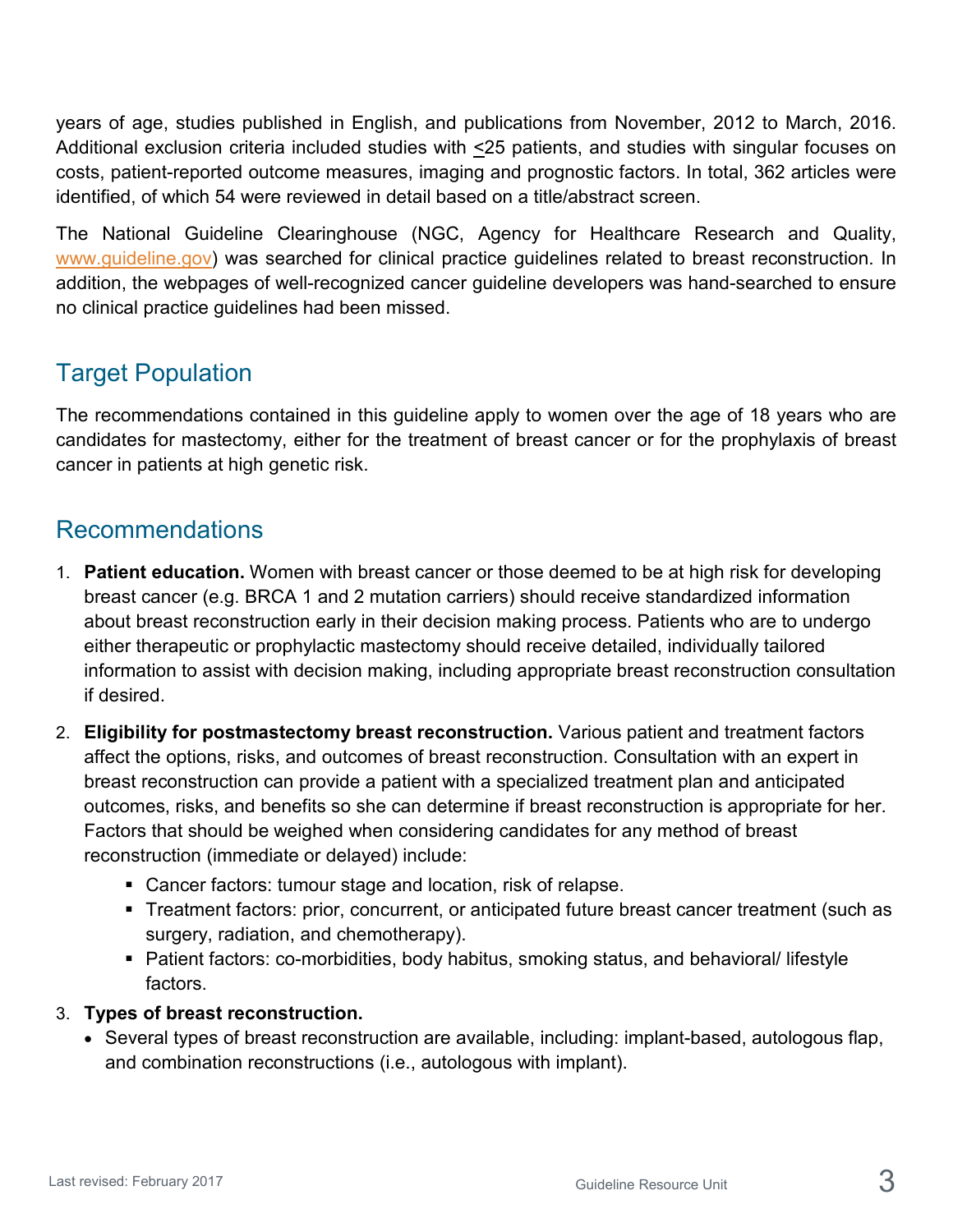• There is insufficient evidence to suggest that one type of procedure can be recommended over another. The decision as to which type of reconstruction to use should be left to the discretion of the surgeon(s) and the patient after sufficient counseling on the benefits and limitations of each procedure. Table 1 presents factors which may influence the type of reconstruction to be performed.

| <b>Clinical factor</b>                                                                                                                                              | <b>Guidance by Reconstruction Type</b>                |                                                       |                                          |
|---------------------------------------------------------------------------------------------------------------------------------------------------------------------|-------------------------------------------------------|-------------------------------------------------------|------------------------------------------|
|                                                                                                                                                                     | Immediate                                             | <b>Delayed</b>                                        | <b>Evidence*</b>                         |
| <b>Cancer factors</b>                                                                                                                                               |                                                       |                                                       |                                          |
| Ductal carcinoma in situ                                                                                                                                            | Acceptable                                            | Acceptable                                            | Moderate                                 |
| T1 or T2 tumours                                                                                                                                                    | Acceptable                                            | Acceptable                                            | Moderate                                 |
| T3 or T4 $†$                                                                                                                                                        | Not recommended                                       | Acceptable                                            | Moderate                                 |
| Inflammatory breast cancer <sup>†</sup><br>Multicentric T1/T2 tumours<br>Lymph node-positive either on<br>needle biopsy or upfront,<br>standalone SLNB <sup>+</sup> | Not recommended<br>Acceptable<br>Not recommended      | Acceptable<br>Acceptable<br>Acceptable                | Insufficient<br>Insufficient<br>Moderate |
| <b>Treatment factors</b><br>Prior radiation therapy<br>Prophylactic mastectomy                                                                                      | Acceptable; favors autologous<br>Acceptable           | Acceptable; favors autologous<br>Acceptable           | Good<br>Good                             |
| Prior non-oncologic breast surgery                                                                                                                                  | Acceptable                                            | Acceptable                                            | Moderate                                 |
| After preoperative systemic therapy                                                                                                                                 | Acceptable                                            | Acceptable                                            | Good                                     |
| Before adjuvant chemotherapy                                                                                                                                        | Acceptable, if <61 day delay<br>anticipated           | N/A                                                   | Good                                     |
| Before adjuvant radiation therapy <sup>+</sup>                                                                                                                      | Not recommended                                       | N/A                                                   | Moderate                                 |
| Prior diagnostic / excisional biopsy                                                                                                                                | Acceptable, but may affect<br>skin and nipple sparing | Acceptable                                            | Insufficient                             |
| <b>Patient factors</b>                                                                                                                                              |                                                       |                                                       |                                          |
| Older age                                                                                                                                                           | Acceptable, but may affect risks                      | Acceptable, but may affect risks                      | Moderate                                 |
| Obesity                                                                                                                                                             | Acceptable, risks increase with BMI<br>>30            | Acceptable, risks increase with<br>BMI>30             | Moderate                                 |
| Diabetes                                                                                                                                                            | Acceptable, but may affect risks                      | Acceptable, but may affect risks                      | Moderate                                 |
| Smoking                                                                                                                                                             | Acceptable, 3-4 week smoking<br>cessation recommended | Acceptable, 3-4 week smoking<br>cessation recommended | Moderate                                 |
| Planned future pregnancy                                                                                                                                            | Acceptable; favors implants                           | Acceptable; favors implants                           | Insufficient                             |

#### **\*Level of evidence:**

Good = at least one well-designed randomized controlled trial or several comparative studies available.

**Moderate evidence** = non-comparative observational studies (i.e., prospective and/or retrospective cohorts) available only. **Insufficient evidence** = only case reports or anecdotal evidence available; when the evidence was insufficient, recommendations were developed based on the working group's consensus or from guideline recommendations elsewhere.

†Recommendation is based on the high likelihood that patients will receive radiation therapy, as per CancerControl Alberta guideline ["Adjuvant Radiation Therapy for Invasive Breast Cancer.](http://www.albertahealthservices.ca/assets/info/hp/cancer/if-hp-cancer-guide-br005-adjuvant-rt-invasive-breast.pdf)"<sup>5</sup>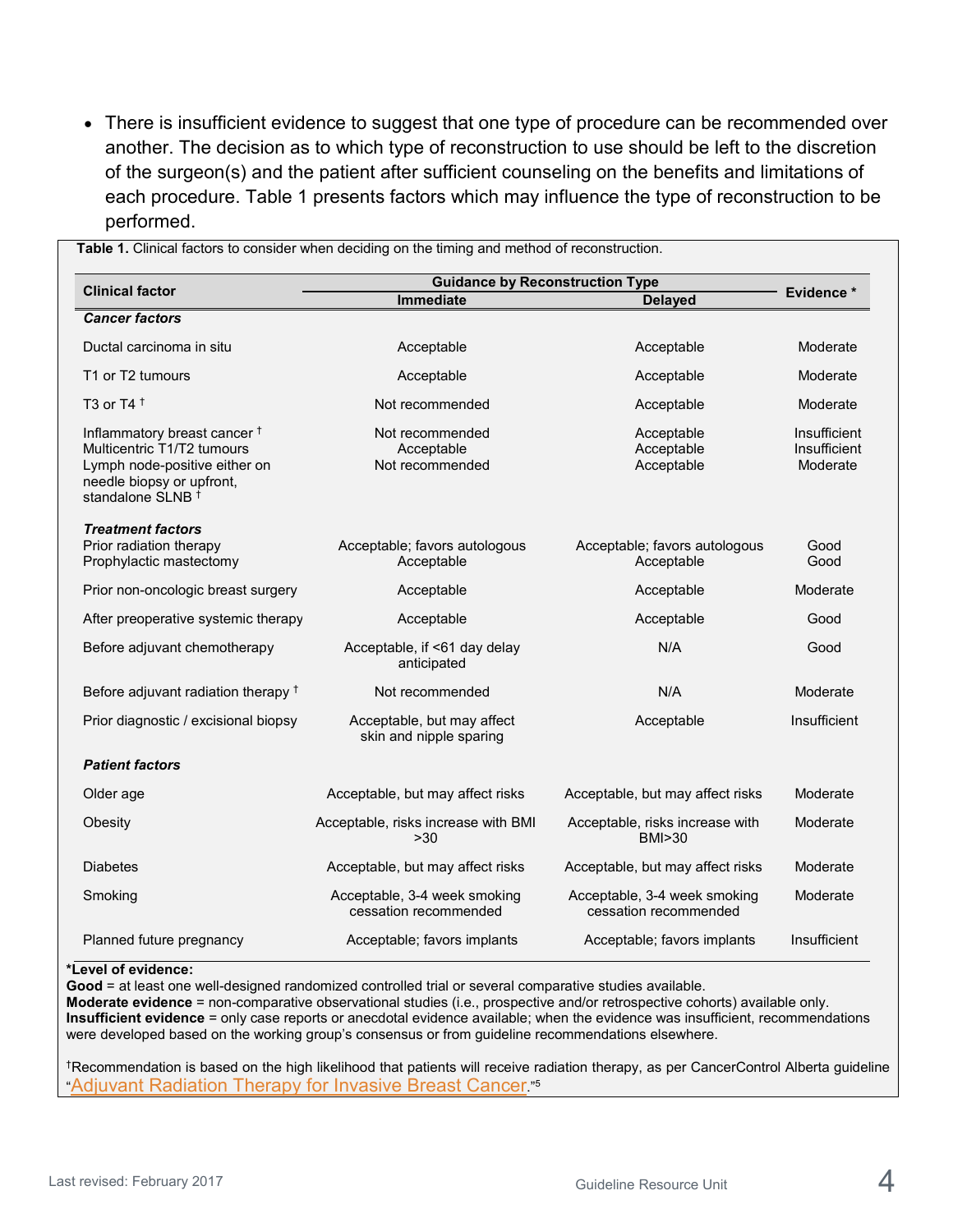#### 4. **Timing of breast reconstruction (immediate versus delayed).**

- Patients undergoing prophylactic mastectomy should be considered for immediate breast reconstruction (i.e., at the time of surgery).
- Patients undergoing therapeutic mastectomy who **do not, or are unlikely to require postmastectomy radiation therapy** should be considered for immediate breast reconstruction. There is sufficient evidence to support the oncologic safety of immediate reconstruction in these patients.
- Patients for whom postmastectomy radiation therapy is probable or uncertain should be discussed for breast reconstruction appropriateness in a multidisciplinary setting and meet preoperatively with a radiation oncologist as needed; in general, reconstruction should be delayed until after treatment with radiation therapy has been completed. Concerns include the inability to include important structures in radiation therapy volumes, and an increase in long term fibrotic complications in both implant and autologous tissue based immediate reconstruction.
- On average, patients who are good candidates for reconstruction and receiving other adjuvant therapies, including chemotherapy, can be safely offered breast reconstruction with no evidence of adverse effects on the outcome of reconstruction and no clinically relevant delay in chemotherapy.
- Patients for whom immediate breast reconstruction is not appropriate may be considered for delayed breast reconstruction as an acceptable alternative after completion of all recommended adjuvant therapies.

#### 5. **Factors that enhance recovery after breast reconstruction.**

Irrespective of type or timing of reconstruction, recovery can be improved by adherence to Enhanced Recovery After Surgery (ERAS®) protocols, such as limiting pre-operative fasting, carbohydrate loading, multimodal analgesia, post-operative nausea and vomiting prophylaxis, goal directed fluid therapy, early institution of post-operative feeding, early ambulation, and adequate post-discharge outpatient supports.

#### 6. **Extent of mastectomy (i.e., skin-sparing, nipple-sparing).**

- Skin-sparing mastectomy is acceptable for any patient undergoing immediate breast reconstruction.
- Nipple-sparing mastectomy is oncologically safe for prophylactic patients, but may not be suitable for every patient based on risk of nipple necrosis.
- For patients with malignancy, there is no level one evidence for or against the oncologic safety of nipple-sparing mastectomy (NSM). Multidisciplinary input and discussion between the surgeons and the patient about potential additional risks such as perfusion issues and local recurrence risk associated with this approach are required.
- There is limited evidence around what surgical factors to consider when performing mastectomy; however, based on consensus of the guideline working group, a list of technical considerations is included in Appendix A.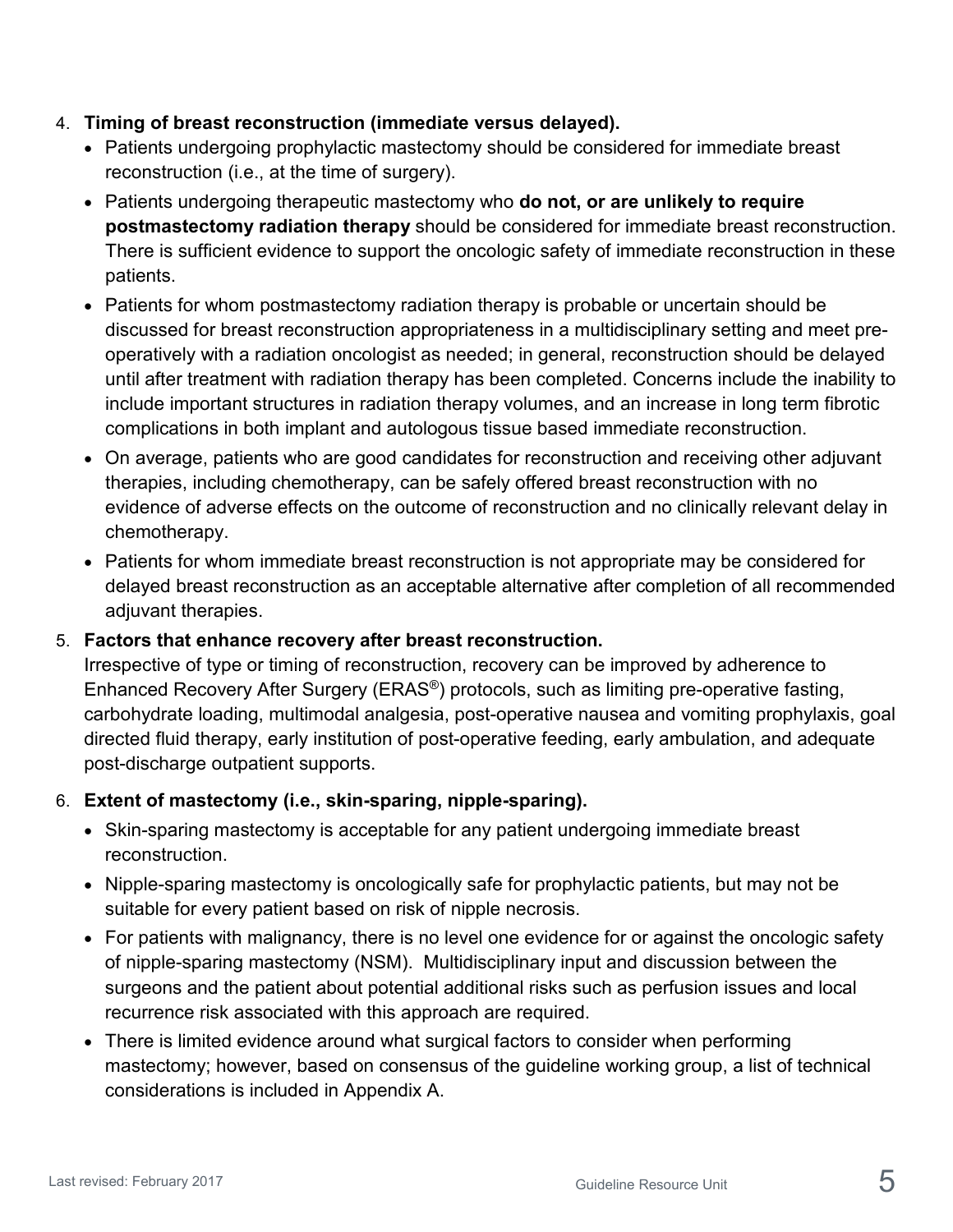#### 7. **Risks and benefits of breast reconstruction.**

- Patients should be made aware that breast reconstruction is a complex, major, multi-step surgery and that complications occur.
- Patient expectations should be assessed prior to surgery, in order to optimize care. In addition, patients should be made aware that the final outcome may vary from patient to patient and that the reconstructive surgery will not restore the breast to its original function, appearance, or sensation.
- Complications can occur with each type of reconstructive procedure. Listed below are the most common complications associated with each procedure:
	- **Autologous reconstructions:** mastectomy skin necrosis, seroma, scarring, hematoma, chronic back pain, abdominal weakness, bulge, hernia, fat necrosis, partial or complete flap necrosis. There is evidence to suggest that DIEP flaps carry a higher risk of fat necrosis and flap loss, as compared to muscle-sparing TRAM flaps. There is also evidence to suggest that donor-site morbidity (i.e., bulge formation, hernia) is lower with DIEP flaps, as compared to muscle-sparing TRAM flaps.
	- **Implant-based reconstructions:** mastectomy skin necrosis, infection, seroma, hematoma, chronic breast pain, implant rupture, tissue expander puncture, exposure or malposition, capsular contracture, and an extremely rare form of breast implant associated anaplastic large cell lymphoma (BIA-ALCL).
- Careful patient evaluation for risk factors for complications is required to determine if a woman is appropriate for immediate reconstruction. It is critical to minimize the chance of delay to adjuvant chemotherapy for triple negative or HER-2 positive breast cancer, as a delay of >61 days may lead to inferior breast outcomes.

#### 8. **Implant-based acellular dermal matrix reconstructions.**

- The use of Human Acellular Dermal Matrix (HADM) in immediate prosthetic breast reconstruction confers the potential benefits of improved aesthetic results, reduced rates of capsular contracture and implant malposition, and the possibility of a single-stage "direct to implant" procedure for carefully selected patients.
- These benefits should be weighed against the potentially higher risks of mastectomy skin necrosis, postoperative seroma, and infection, and mastectomy skin necrosis in HADMassisted prosthetic reconstruction, when compared to traditional, non HADM-assisted techniques.
- Based on consensus, the use of HADM in breast reconstruction should be at the discretion of the reconstructive surgeon in consultation with the patient and oncologic team. Indications to use HADM include: two-stage expander/implant reconstruction or direct-to-implant single-stage reconstruction, to gain increased control over infra-and lateral mammary fold position and ptosis.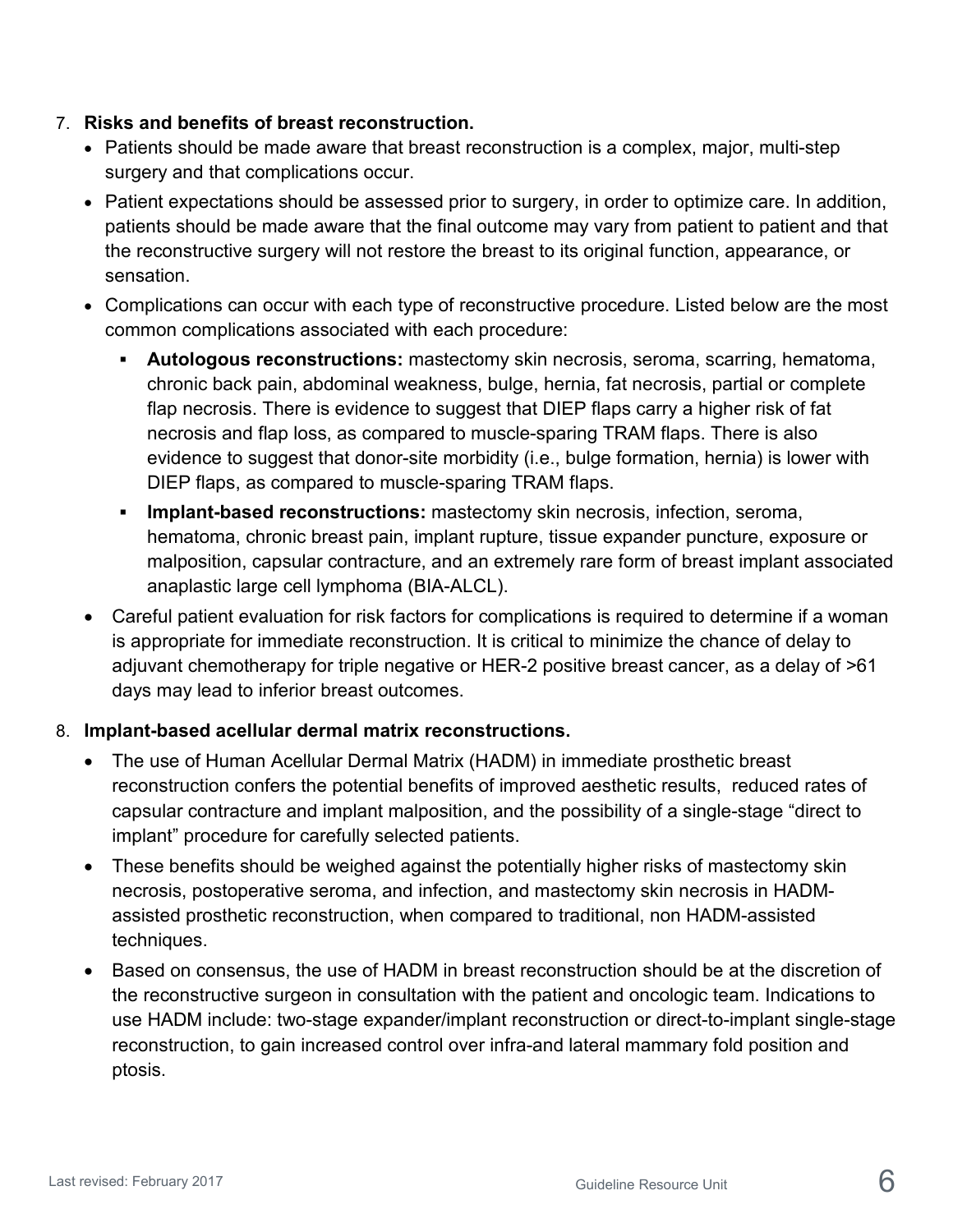- 9. **Adjunctive autologous fat grafting (lipofilling) for contour regularities after breast reconstruction.** Case control data supports the safety of lipofilling. Data from comparative studies and case reports suggest that patient satisfaction is good; however more data is needed.
- 10. **Post-breast reconstruction surveillance.** Regarding oncologic surveillance, there is no evidence to support routine screening mammography of the reconstructed breast, therefore is not recommended. Fat necrosis is a common and benign mammographic finding in patients with reconstructed breasts. Post-reconstruction patients with suspicious masses or symptoms should be referred to a surgeon for examination and further workup. Regarding implant surveillance, although MRI can detect silent implant shell rupture, there is no evidence that radiologic screening of asymptomatic reconstructed breasts improves women's health.
- 11. **Measuring outcomes in breast reconstruction.** Clinical and patient reported outcomes can be recorded, with presently available validated instruments, at the pre-, peri- and post-operative stage to help multi-disciplinary teams deliver consistent, high quality care with minimal variability.

# Treatment Algorithm

An algorithm for the use of breast reconstruction in patients undergoing mastectomy is presented in Figure 1. This algorithm was made in an effort to standardize clinical practice across the province. The information is not meant to be prescriptive or to replace the clinical judgment of any medical practitioner. Please refer to related clinical practice guidelines: Adjuvant Radiation Therapy for Invasive Breast [Cancer,](http://www.albertahealthservices.ca/assets/info/hp/cancer/if-hp-cancer-guide-br005-adjuvant-rt-invasive-breast.pdf) [Adjuvant Radiation Therapy for Ductal Carcinoma In Situ,](http://www.albertahealthservices.ca/assets/info/hp/cancer/if-hp-cancer-guide-br006-adjuvant-rt-dcis.pdf) [Systemic Therapy for Early Stage](http://www.albertahealthservices.ca/assets/info/hp/cancer/if-hp-cancer-guide-adjuvant-systemic-therapy-breast.pdf)  [\(Lymph Node Negative and Lymph Node Positive\) Breast Cancer,](http://www.albertahealthservices.ca/assets/info/hp/cancer/if-hp-cancer-guide-adjuvant-systemic-therapy-breast.pdf) and [Neo-Adjuvant \(Pre-Operative\)](http://www.albertahealthservices.ca/assets/info/hp/cancer/if-hp-cancer-guide-br015.pdf)  [Therapy for Breast Cancer –](http://www.albertahealthservices.ca/assets/info/hp/cancer/if-hp-cancer-guide-br015.pdf) General Considerations for established recommendations. Practice variations for therapy may exist within the province.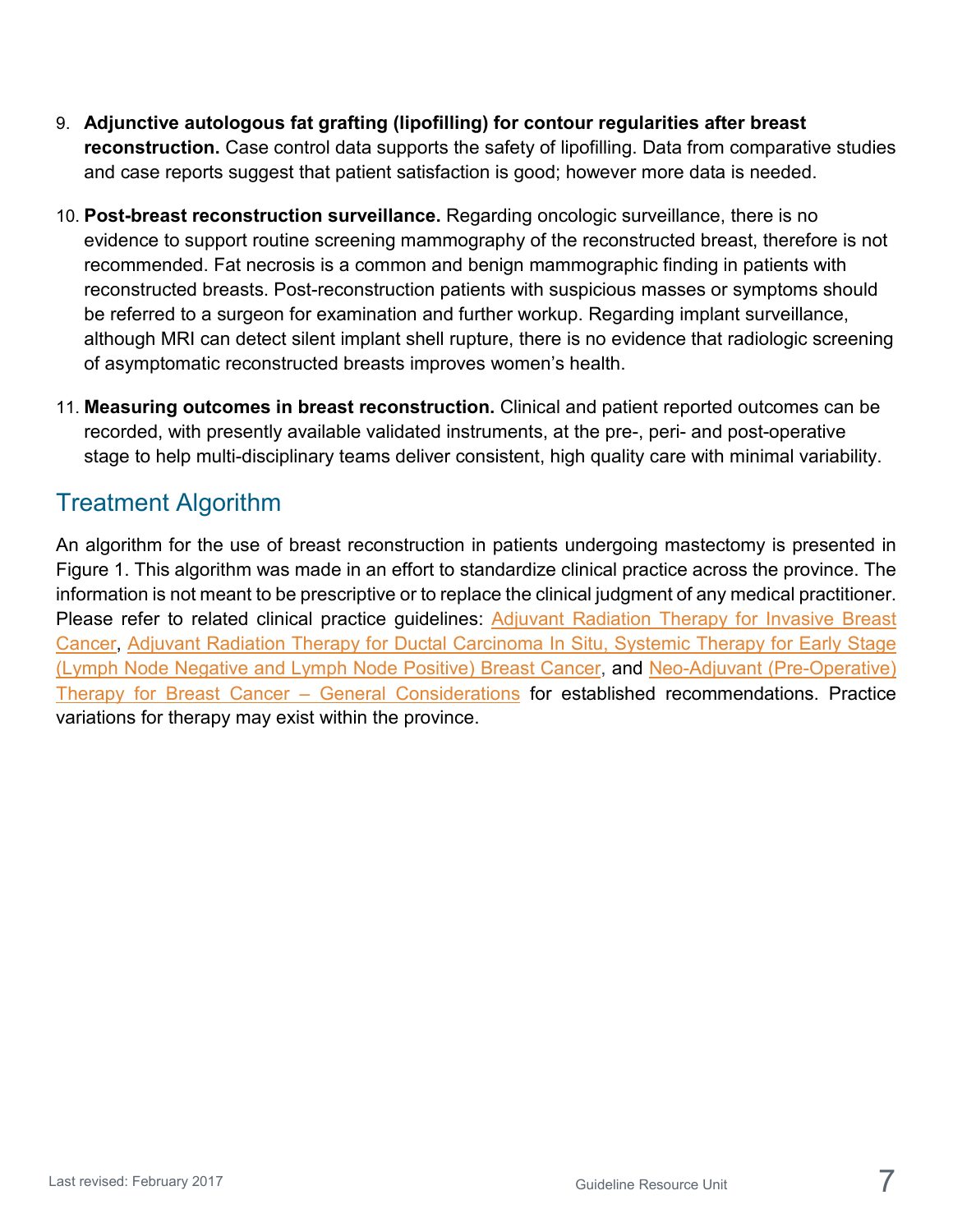



# **Discussion**

Therapeutic reasons for mastectomy often include multicentric tumors, contraindications to radiation therapy, local recurrence following breast conserving surgery, inflammatory breast cancer, failure of down staging or tumour progression following neoadjuvant chemotherapy, and breast cancer during pregnancy if radiation therapy cannot be delayed until the postpartum period.<sup>3</sup> Some women choose to undergo a mastectomy when they are a candidate for breast conservation surgery, despite the known survival equivalence of the two.3 Prophylactic mastectomy of the contralateral breast is not recommended in patients with a known sporadic ipsilateral breast cancer treated with mastectomy,  $3,26$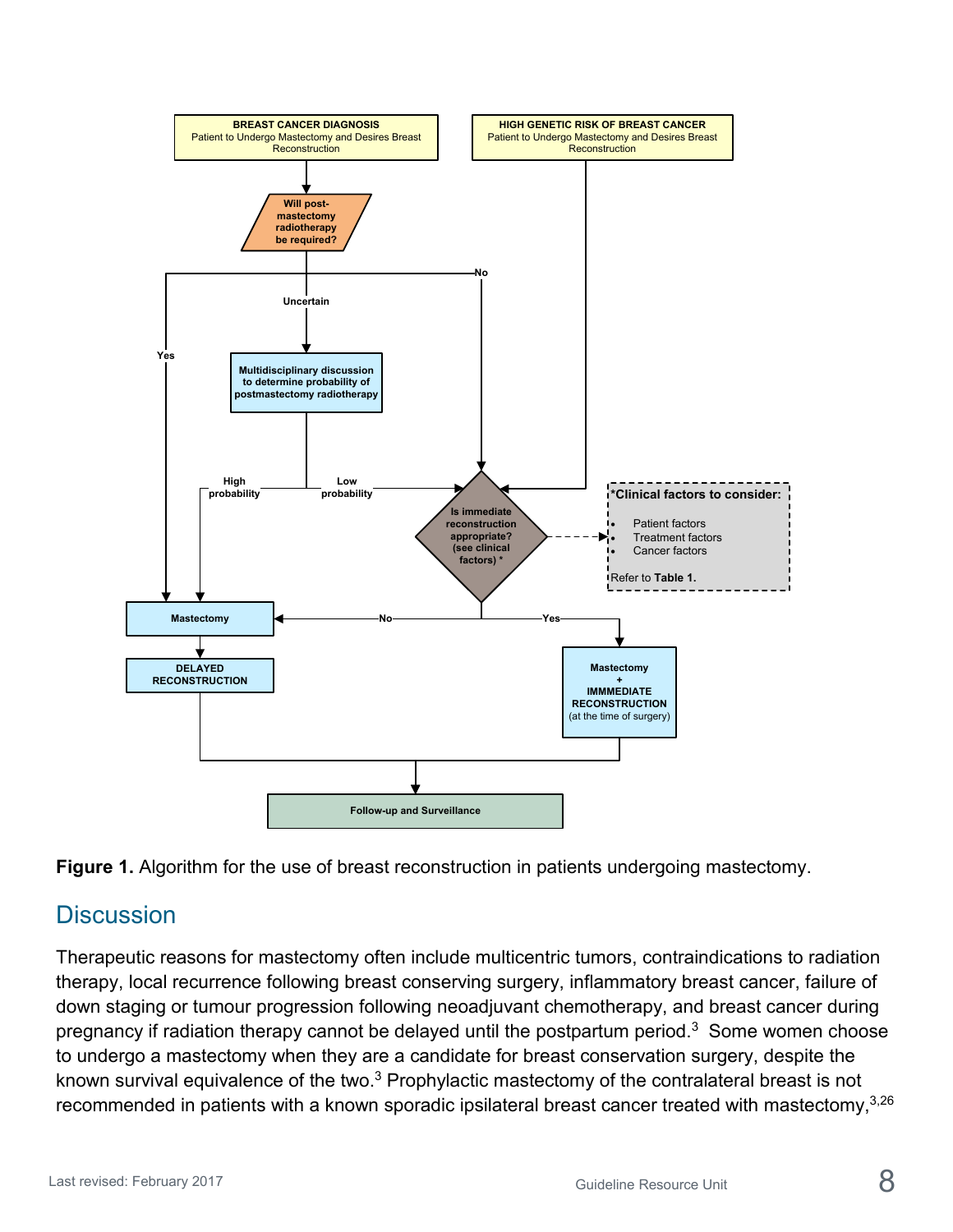however, women often enquire about this procedure out of efforts to improve symmetry, fear of contralateral breast cancer, anxiety, and inconvenience around ongoing surveillance. Risk reducing surgery with prophylactic mastectomy and reconstruction may be offered to high risk women such as those carrying BRCA1 or BRCA2 gene mutations or those with previous mantle irradiation for lymphoma. $23$ 

In patients undergoing reconstructive breast surgery, an evaluation of psychological morbidity showed that recalled distress about mastectomy was lower among those who had reconstruction immediately (i.e., at the time of mastectomy) or early (i.e., within one year), whereas those who had delayed reconstruction (i.e., more than one year later) had significantly more recalled distress about mastectomy.<sup>15</sup> Similarly, a comparison between immediate (n=25) and delayed (n=38) breast reconstruction, using a standardized symptom inventory (BSI) and a self-report questionnaire, revealed that only 25% of the women who underwent immediate breast reconstruction (IBR) reported "high distress" about mastectomy, versus 60% of the delayed reconstruction group (p=0.02). Ninetysix percent of the immediate group and 89% of the delayed group reported satisfaction with results.<sup>16</sup> A comparison of psychological outcome and satisfaction among patients who underwent wide local excision with radiation (n=254), mastectomy alone (n=202), or mastectomy with breast reconstruction (n=121) revealed significant differences with psychosocial morbidity lowest in the wide local excision group, followed by the breast reconstruction group, with the highest morbidity observed in the mastectomy alone group.<sup>17</sup>

Beyond the first year after diagnosis, a woman's quality of life is more likely influenced by her age or exposure to adjuvant therapy than by her breast surgery.<sup>27,28</sup> Metcalfe, et al. reported data on 190 women, which showed that women undergoing delayed breast reconstruction (i.e., already had a mastectomy) had higher levels of body stigma (p=0.01), body concerns (p=0.002), and transparency (p=0.002) than women undergoing mastectomy alone or mastectomy with IBR. However, by 1-year follow-up, there were no significant differences in any of the psychosocial functioning scores between the groups.<sup>11</sup> It should be noted that there are inconsistencies in the methods used among studies, the types and definitions of complications reported among studies, and the populations who selfselect to undergo each procedure due to aesthetic goals or age.<sup>29</sup> Moreover, the characteristics of patients who undergo reconstruction may be different than those who do not; several analyses of the Surveillance, Epidemiology, and End Results (SEER) database describe factors that are significantly associated with a lower rate of reconstruction among breast cancer patients, including African American race or other minority races (versus Caucasian), nonmetropolitan dwelling (versus metropolitan), receipt of radiation therapy, older age, married (versus never married or widowed), and unilateral mastectomy (versus prophylactic mastectomy of contralateral breast).<sup>30-32</sup> Another challenge in interpreting satisfaction data is that prior to 2009, validated patient questionnaires specific to breast reconstruction had not yet been developed.<sup>33,34</sup> Other reasons for not undergoing reconstruction may include the presence of medical comorbidities or patient preference, such as the desire to avoid further surgery.35 Nevertheless, the option to undergo breast reconstruction should be discussed with patients who are making decisions about mastectomy or breast conserving surgery.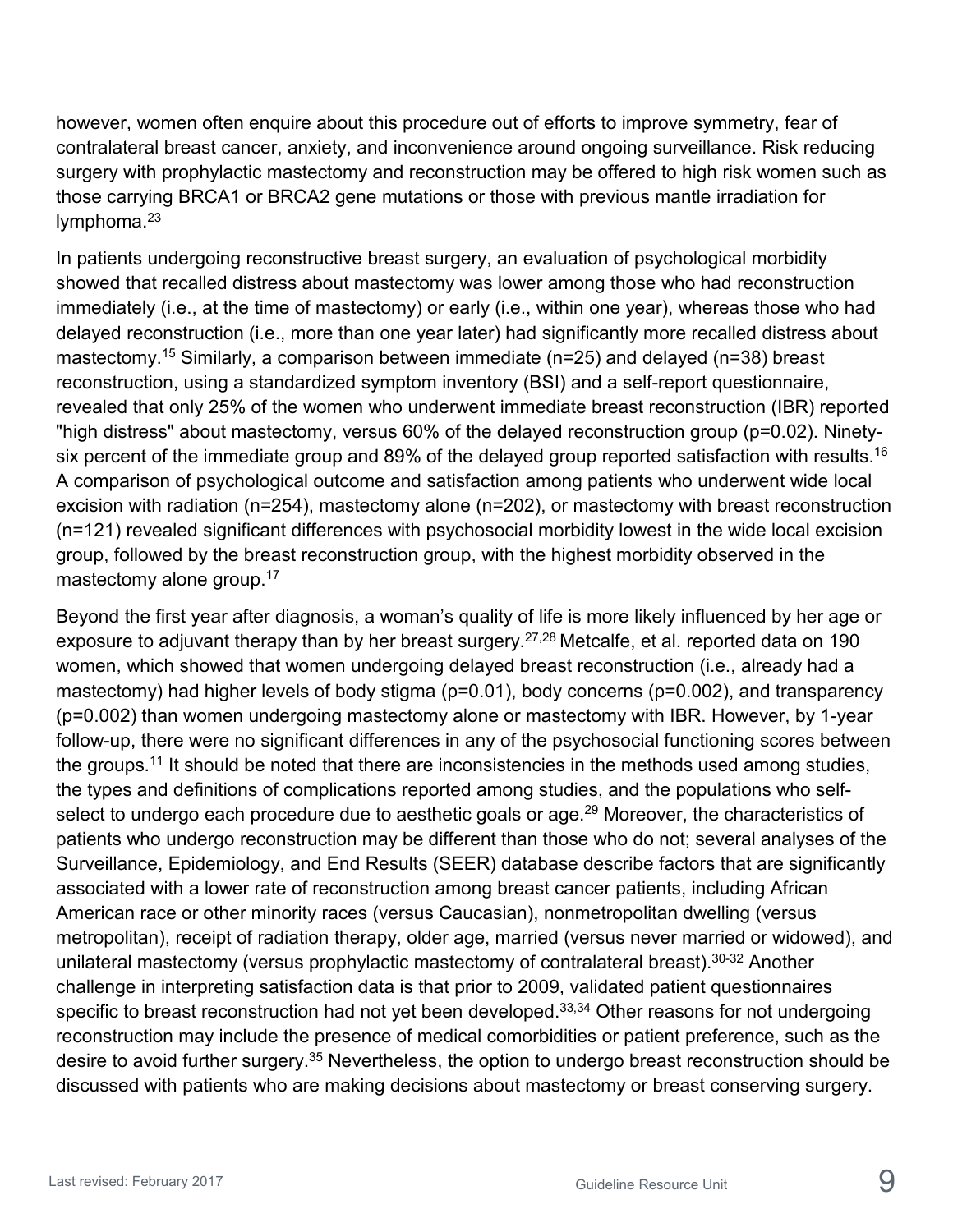The need for patient education has been recognized by the US government; in 2015, the Breast Cancer Patient Education Act (BCPEA) was passed to raise awareness of the availability and coverage of breast reconstruction procedures, and to ensure that patients are made aware of the option of reconstruction prior to mastectomy.36

Despite the evidence for positive outcomes associated with postmastectomy reconstruction, rates of reconstruction are low in Canada and may be influenced by a number of factors, including physician knowledge, attitudes, and practice setting.37 A population-based retrospective cohort study in Ontario found a patient had twice the odds of receiving IBR when she was treated at a hospital with two or more available plastic surgeons (OR 2.01, 95%Cl 1.53-2.65).<sup>38</sup> The reported breast reconstruction rate in Nova Scotia from 1991 to 2001 was 3.8%,<sup>39</sup> and a retrospective cohort study in Ontario revealed that the BR rate among women remained low between 1984 and 1995 (7.9 breast reconstructions per 100 mastectomies in 1984/1985 compared to 7.7 per 100 in 1994/1995).<sup>40</sup> A follow-up study by Platt et al. in 2015 found reconstruction rates in Ontario doubled in the following decade; 23.3% of women had breast reconstruction within 3 years of mastectomy and 13.4% had IBR between 2002 and 2011, however, concerns about underutilization still remain.<sup>41</sup> Several factors may influence breast reconstruction underutilization, including patient proximity to a plastic surgeon, a general surgeon's knowledge of breast reconstruction and patient eligibility, patient preference, or logistical issues and resource constraints limiting access. Platt's geographical analysis showed that a large proportion of the Ontario population has limited access to plastic surgeons who perform breast reconstruction regularly, and this lack of access substantially contributed to the low rates of breast reconstruction and geographic variation in IBR.<sup>41</sup> While rates of delayed breast reconstruction were equally low in this study, there was less geographic variation for this approach in comparison to IBR.

Breast reconstruction can achieve a high level of satisfaction and better psychosocial outcomes for patients.42-44 There is no evidence to support that reconstruction makes detection of local recurrence more difficult, <sup>23</sup> despite another Canadian guideline recommending that patients should wait 1-3 years after mastectomy before being offered reconstruction<sup>21</sup>. Despite the value of breast reconstruction, there is a lack of uniform, evidence-based consensus around aspects of the procedure, such as timing of reconstruction relative to adjuvant therapy, extent of mastectomy, type of reconstruction, and patient selection criteria. This guideline was developed to provide recommendations on these topics, for use by general and plastic surgeons in Alberta. Evidence tables are available upon request.

#### **1. Patient Education**

Adequate and appropriate patient education around breast reconstruction is recommended. Postmastectomy breast reconstruction decisions are particularly sensitive to patient and practitioner preference and are often made in haste with large knowledge gaps, resulting in women undergoing procedures misaligned with their goals.<sup>45,46</sup> In a systematic review, Preminger et al. identified seven education tools for postmastectomy reconstruction comprising written, audio and visual materials.<sup>47</sup> An educational needs assessment was only present in the development of one of the tools. These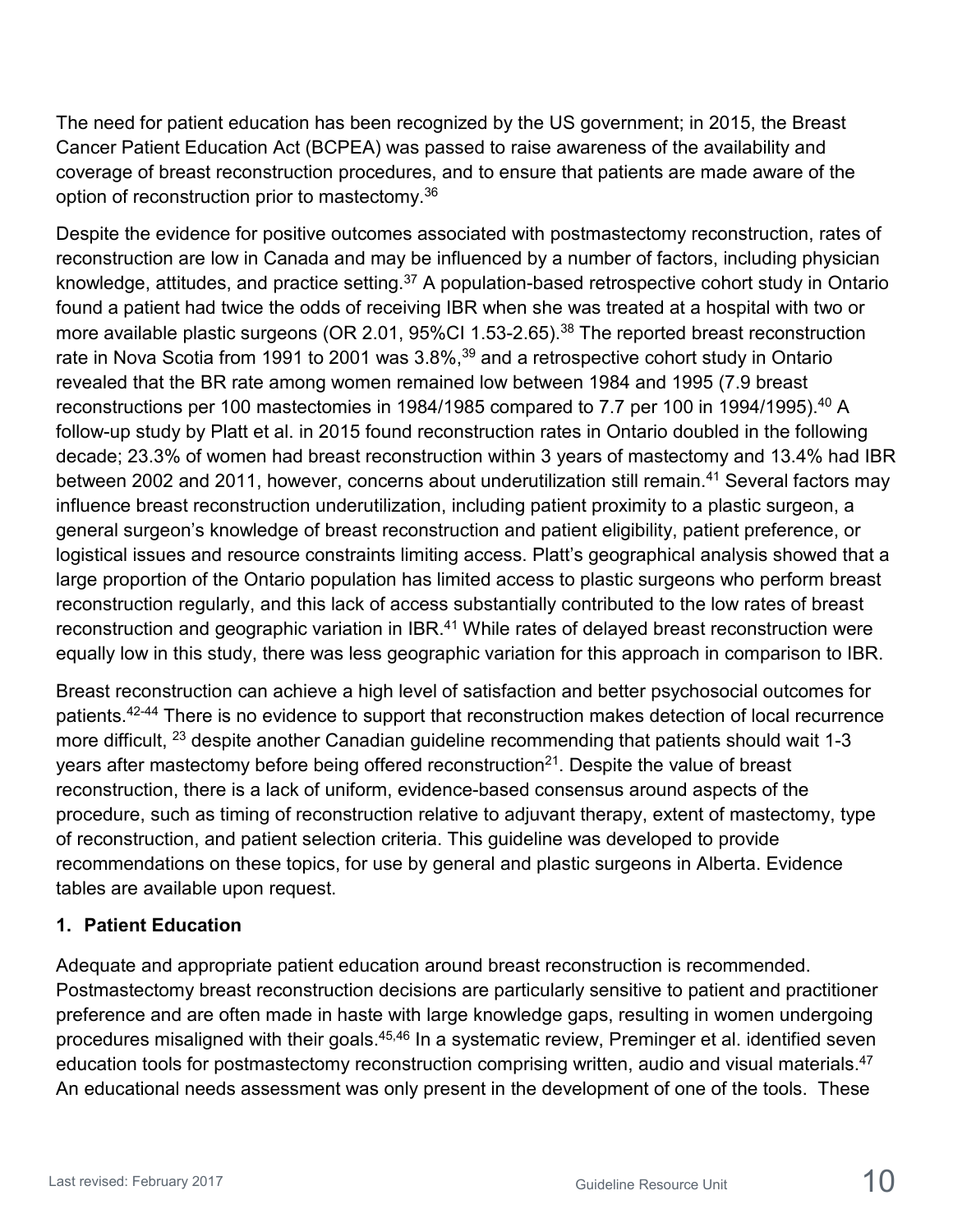tools demonstrated knowledge gains, decreased decisional conflict and a decision 'yes' or 'no' regarding breast reconstruction and type of reconstruction. Two of the seven tools were subjected to RCT testing for efficacy. Causarano et al. showed that a pre-consultation educational group intervention for women pursuing non-time sensitive breast reconstruction (i.e. delayed reconstruction, or reconstruction in the setting of prophylaxis) improved shared-decision making and lessened decision conflict.<sup>45</sup> A full-scale RCT has been designed to test this pilot data.<sup>48</sup>

An interactive decision aid was shown to increase factual knowledge, reduce anxiety and increase postoperative satisfaction.49 Shared decision-making using a person-centered approach with tailored breast reconstruction information was shown to provide high satisfaction using the BRECON-31<sup>®</sup> breast reconstruction satisfaction questionnaire across a variety of reconstruction methods.<sup>50</sup> Decision regret was lessened with increased satisfaction with preoperative information, which in turn may be influenced by women possessing higher self-efficacy trait.<sup>51</sup> In a study of 510 women in North America who were mailed the BREAST-Q™ module, satisfaction with information and interaction with their plastic surgeon was highly correlated with patient satisfaction with overall outcome.<sup>52</sup> In another study of 123 patients, decision regret was associated with low satisfaction with preparatory information.53

The above information presupposes that women are inquiring about breast reconstruction. It is possible that some women considering breast conservation versus mastectomy may not know that breast reconstruction exists as an option. In a qualitative study of Canadian breast cancer patients and health care providers,<sup>54</sup> themes emerged including difficulty initiating the breast reconstruction conversation with health professionals, absence of a standardized process for initiating a dialogue around breast reconstruction, lack of information on subthemes of timing, modality, quantity and content of resources, and a plea for information to be distributed early in the consultation process. Identical themes surfaced in a similar qualitative study in U.S. patients.<sup>55</sup> In contrast, other qualitative studies<sup>56,57</sup> have indicated that the breast care clinical nurse specialist plays an extremely important role in facilitating the process of receiving information. Additional valuable information sources included the surgeon, photographs of prior patients, contact with other patients, written information, the internet, a recording of the initial reconstruction consultation and standardized information videotapes. Clearly, the type, manner and timing of information delivery are just as important as the information itself.

#### **2. Patient Selection**

Several patient factors should be considered when selecting appropriate candidates for breast reconstruction. Existing guidelines list prior cancer therapy (i.e. chemotherapy, radiation therapy; see sections 4 and 5 below), body composition, and smoking status as factors to consider when selecting patients for reconstruction.3,20,21,58 The National Comprehensive Cancer Network (NCCN) guidelines add medical comorbidities and patients concerns as additional factors to be considered. $3$  The American Society of Plastic Surgeons also lists larger preoperative breast size (>C) as a potential complicating factor (Evidence Recommendation Grade: D).<sup>20</sup> Based on existing evidence and current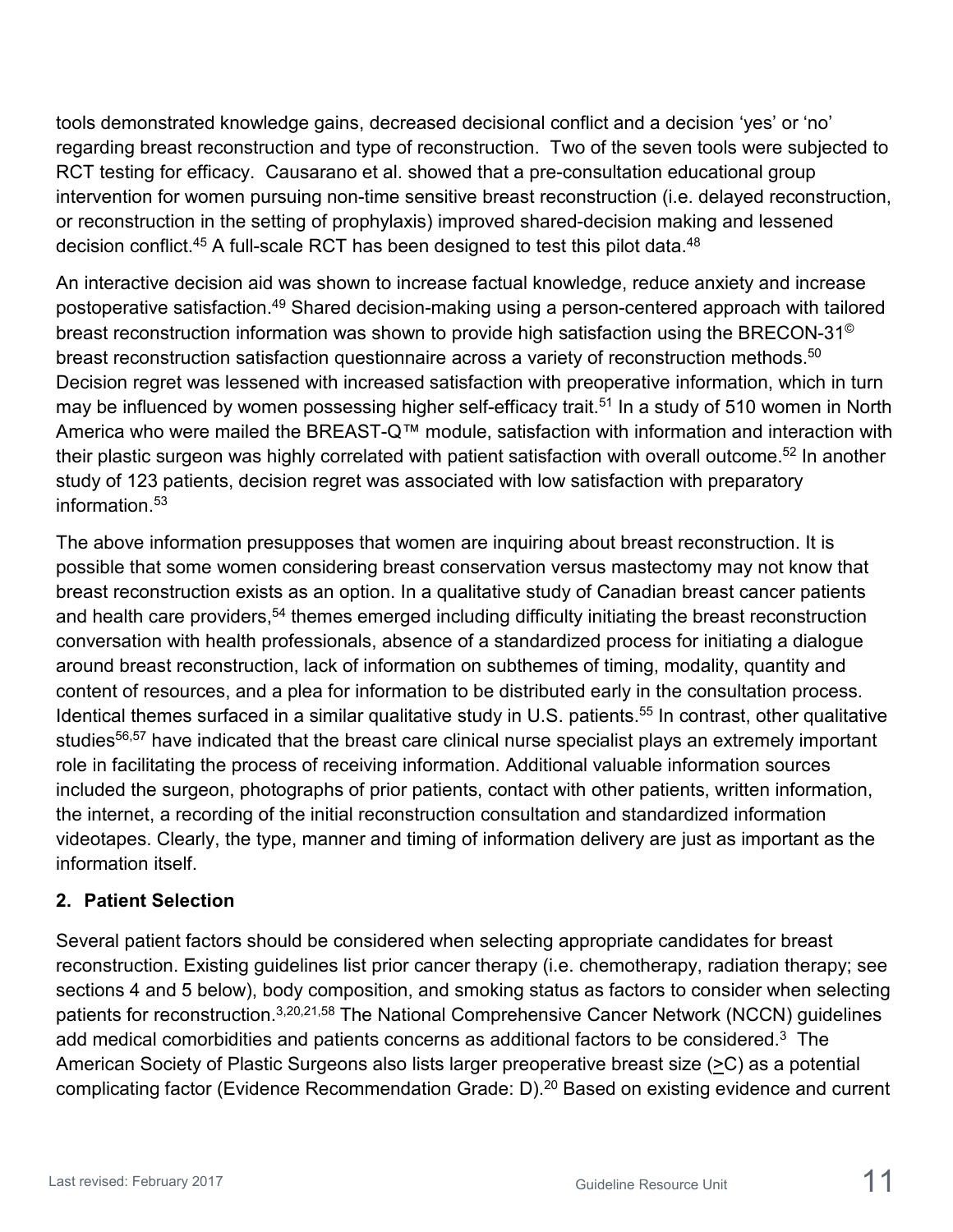guidelines it is recommended that the following patient factors be considered when selecting candidates for reconstruction: prior, concurrent, or future cancer treatment, medical co-morbidities (i.e. diabetes, COPD, cardiovascular disease), body habitus (i.e. BMI, breast size, preexisting scars), and smoking history and current smoking status.

Among patients undergoing IBR, a prospective study demonstrated a significantly greater risk of failure on multiple logistic regression analysis, among patients with larger tumours (T3/T4), patients who smoke, and patients with positive lymph nodes.<sup>59</sup> The rate of reconstructive failure in this study (defined as the need for a second intervention consisting of removal or replacement of the prosthesis) was 7% for patients with none of these factors, 15.7% for patients with one of these factors, 48.3% for patients with two of these factors, and 100% for patients with all three of these factors; which accurately predicted 80% of failures. A risk analysis by Fischer et al. found obesity (BMI > 30), active smoking, and a preoperative ASA (American Society of Anesthesiologists) physical status score of >3 to be independent risk factors associated with surgical morbidity in IBR patients.<sup>60</sup> A follow-up survey of mastectomy-treated breast cancer patients (N=374; SEER database) five years after treatment suggested that the receipt of reconstruction did not vary by body mass index (BMI): 53% BMI <25; 48% BMI 25-30; 45% BMI >30 (p=.43). However, reconstruction type did vary by BMI. TRAM (transverse rectus abdominis myocutaneous) flaps were performed in 53% of patients with BMI >30 versus 26% of patients with BMI <25 (p=.01). In patients with BMI 25-30, 48% received TRAM flap reconstruction. Patient satisfaction with surgical decision-making and surgical outcomes was similar across body mass index categories, providing further evidence of the value of matching the appropriate procedure to the appropriate patient.<sup>61</sup> The presence of preexisting abdominal scars from prior surgery may also raise concern for vascularity upon abdominal (TRAM or DIEP) flap transfer, but with careful planning, some scars can be accommodated safely and do not alone preclude the option of autologous tissue transfer,  $62$  although they have the potential to increase morbidity and complications at the abdominal donor site.63

### **3. Types of Breast Reconstruction**

In general, breast reconstruction procedures available to patients vary according to several factors, including timing of the procedure (i.e., immediate versus delayed), laterality (unilateral vs bilateral), the extent of mastectomy (modified radical, total, skin sparing, skin and nipple sparing) and the type of reconstruction used (i.e., prosthetic implant, autologous tissue flap, or combination of the two). The availability of new products and techniques such as acellular dermal matrix and structural fat grafting/lipofilling, add further options for surgeons and patients to consider.

Prosthetic implants (completed in an expander/implant sequence or a direct-to-implant method), autologous tissue, and a combination of implant and autologous tissue are available for breast reconstruction procedures. No randomized controlled trials have been performed to compare these types of reconstructions in terms of cosmesis or complications in patients with breast cancer. The few observational studies available in the literature have used varying, non-standardized measures to assess aesthetic outcomes;<sup>64</sup> factors such as cost,<sup>65</sup> pain,<sup>66</sup> aesthetics,  $67-70$  compatibility with adjuvant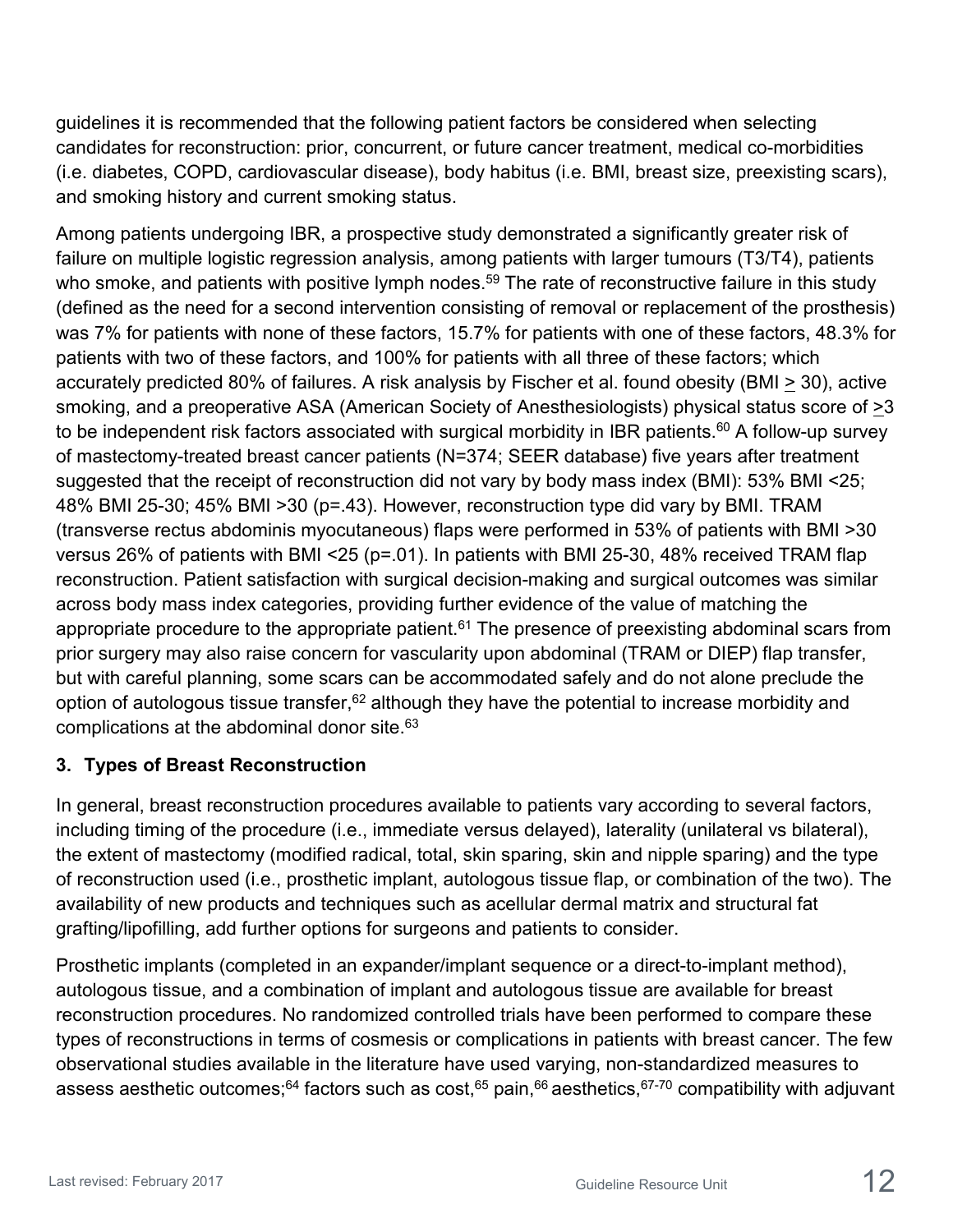radiation therapy,<sup>71</sup> and complication rates<sup>72-74</sup> have been used as a basis for recommending one reconstructive procedure over another. In general, patient outcomes are favorable regardless of the type of reconstruction used <sup>50</sup> and the decision to use an implant, flap or combined procedure should be left to the discretion of the plastic surgeon and the patient after consideration of the benefits and limitations of all appropriate alternatives. A study evaluating various forms of breast reconstruction with the validated BRECON-31<sup>®</sup> questionnaire demonstrated similar patient satisfaction across various forms of reconstruction, with the exception that the recovery subscale had lower scores for autologous reconstructions.<sup>50</sup>

**Revisions over time:** Breast reconstruction may be associated with a need for subsequent procedures or revisions over time. In a retrospective review of 15, 000 breast reconstruction patients across 4 states, secondary breast procedures were high for all reconstruction types, with unplanned revisions highest in the tissue expander patients (tissue expander 59.2%, direct to implant 45.9%, and autologous 34.4%).<sup>75</sup> Fischer's earlier retrospective single-centre reviews of expander/implant patients case-matched to free tissue transfer patients also demonstrated higher rates of unplanned surgical revisions and total system costs in the expander/implant cohort<sup>76,77</sup>; however; the larger database review demonstrated lower complication rates at 90 days after expander/implant (6.5%) or direct-to-implant (6.6%) reconstruction, and higher complication rates at 90 days after autologous reconstruction (13.1%).75

**Patient satisfaction comparing types of implants:** Patient-rated outcome measures, such as the BREAST-Q<sup>™78</sup> and the BRECON<sup>©34</sup>, are essential when comparing reconstruction and implant type.<sup>79,80</sup> Patients who had completed alloplastic reconstruction at least one year prior were surveyed using two questionnaires (i.e., the BREAST-Q™ and the EORTC QLQC30 [Br23]) to compare satisfaction among silicone gel (n=75) and saline (n=68) implant recipients (response rate:  $58\%$ ).<sup>79</sup> Using the BREAST-Q™, silicone gel implant recipients had significantly higher scores on overall satisfaction (p=0.008), psychological well-being (p=0.032), sexual well-being (p=0.05), and satisfaction with surgeon (p=0.019). Using the EORTC QLQC30 (Br23), silicone implant recipients had higher overall physical function, and significantly lower systemic side effects. A cross-sectional study among 482 women who underwent mastectomy followed by implant-based reconstruction were surveyed using the BREAST-Q™ tool to assess satisfaction with their procedure; silicone gel implants were used in 176 women while saline implants were used in 306 women. Patient satisfaction was higher in those with silicone implants (p=0.016); however, postmastectomy radiation therapy had a negative effect on satisfaction (p<0.000) in both silicone and saline recipients, with diminishing satisfaction over time in both groups (p=0.017).<sup>81</sup>

**Patient satisfaction comparing implants and flaps***:* The Michigan Breast Reconstruction Outcomes Study, a prospective cohort study, looked at patient satisfaction at two years following reconstruction with either flaps (pedicle and free TRAM) or with expanders/implants. In this study, aesthetic satisfaction was nearly three-fold higher in patients who underwent flap reconstruction (OR 2.8, p<0.01), yet there was no difference between these groups in terms of overall general satisfaction.<sup>82</sup> A survey among 33 women who had undergone breast reconstruction sought to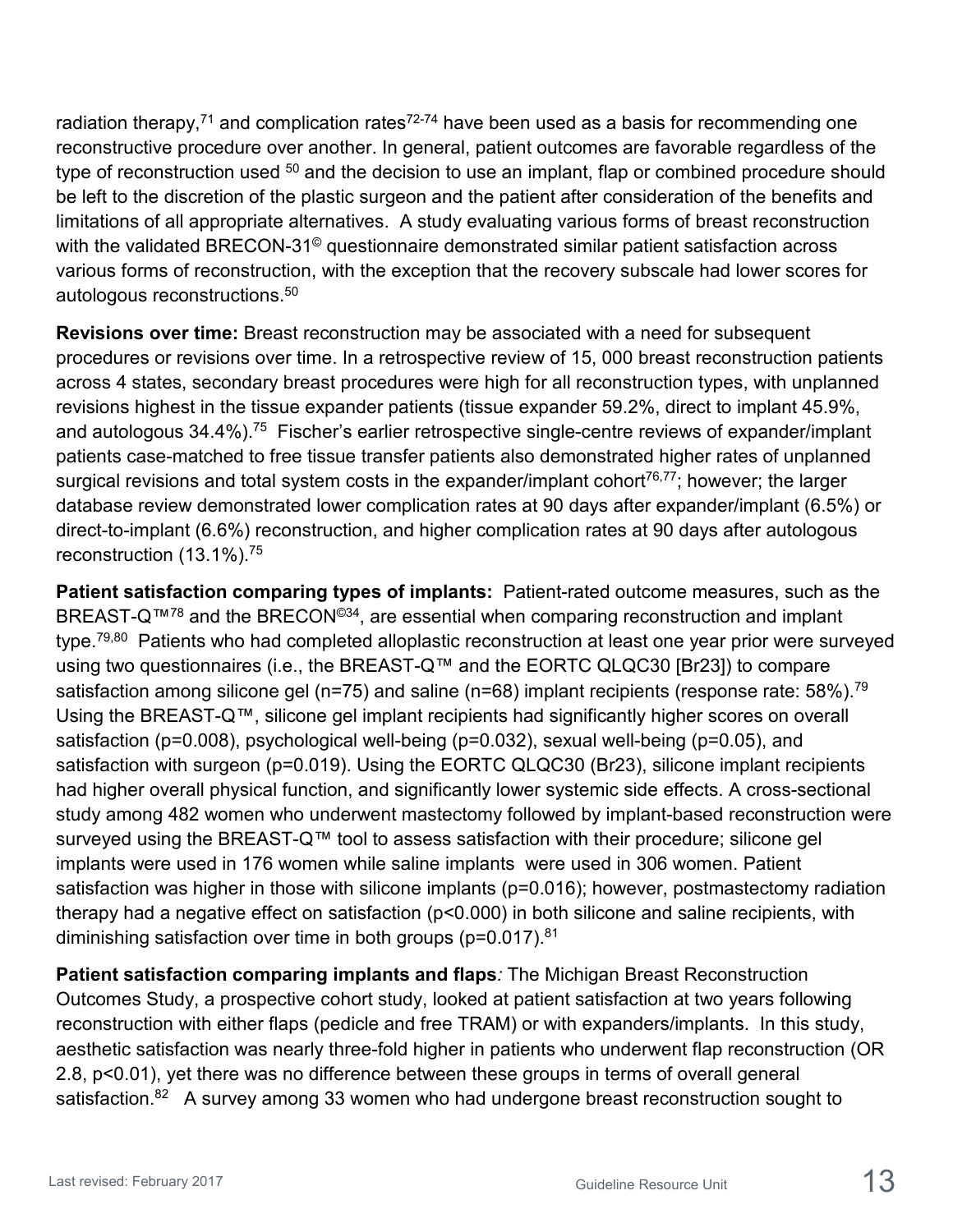compare the TRAM flap with implant reconstruction. Among those who agreed to participate, 23 completed a self-assessment questionnaire on quality of life, psychological symptoms, functional status, body image, and global satisfaction.<sup>83</sup> Patients who had undergone TRAM flap reconstruction were more satisfied with how their reconstructed breast felt to the touch (p=0.01); however, patients with TRAM flap reconstruction identified greater difficulty functioning at work or school, performing vigorous physical activities, participating in community or religious activities, visiting with relatives, and interacting with male friends (p<0.04). Similarly, in a study using the BRECON-31<sup>®</sup> questionnaire women who underwent autologous reconstruction demonstrated significantly worse recovery subscale scores than women who underwent implant-based reconstruction.<sup>50</sup> A retrospective study among all patients undergoing IBR (n=186) at a single institution over a five-year period revealed a lower complication rate for patients with expander/implant reconstructions (21.7%), in comparison to those with latissimus-dorsi (LD) flap reconstructions (67.9%) or TRAM flap reconstructions (26.9%).<sup>84</sup> However, patients who underwent TRAM flap reconstruction had the lowest reoperation rates (5.8% versus 11.3% for expander/implant and 10.7% for latissimus flap) and highest aesthetic scores. Patients were asked to rate their satisfaction with the procedure using an ad hoc questionnaire; 42% responded and revealed a higher level of satisfaction (moderate or higher) among the expander/implant reconstruction group (93.8% versus 76.9% for latissimus flap and 83.3% for TRAM flap). A prospective cohort comparing implant-assisted LD with tissue-only autologous LD flap reconstruction (N=182) among primary early-stage breast cancer patients demonstrated equivalent short-term (0 to 3 months) and long-term (4 to 12 months) complication rates (respectively: 66% for implant vs. 51% for autologous;  $p = 062$  and 48% for implant vs. 45% for autologous;  $p = 0.845$ .  $85$ However, role functioning and pain were significantly worse in the tissue-only autologous group (p=.002 for both). Radiation therapy did not affect quality of life in this study.

A retrospective study among all patients at a single institution over a 7 year time period undergoing postmastectomy breast reconstruction (n=583) compared patients with tissue expander/implant reconstruction with those who underwent LD, TRAM, and DIEP flap reconstructions.<sup>86</sup> When asked about their quality of life, 439 patients (75%) responded, indicating that the highest level of general satisfaction on an ad hoc questionnaire was among patients who underwent the DIEP procedure (80%; p<.001), while those who underwent pedicle TRAM had the highest level of aesthetic satisfaction (77%; p<.001). After controlling for health-related quality of life and length of time since surgery, autologous reconstruction had significantly higher general and aesthetic satisfaction than implant-based reconstruction (p=.017 and p<.001, respectively). Abdominal-based flaps were associated with significantly higher general and aesthetic satisfaction than latissimus flaps (p=.011 and p=.016, respectively).

A systematic review of 1393 patients from 15 studies found with time, expander/implant reconstruction may become less favourable from a satisfaction point of view. However, the author cautioned that the evidence is weak because of methodologic issues within the individual studies and standardized studies with PROMs are required.<sup>87</sup> In 7610 women recruited from the Army of Women, women with breast reconstruction with flaps scored 5.6-14.4 BREAST-Q™ points higher than those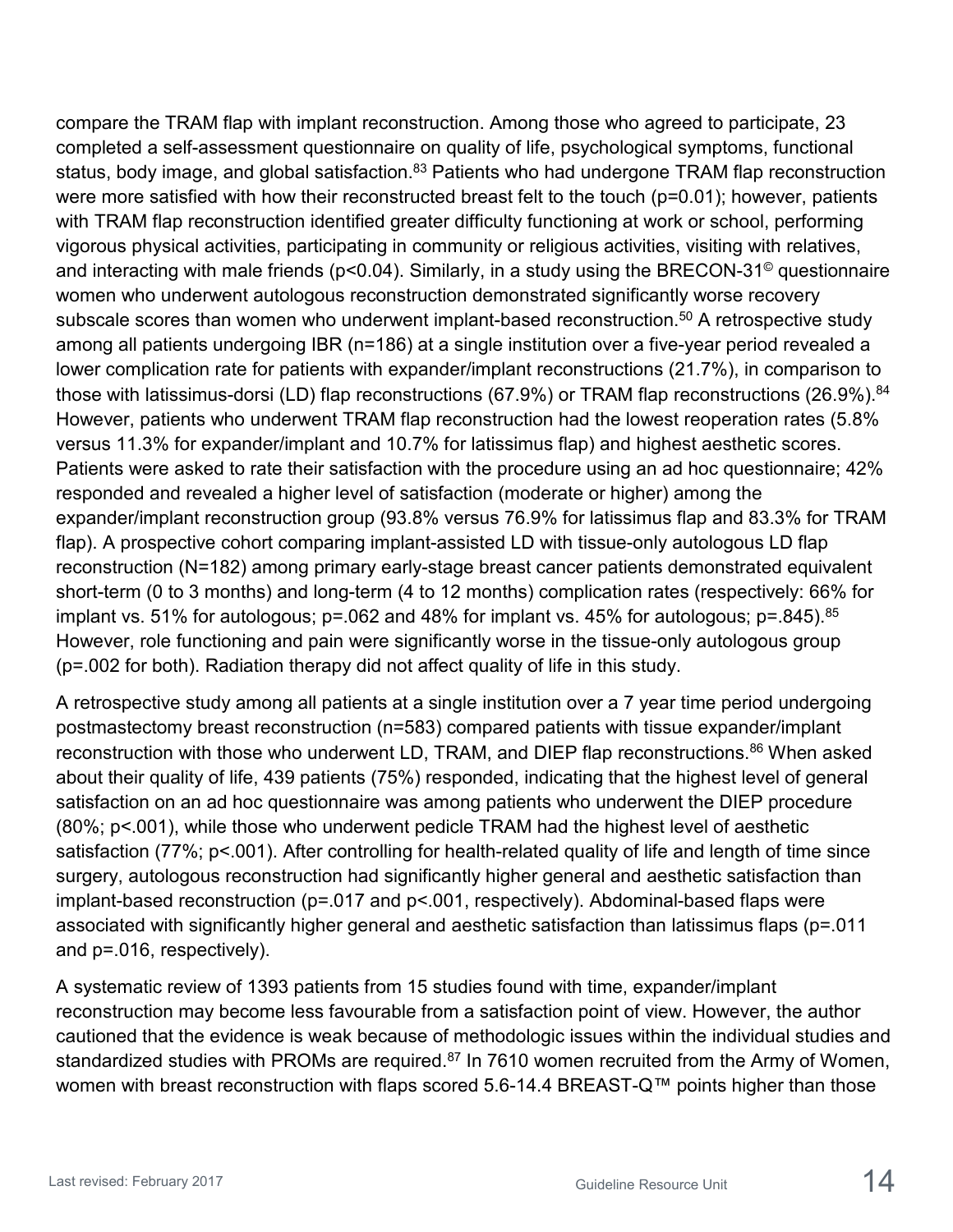with breast conserving surgery (BCS), those with LD flaps the same as BCS patients, those with implant reconstruction 8.6 points lower than BCS patients, and those with mastectomy, 10 points lower than those with BCS.<sup>88</sup>

The challenge with these large and long term retrospective reviews is that they precede the more recent advances of ADM, fat grafting, and cohesive, form-stable gel implants. These advances have improved the outcomes of implant reconstruction, but it will take time to repeat these comparisons to autogenous tissues.

**Cost issues:** American statistics from 2008 revealed a \$2,860 USD difference in cost (including initial hospitalization and complications and revisions up to one year) in favor of a free TRAM flap (\$14,080 USD) over an implant (\$16,940 USD); however the cost difference disappeared over time.<sup>89</sup> A Canadian study comparing DIEP and TRAM flap reconstructions using a cost-effectiveness analysis incorporating medical costs (inpatient costs only) from the Ontario Ministry of Health (2002) showed that the DIEP flap was slightly more costly than the free TRAM flap (\$7,026.47 versus \$6,508.29) while providing similar quality-adjusted life years (QALYs) to the free TRAM flap (28.88 years versus 28.53 years).<sup>90</sup> It has been reported elsewhere, however, that the cost of an LD, TRAM, or DIEP flap reconstruction, including both primary surgery and any revisions, are similar, and that any small financial benefits gained from the implant reconstruction at initial surgery will be lost over time, as patients require additional revisions.<sup>91</sup> A 2015 cost analysis found initial healthcare costs at the time of surgery were greatest for autologous patients (autologous=\$54,309 USD, direct-toimplant=\$46,228 USD, expander/implant=\$39,470 USD, p <0.001), but after 3 years, the absolute difference in cost between the groups had decreased (autologous=\$66,882 USD, direct-toimplant=\$64,145 USD, expander/implant=\$63,806 USD, p<0.001). The authors credit this reduced differential to unplanned revisions being lowest among the autologous cohort (autologous=34.4%, direct-to-implant=45.9%, expander/implant=59.2%, p<0.001).75 As such, no recommendations can be made favoring one type of reconstruction over another from a cost perspective.

### **4. Timing of Reconstruction**

Immediate breast reconstruction (i.e., at the time of mastectomy) has been a topic of increased discussion in recent years; however, the use of this combined surgical approach has been around for quite some time. In 1983, Dean, et al. conducted a randomized controlled trial in which patients underwent either IBR or were offered reconstruction twelve months later. Immediate reconstruction reduced the psychiatric morbidity assessed three months after operation; women who underwent reconstruction were found to have more "freedom of dress" and were less likely to be "repulsed by their own naked appearance" than women who did not undergo reconstruction.<sup>92</sup> Similarly, a crosssectional study, comparing immediate and delayed reconstruction with mastectomy alone, among patients with breast cancer (n=190) found significantly higher levels of body stigma and body concerns among patients in the delayed reconstruction group.11 A Cochrane review showed support for the benefits of immediate versus delayed reconstruction, although there was only one randomized controlled trial with some flaws in terms of bias and outcome reporting, that IBR reduced psychiatric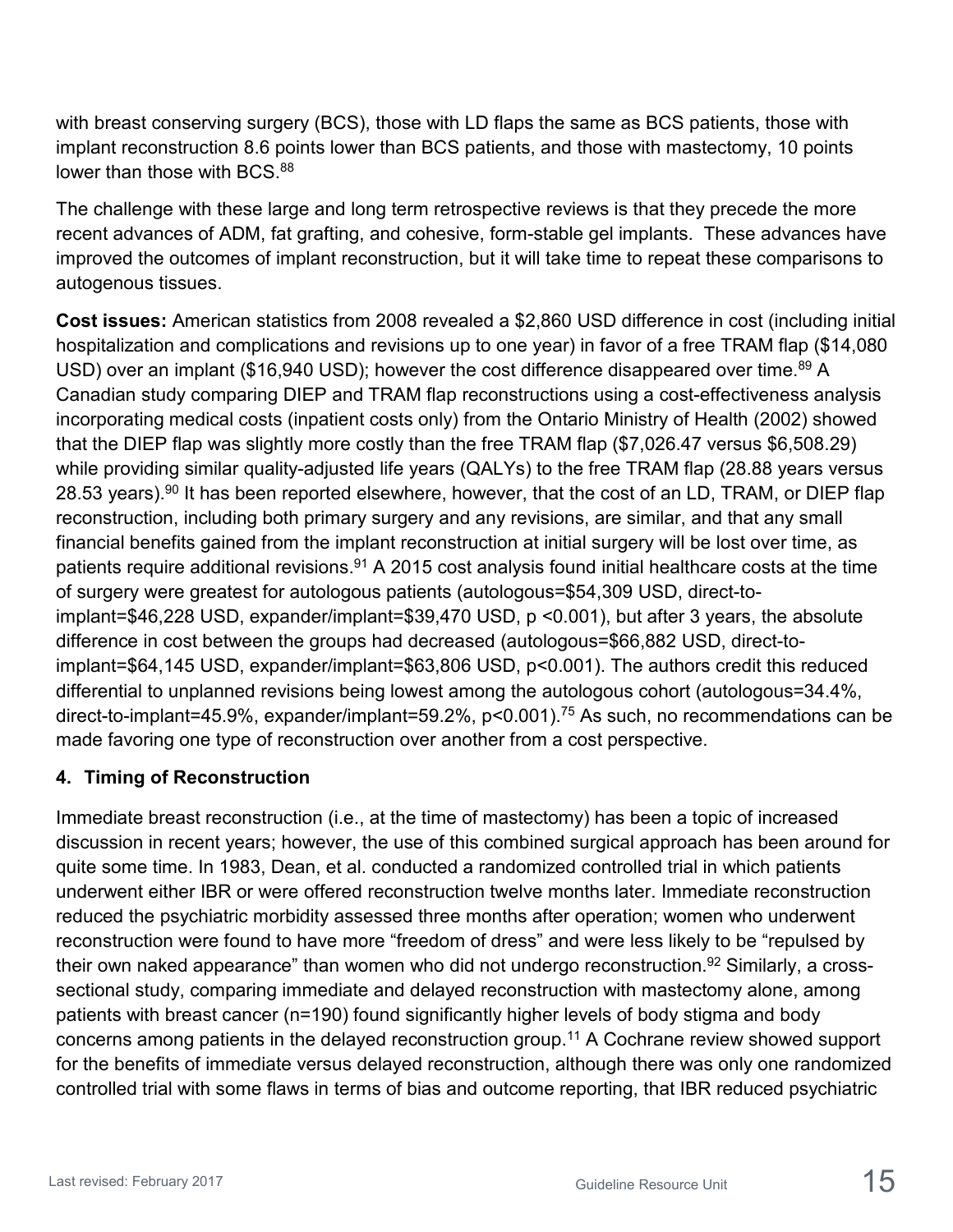morbidity at three months postoperatively, as compared with delayed or no reconstruction.<sup>93</sup> Heterogeneity exists between studies in the evaluation of cosmesis and complications between immediate and delayed reconstruction, which needs to be considered when interpreting results.  $29,94$ 

The evolution of adjuvant treatment in breast cancer has resulted in more locoregional radiation therapy and more intense chemotherapy regimens, complicating the integration of reconstruction into a woman's care pathway. There are expanding indications for postmastectomy radiation for single node positive patients, or node negative patients with multiple concerning features (triple negative, high grade, lymphovascular invasion, and young age).<sup>95</sup> Current AHS guidelines for radiation therapy can be accessed <u>here.<sup>5</sup></u>

Regarding safety, a prospective cohort of patients with T1-T3 tumours (n=677) underwent either mastectomy alone, or mastectomy with IBR; no radiation therapy was given to any patients. After a median follow up of 70 months (range 13-114 months), the local recurrence rate was 5.2% for IBR group and 9.4% for mastectomy only group. The regional and distant metastases rates did not differ either (1.4% versus 1.3% and 13.9% versus 16.4%, respectively). There was also no difference between the groups in terms of overall survival (hazard ratio, 1.03) or disease-free survival (hazard ratio, 0.99).<sup>96</sup> Furthermore, the meta-analysis by Gieni et al. found no differences in the risk of recurrence between patients who underwent IBR and those who underwent mastectomy alone.<sup>97</sup>

Guidelines on this issue generally indicate that IBR is equally as safe, oncologically, as delayed reconstruction and offers patients an improved psychological profile; as such, there is no psychological or oncologic basis for waiting to perform reconstruction in patients who otherwise meet appropriate selection criteria for immediate reconstruction (see Table 1).<sup>58,98-102</sup> Based on the best evidence available, IBR should be considered, whenever possible, for any patient who is a candidate for breast reconstruction, unless she is likely to receive radiation therapy.

### **Timing of reconstruction in the setting of adjuvant radiation therapy**

**Immediate versus delayed autologous reconstruction:** Most guidelines that address the timing of adjuvant radiation therapy (RT) recommend that breast reconstruction be delayed in patients with breast cancer for whom postmastectomy RT is planned.<sup>21,23,58,98</sup> The 2016 NCCN breast cancer guideline states that when postmastectomy radiation is required and autologous tissue reconstruction is planned, reconstruction is either delayed until after the completion of RT, or it can be initiated at the time of mastectomy with tissue expander placement followed by autologous tissue reconstruction. $3$ This "delayed-immediate" approach was described for patients who are likely to receive RT, as it is thought to avoid difficulties associated with radiation delivery after IBR while preserving the opportunity for the aesthetic benefits of skin-sparing mastectomy.103

Complications associated with radiation therapy to autologous reconstruction can include fat necrosis, delayed wound healing, fibrosis resulting in contracture, loss of volume and distortion of breast. <sup>104</sup> In patients who underwent TRAM reconstruction (n=680), those who received pre-operative RT were found to have higher rates of fat necrosis (>10% of total reconstruction; 17.6% versus 10.1%, p=.032)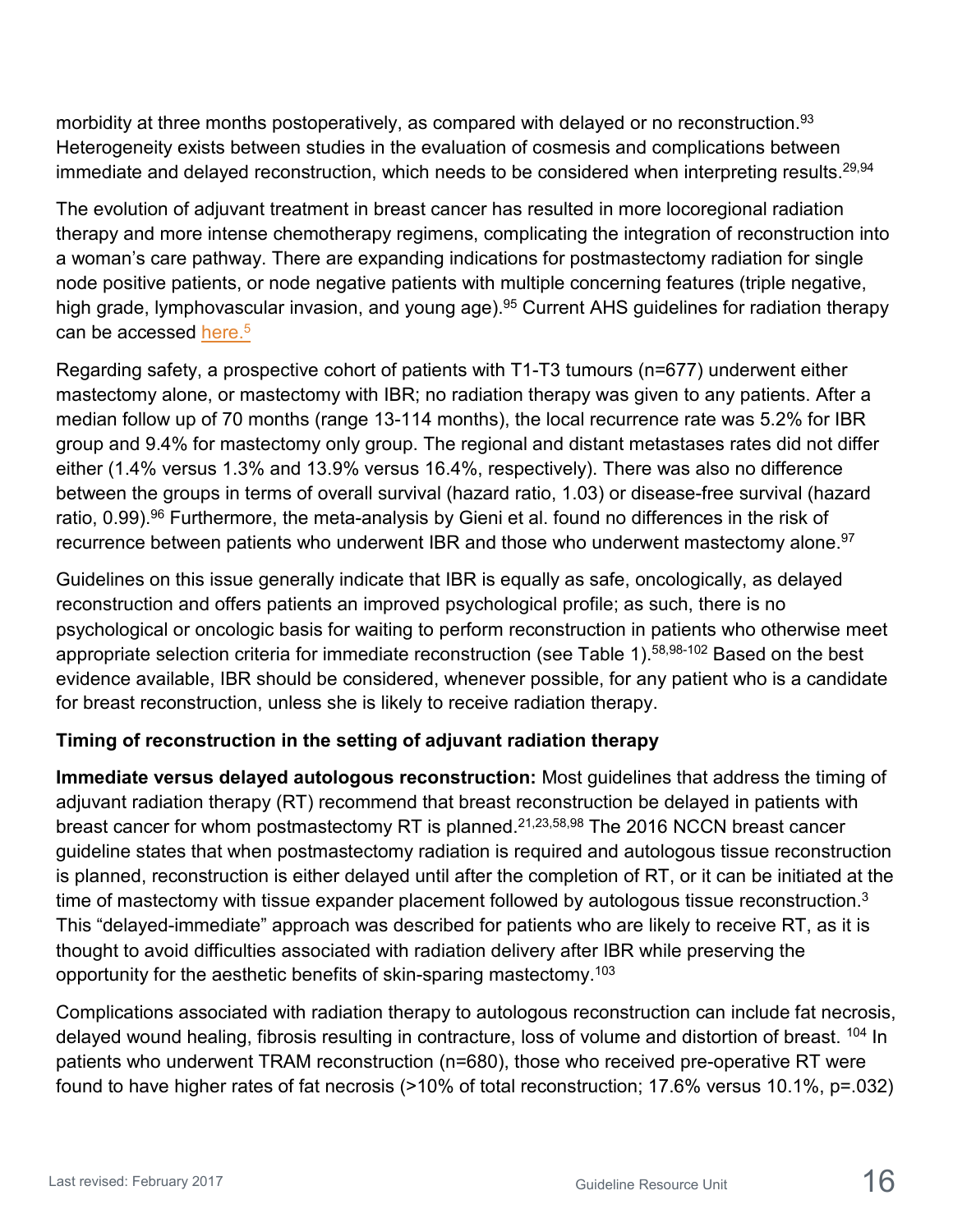than those who did not receive radiation treatment.<sup>105</sup> Obesity and radiation therapy were also both found to be associated with fat necrosis and major infection in logistic regression analyses. Similarly, a systematic review that compared the outcomes of patients in terms of the timing of RT with autologous reconstruction found the overall incidence of complications was increased in patients who received RT in three of four studies. The review provides a case for delayed rather than immediate autologous reconstruction in patients who are expected to receive post-operative RT.<sup>104</sup> A metaanalysis of postoperative morbidity following immediate or delayed breast reconstruction (n=1,105) found that in IBR patients using prosthesis, those undergoing RT were more likely than those not receiving RT to suffer morbidity (OR 4.2; 95% CI 2.4-7.2). An additional analysis comparing immediate versus delayed autologous reconstruction with combined RT found that delaying breast reconstruction until after RT had no significant effect on morbidity (OR 0.87; 95% CI 0.47-1.62 [delayed BR vs immediate BR]). Autologous reconstruction was associated with less morbidity than implant-based reconstruction (OR 0.21; 95% CI 0.1-0.4).<sup>106</sup>

Despite the reported adverse effects to autologous reconstruction associated with radiation therapy, the question of timing remains controversial. Mirzabeigi et al. reviewed 470 patients who had free flap breast reconstruction with and without postmastectomy radiation. Despite increased volume loss and fat necrosis in the post-operative radiation group, similar rates of revision surgery were observed in the non-radiation group, and the authors concluded deleterious effects of postmastectomy RT do not preclude a discussion of immediate autologous reconstruction.<sup>107</sup> This is in contradistinction to Tran's 2011 retrospective chart review of 102 patients comparing delayed TRAM flap reconstruction following RT versus immediate TRAM flap reconstruction followed by RT (mean RT dose: 50-51 Gy). This study found that the rate of late complications was significantly higher among patients in the IBR group (87.5% vs. 8.6%; p=0.000); furthermore, the need for an additional flap to correct the distorted contour from flap contraction was observed among nine patients (28%) in the IBR group.<sup>108</sup>

Another approach to guide patient selection is to consider an upfront "staging" SLNB as a reliable means of determining the probability of postmastectomy RT in clinically node negative patients. McGuire et al. suggest that SLNB be performed as a separate outpatient procedure several days prior to mastectomy when IBR is planned. The authors acknowledge the drawbacks of a separate procedure, but argue that this strategy can allow SLNB to be performed with minimal morbidity with monitored anesthesia care and local anesthesia, and can eliminate the need for frozen section diagnosis.109 Several retrospective reviews have presented data to support this strategy, citing the following reasons for performing an upfront SLNB: to avoid the unreliability of frozen section diagnosis as compared to permanent results, $110$  to avoid the high rate of complications and implant loss among patients undergoing postmastectomy RT after IBR,<sup>111,112</sup> and to identify patients for whom delayed reconstruction is preferred due to a positive SLNB finding.<sup>113</sup> Those against this strategy have provided retrospective data to suggest that the false negative rate when performing SLNB at the time of mastectomy and IBR is low (7.8%) and that the touch preparation analysis from the SLNB changes the plan in only a small number of patients (2.1%).114. Data on the feasibility of intraoperative SLNB diagnosis suggest that this strategy is practical.<sup>115,116</sup> Further rationale for not performing an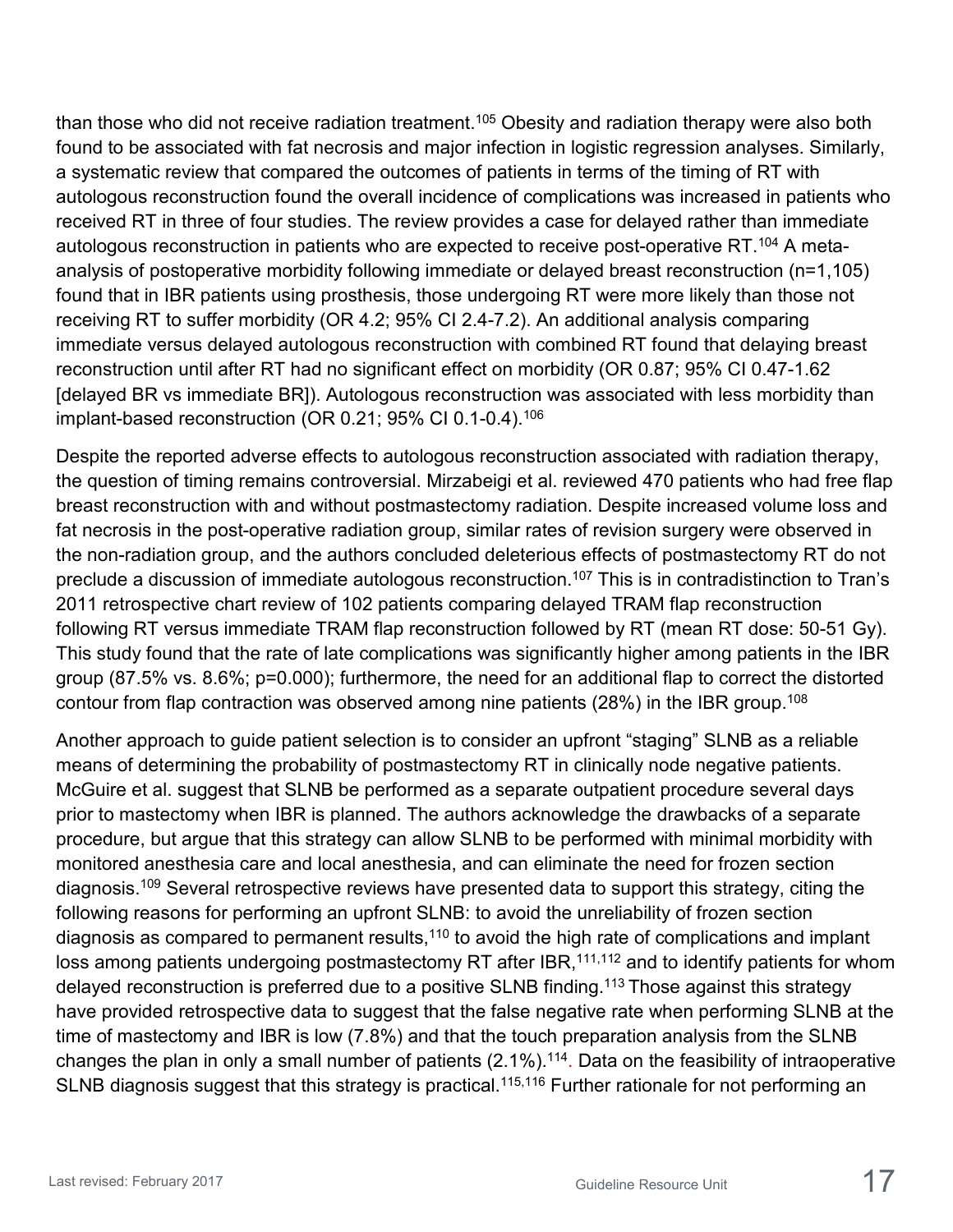upfront SLNB include additional expense, increased delay in initiation of systemic therapy, and the propensity of procedure-related morbidity.<sup>114,117</sup> It is important to note that an upfront SLNB commits the patient to axillary lymph node dissection (ALND) post-chemotherapy should it be positive.<sup>116</sup> An alternative to upfront SLNB is to use high quality axillary ultrasound and FNA, and if positive, to start neoadjuvant chemotherapy, involving the potential to downstage and ultimately minimize axillary surgery.

**Immediate versus delayed implant-based reconstruction:** Among patients undergoing reconstruction with implants, a retrospective chart review compared those with irradiated implants (average 50 Gy) with those with non-irradiated implants, all placed submuscularly or beneath a flap (n=297), and found that complications (i.e., capsular contracture, pain, exposure, and implant removal) were significantly more frequent in patients with implants who received radiation therapy.<sup>118</sup> Similarly, Eriksson et al.<sup>119</sup> noted a 15% failure in immediate implant-based reconstruction with postoperative radiation versus 6% failure in non-irradiated cases.

If a patient has embarked on an immediate expander-based reconstruction and then needs radiation therapy, radiation therapy can be delivered to the expander, or after exchange to the permanent implant.<sup>3</sup> Cordeiro et al. evaluated 1143 breast reconstruction patients and found greater failure rates in patients with radiation therapy to a tissue expander (32%) compared to patients with radiation therapy to a permanent implant (16.4%; p<0.01). Furthermore, aesthetic results were better and capsular contracture rates lower when radiating the permanent implant. Patient reported outcomes did not differ between groups.<sup>120</sup> Similarly, in a prospective study comparing timing of radiation therapy on permanent implants versus on the tissue expanders (all two-stage immediate with subpectoral temporary expanders and permanent implants), the rate of failure (i.e., removal of the implant, leaving the chest wall flat, or change to a flap-based technique) was significantly higher when radiation therapy was delivered at the tissue expander stage rather than at the permanent implant stage (40% versus 6.4%;  $p$ <.0001). The capsular contracture rate was similar for both groups.<sup>121</sup>

### **Reconstruction in the setting of prior radiation therapy**

In previously radiated patients, the use of tissue expanders/implants is relatively contraindicated.<sup>3</sup> Current guidelines recommend autologous or combined autologous/implant reconstruction in women who have received prior irradiation to the breast, as tissue expanders and implants carries higher risk for complications.3,21

#### **Timing of reconstruction in the setting of neoadjuvant chemotherapy**

Data suggest that IBR can be safely integrated after chemotherapy without a significant impact on complications. A prospective RCT comparing modified radical mastectomy versus initial systemic therapy followed by mastectomy found that there was no significant difference in the risk of complications and that IBR was not an independent predictor of complications.122 A retrospective series of patients receiving neo-adjuvant chemotherapy for breast cancer, followed by surgery (N=2,004; American College of Surgeons National Surgical Quality Improvement Program database),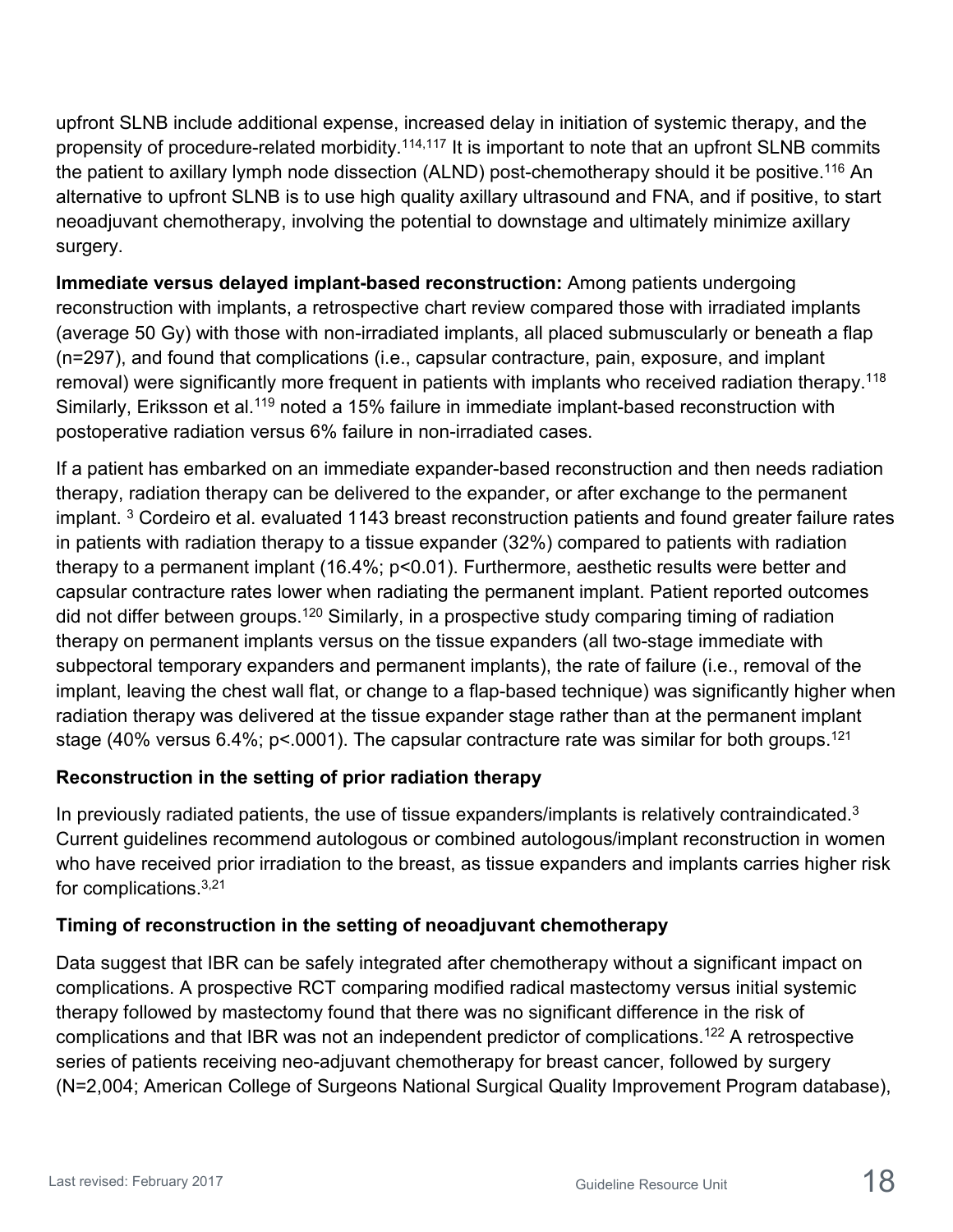looked at factors affecting post-operative complications. Wound complications occurred in 3.1% of patients. There was a non-significant increase in risk of complications in neo-adjuvant patients undergoing mastectomy with IBR (OR, 1.58; 95% CI, 0.98-2.58).<sup>123</sup> In a case control study of 201 patients, Narui<sup>124</sup> showed no effect of neo-adjuvant chemotherapy in the short or interim outcomes after immediate perforator flap reconstruction. Most prospective and retrospective series have reported similar results, 85,125-132 with only one study reporting greater implant infection rates<sup>132</sup> with chemotherapy and one reporting a higher rate of expander removal with chemotherapy.<sup>129</sup> The American Society of Plastic Surgeons supports that preoperative chemotherapy does not appear to be a significant risk factor for either postoperative complications or implant failure in women undergoing post mastectomy expander/implant breast reconstruction.<sup>20</sup>

### **Timing of reconstruction in the setting of adjuvant chemotherapy**

Data suggest that reconstruction may impact the time to chemotherapy, but not necessarily in a clinically significant manner. The decision whether to perform an IBR should be weighed against this potential delay. Patients who require adjuvant chemotherapy for triple negative or HER-2 positive breast cancer who are delayed due to complications of IBR may have inferior breast cancer outcomes. Consideration of neoadjuvant chemotherapy for this population should be made due to the high response rates for complete pathologic response, as a potential mechanism to downstage the tumour and as a means to facilitate other factors impacting surgery including genetic testing or coordination of IBR. 133

Several retrospective studies have examined how the time to chemotherapy (TTC) affects outcomes in breast cancer patients. In 24,843 patients with stage I to III breast cancer, there were no adverse oncologic outcomes among patients with a TTC of 31-60 or 60-90 days. Patients who received chemotherapy 91 or more days from surgery had worse overall survival (HR 1.34, 95% CI 1.15-1.57) and worse breast cancer-specific survival (HR 1.27, 95% CI 1.05-1.53), with further subgroup analysis finding the longer delays in TTC particularly detrimental to patients with TNBC.134 Another retrospective review of 6827 patients found a TTC of  $\geq$  61 days after surgery demonstrated worse outcomes for distance recurrence free survival (DRFS) for stage II, as well as adverse outcomes for OS, recurrence free survival (RFS) and DRFS for stage III breast cancers, in comparison to those treated within 30 days after surgery. Separate multivariable analyses found patients with TNBC as well as HER-2 positive patients treated with chemotherapy and trastuzumab had worse outcomes if TTC was greater than  $61$  days.<sup>135</sup>

In a 2015 retrospective study of 199 patients, IBR did not delay adjuvant treatment when compared to patients without construction (41 days vs 42 days,  $p = 0.61$ ). If a patient had a complication, a median 6 day delay in adjuvant therapy was noted.<sup>136</sup> Similarly, Hamahata et al. found adjuvant chemotherapy started at 61 days in an IBR group and at 58 days in a non-IBR group,<sup>137</sup> and Chang et al. found no significant difference in median time to chemotherapy between patients with IBR and patients with a mastectomy alone (32 days vs 34 days,  $p = 0.2$ ).<sup>138</sup>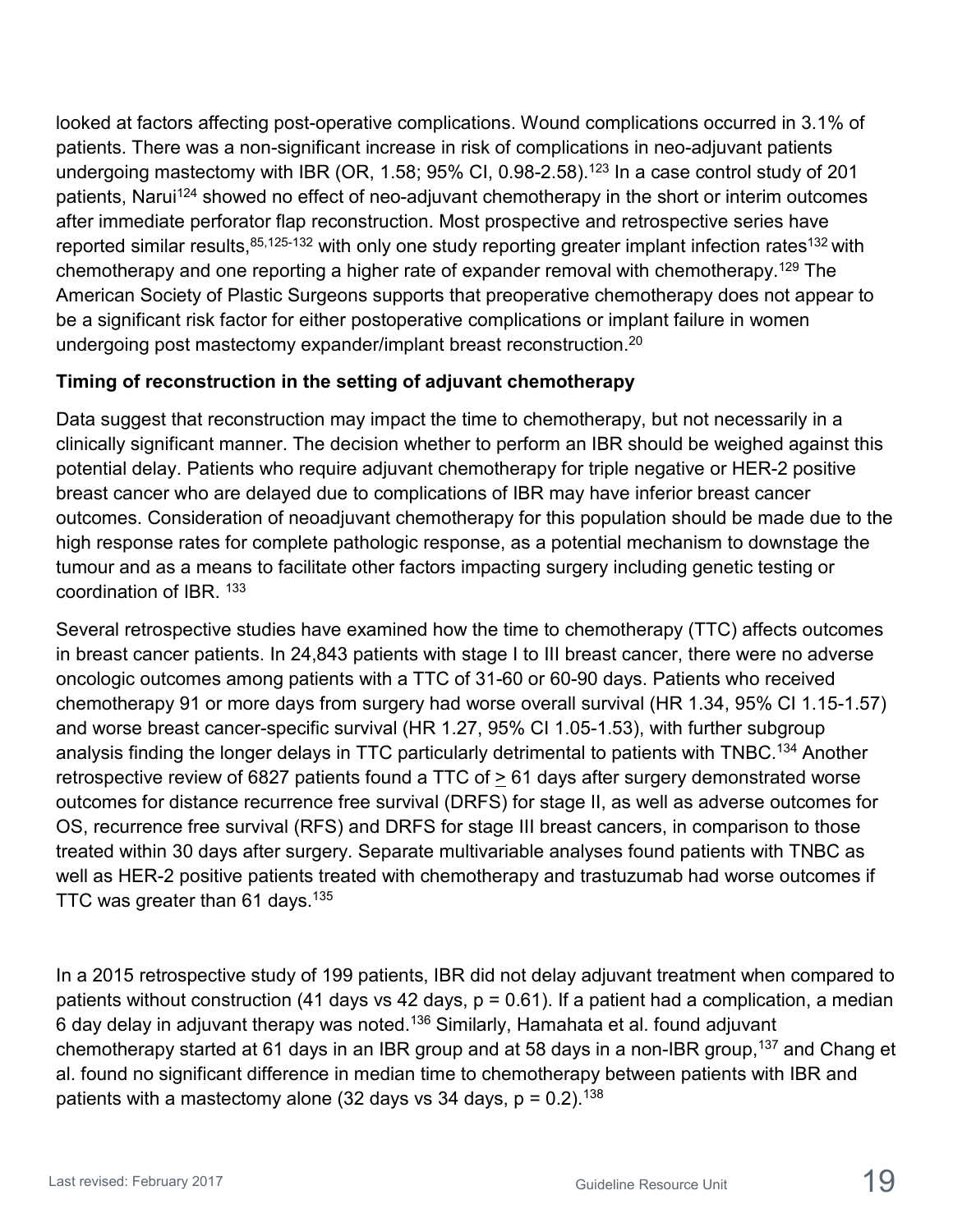Other studies show a delay to chemotherapy after IBR. A retrospective comparative study analyzed data from patients undergoing mastectomy with and without free flap IBR, followed by adjuvant treatment (N=166) and found that the mean time period between surgery and commencement of adjuvant treatment was 15 days longer in the IBR group.<sup>139</sup> Delays were related to surgical complications. In the only Canadian study examining time to chemotherapy, 391 consecutive women who underwent mastectomy (n=243) or mastectomy and IBR (n=148) showed a statistically significant difference in the median time to chemotherapy (48 days for mastectomy alone vs. 60 days for IBR; p=0.01).<sup>126</sup> In a meta-analysis consisting of 14 trials (n=5270), 7 studies found no significant difference in TTC between IBR and mastectomy only, 4 found delay after IBR with averages of 6.6- 16.8 days, one found significantly shorter mean TTC after IBR, and two did not perform statistical analysis for comparison.140

In summary, the evidence supports the utility and safety of IBR, particularly if TTC remains within 60 days. For larger tumors (locally advanced, stage III) or more aggressive phenotype (e.g. TNBC or HER-2 positive), it may be ideal to start earlier (<30 days) or treat with neo-adjuvant chemotherapy to plan for more optimal multidisciplinary surgical intervention following adequate or optimal response of neoadjuvant chemotherapy. There does not seem to be an impact of neoadjuvant chemotherapy on type of surgery (IBR vs mastectomy) in terms of post-operative complications. Optimal management can likely be achieved by identifying ideal surgical candidates and through efficient planning by the multidisciplinary surgical team.

#### **5. Extent of Mastectomy**

#### **Skin-sparing mastectomy**

In a meta-analysis of nine studies including 3,700 patients, skin-sparing mastectomy (SSM) with IBR has been found to be equivalent to conventional mastectomy alone in terms of oncologic safety; the local recurrence rate was 6.2% for SSM and 4.0% for conventional mastectomy (odds ratio, 1.25; 95% CI 0.81-1.94), while the distant relapse rate was 10.0% for SSM and 12.7% for conventional mastectomy (odds ratio, 0.67, 95% CI: 0.48-0.94).<sup>141</sup> In line with these findings, published guidelines recommend SSM as an acceptable approach.<sup>3,21,58,98</sup> Nevertheless, SSM may be underutilized. A postal survey administered to general surgeons who perform breast cancer surgery found that most (89%; 331 of 370) perform mastectomy for cancer with planned IBR.<sup>142</sup> Ninety percent felt that SSM did not result in higher rates of local recurrence and 70% felt that cosmesis was superior with IBR after SSM; yet, only 61% reported that they perform SSM in most cases when IBR is planned. SSM can be more technically challenging due to longer skin flaps carrying a risk of skin flap ischemia. In 117 two-stage reconstructions, the inverted-T mastectomy approach had a higher rate of flap necrosis than a horizontal elliptical SSM (25.6% vs 11%), yet 91% of the inverted-T patterns still completed expansion successfully.143

### **Nipple-sparing mastectomy**

#### **Oncologic issues:**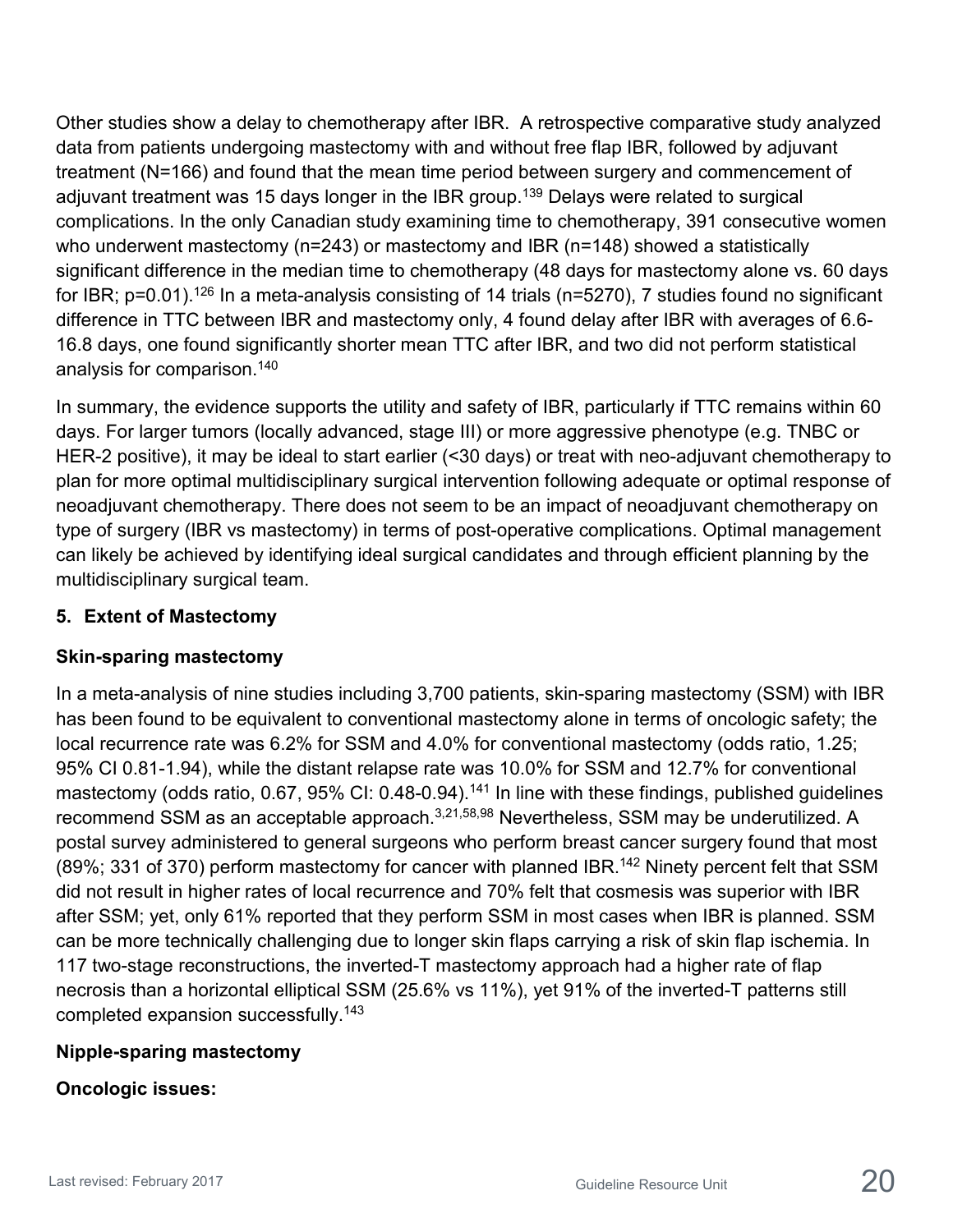**Prophylactic.** Nipple-sparing mastectomy (NSM) with immediate breast reconstruction can be offered to women undergoing a prophylactic mastectomy and women with known DCIS.<sup>21</sup> NSM performed in the setting of immediate reconstruction can achieve excellent cosmetic results<sup>144</sup> and provide psychosocial benefit to the patient.<sup>145</sup> An MRI study of 105 prophylactic NSM patients found that at a retroareolar depth of 5mm, the proportion of total breast fibroglandular tissue in the NAC was 1.3%, suggesting that preserving the NAC in a prophylactic mastectomy creates very little added risk from an oncological perspective.<sup>145</sup> Jakub et al. retrospectively reviewed 551 prophylactic NSMs in a BRCA population; 203 patients underwent bilateral prophylactic NSM and 145 underwent unilateral prophylactic NSM secondary to a previous or current breast cancer in the contralateral breast. After a median follow-up of 34 months, no breast cancers developed on the side of the prophylactic procedure, and none of the patients who underwent bilateral prophylactic NSM developed cancer at any site.146

**Therapeutic.** NSM is a reasonable option for women with early breast cancer who are believed to be lymph-node negative, $21$  but there is limited evidence regarding the oncologic safety of NSM in patients with malignancy. Studies include single institutions series and retrospective reviews, often with mixed cohorts of women with and without malignancy. Due to concerns surrounding malignant potential of the tissue remaining in the spared nipple-areolar complex (NAC), NSM is not recommended in women with inflammatory breast cancer, early breast cancer with positive lymphnodes, locally advanced breast cancer likely to require post-operative RT, or with evidence of NAC involvement such as Paget's disease, nipple retraction, bloody nipple discharge and/or imaging suggesting malignancy.<sup>3,21</sup> A systematic review by Mallon et al. <sup>147</sup> of 29 observational studies reported an occult nipple involvement rate of 11.5% and an overall nipple recurrence rate of 0.9%. Factors that were associated increased incidence of nipple involvement included tumor to nipple distance <2cm, tumour grade, nodal metastases, tumour size >5cm, and HER-2 negative status.<sup>147</sup>

Several recent systematic reviews have found low rates of adverse oncologic outcomes of NSM in carefully selected women with early stage breast cancer.<sup>149,150</sup> An analysis of 12,358 NSM procedures (prophylactic and therapeutic) found an overall pooled locoregional recurrence rate of 2.38% and a 5.9% incidence of partial/total nipple necrosis.<sup>151</sup> Another systematic review of 5,166 patients (48 studies) showed a nipple necrosis rate of 7% and a locoregional reoccurrence rate of 1.8%, concluding that NSM is safe for appropriately selected patients but encouraging future RCTs to determine the best incision and reconstructive methods.<sup>150</sup> In a large, matched cohort series of nipple and skin-sparing mastectomies, there was no significant difference in overall complications,<sup>152</sup> even when patients had previous breast surgery.<sup>153</sup> A propensity score study comparing the local recurrence (LR) rate between nipple-sparing and total mastectomy (TM) in patients with stage 0-III breast cancer found no significant difference in the five-year LR (7.6% NSM vs 4.9% TM, p=0.398), nor did they find NSM to be a significant risk factor for local recurrence in a multivariate analysis (HR 1.653, 95%CI 0.586-4.663, p=0.343). After propensity score matching, the 5-year LR free survival was similar for the NSM and TM groups (92.3% vs 93.7%, p=0.655), indicating that oncologic safety is comparable between NSM and TM in selected patients.154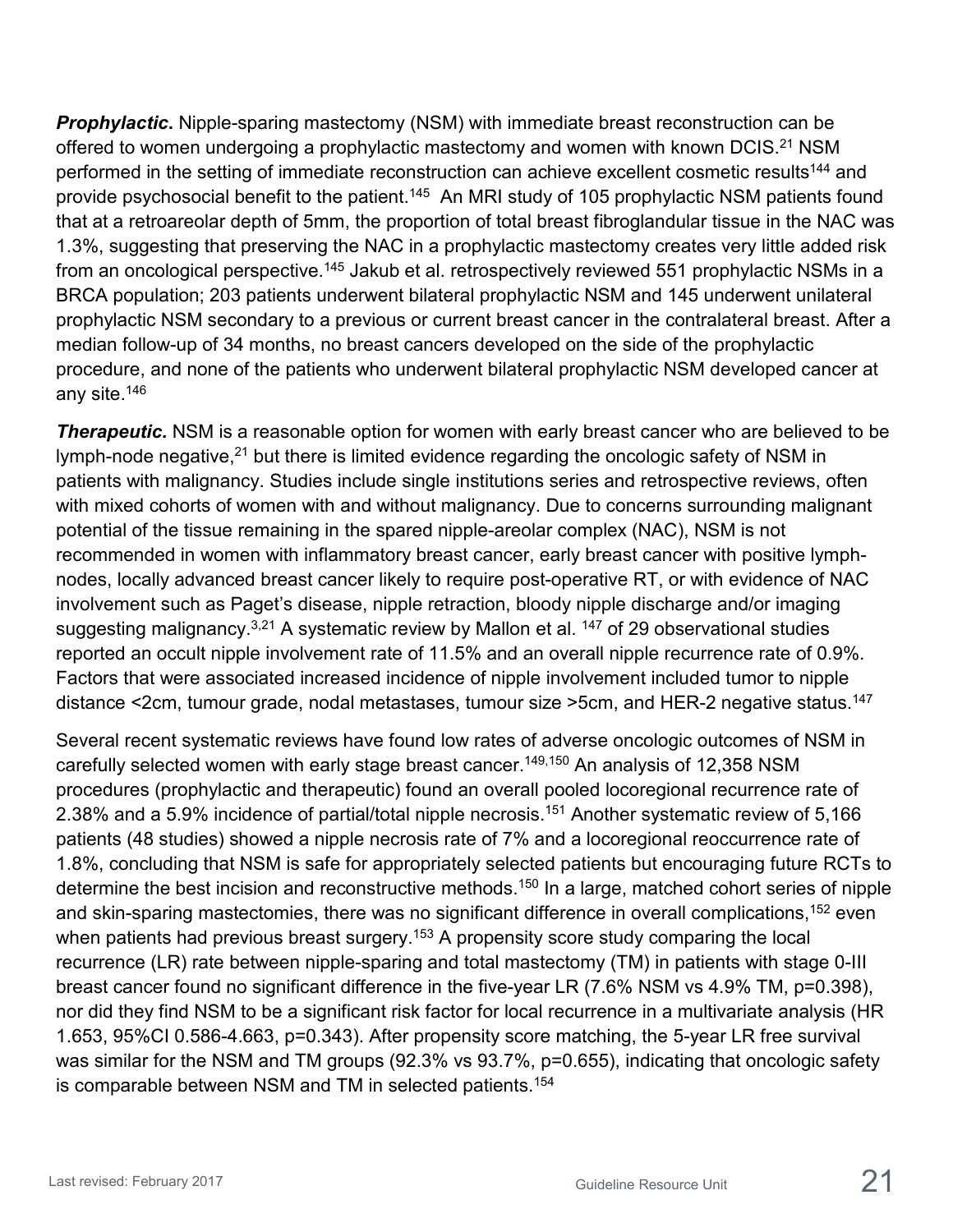Despite these promising results with NSM, there is no published data from a randomized controlled trial on the oncologic safety of nipple-sparing as compared to conventional SSM. Retrospective data support NSM as an option for women who are low risk for breast cancer recurrence (e.g. prophylactic mastectomy, DCIS peripherally located in breast [>2cm from the nipple], early stage nodenegative)<sup>21</sup>; however, the decision as to whether to pursue NSM requires multidisciplinary input and careful discussion with the patient about the risks and benefits associated with this approach.

**Nipple/areola perfusion issues:** Even if NSM is considered an oncologically acceptable option following multi-disciplinary assessment, there are still perfusion issues to consider. From a nipple/areola perfusion perspective, a healthy, non-smoking patient with minimal ptosis and a relatively small breast is the optimal candidate for a nipple-sparing procedure.<sup>148</sup> Increasing rates of nipple necrosis are seen with mastopexy (4.8%) radial (8.9%), inframammary (9.1%), periareolar (17.8%), and transareolar incisions (81.8%). Nipple necrosis rates are similar for 2-stage expander and 1-stage direct to implant reconstructions (4.5% and 4.1%, respectively), but higher for autologous reconstructions (17.3%).<sup>150</sup> A literature review including 29 studies showed full and partial nipple necrosis rates of 2.9% and 6.3%.<sup>147</sup> Viability of the nipple-areolar complex may be improved by performing a surgical ischemic preconditioning "delay" procedure 1-2 weeks prior to mastectomy, in conjunction with biopsy of the retroareolar tissue.155

The success of immediate breast reconstruction hinges on the consistency and vascularity of the mastectomy flaps. Indocyanine green injection with near-infrared fluorescent imaging is helpful to determine intraoperatively whether the breast skin after mastectomy is sufficiently well perfused to accommodate an immediate reconstruction, or if debridement of poorly vascularized skin and/or delay of the reconstruction is advisable.<sup>156-158</sup> A recent retrospective review comparing complication rates between immediate tissue expander-based reconstruction patients who underwent clinical assessment only (n=53) or ICG angiography (n=61) found the rates of severe flap necrosis to be significantly lower in the ICG patients (4.9% vs 8.9%,  $p = 0.02$ ).<sup>159</sup> Not only can ICG angiography reduce complications related to mastectomy skin necrosis, but also allow evaluation of ischemic portions of DIEP flaps to reduce partial flap necrosis.156

#### **6. Risks and Benefits**

Patient expectations should be assessed prior to surgery in order to optimize care. Patients should be made aware that aesthetic results may vary from patient to patient and that reconstructive surgery will not restore the breast to its original appearance, sensation, or function. Systematic measurement and management of patient expectations may improve patient education, shared medical decision-making and patient perception of outcomes.<sup>160</sup>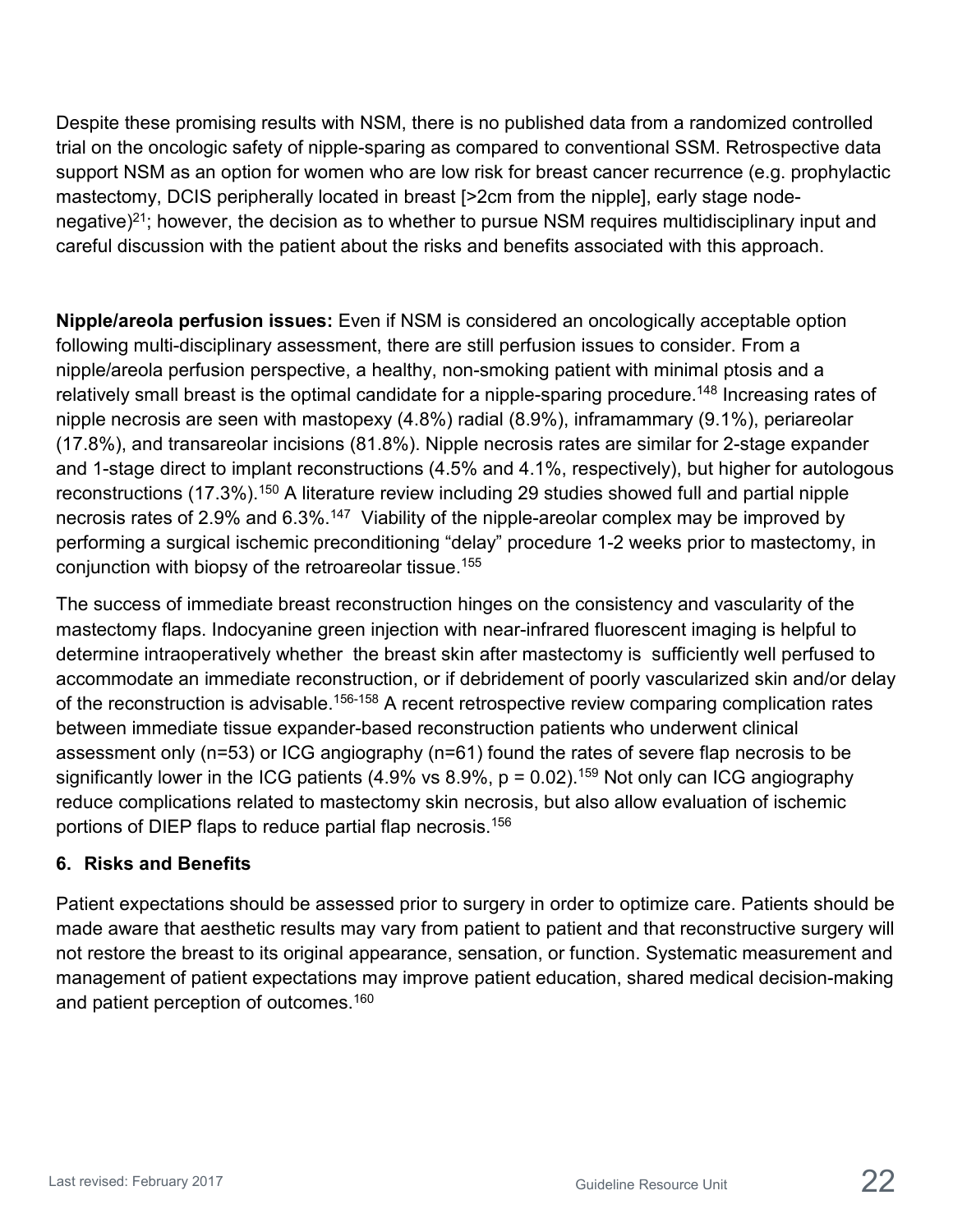#### **Autologous reconstructions**

As with any major surgery, complications can occur with breast reconstruction and each type of autologous reconstruction may carry site specific risks. The most common complications associated with autologous flap reconstructions are flap necrosis (~5% of patients), infections (~5% of patients), and seroma (~4% of patients). Reoperation is frequently required in patients who develop partial flap necrosis, and always required in cases of complete necrosis.<sup>161</sup> Less common complications from autologous breast reconstruction include bruising, bleeding, and chronic pain.<sup>162,163</sup> Liu<sup>164</sup> compared 75 flap and 179 expander/implant reconstruction patients and found notable rates of complications in each group (21% flap, 37% expander/implant), and a shorter length of stay (LOS) for expander patients (2.1 vs 4.8 days). Deep inferior epigastric perforators (DIEP) flaps carry a higher risk of fat necrosis and partial flap loss <sup>163</sup> but lower donor-site morbidity (i.e., bulge formation, hernia), <sup>163,165</sup> as compared to muscle-sparing TRAM flaps. A systematic review of 33 articles found the risk of fat necrosis to be greater in DIEP flaps (14.4%, p<0.001) compared to pedicled TRAM flaps (12.3%, p=0.04) and free TRAM flaps (6.9%, p<0.001) <sup>166</sup>. Conversely, a recent study by Macadam et al. looking at 1790 patients found no difference in patient satisfaction, abdominal wall morbidity, or flap necrosis between DIEP flap, muscle-sparing TRAM, and free TRAM patients. Higher partial flap loss, fat necrosis and worse physical wellbeing (abdomen) were seen in pedicled TRAM reconstructions.<sup>167</sup> An NSQIP study of 3296 women with various autologous options revealed that pedicled TRAM flaps and LD flaps remain the most commonly used autologous methods, with free flaps having the highest captured 30 day complication and reoperation rate, and LD flaps the lowest.<sup>168</sup> Although patients frequently request bilateral reconstruction, autologous bilateral free flaps have significantly higher flap loss in comparison to unilateral reconstruction.<sup>169</sup> In addition, a unilateral delayed and contralateral IBR for prophylactic mastectomy carries higher revision rates to achieve symmetry.169

### **Implant-based reconstructions**

In patients who undergo implant-based breast reconstruction with human acellular dermal matrix (HADM), the total complication rate is approximately 15%, with the most common complications mastectomy flap necrosis (~7% of patients), infection (~5% of patients), and seroma (~5% of patients).<sup>161</sup> Mastectomy flap necrosis can necessitate removal of the implants and reoperation.<sup>142</sup> As with autologous reconstruction, implant-based reconstruction may be associated with bruising and bleeding,<sup>142</sup> chronic pain,<sup>162,163</sup> implant rupture or malposition,<sup>103,118</sup> and capsular contracture, which more frequently occurs in patients who undergo radiation therapy.<sup>59,170</sup> There is evidence to suggest that the risk of capsular contracture is lower with the use of textured implants, as compared to smooth implants.171

In an extremely small number of patients with breast implants, anaplastic large cell lymphoma (ALCL) has been observed. The main presentation of ALCL is late seroma after implant placement. A late seroma detected by ultrasound warrants an ultrasound guided aspiration, sending the aspirate for lymphoma protocol including CD 30 markers, ALK, cytology and culture and sensitivities. Treatment requires a multidisciplinary approach.  $172$  By 2010, a total of 34 unique cases had been identified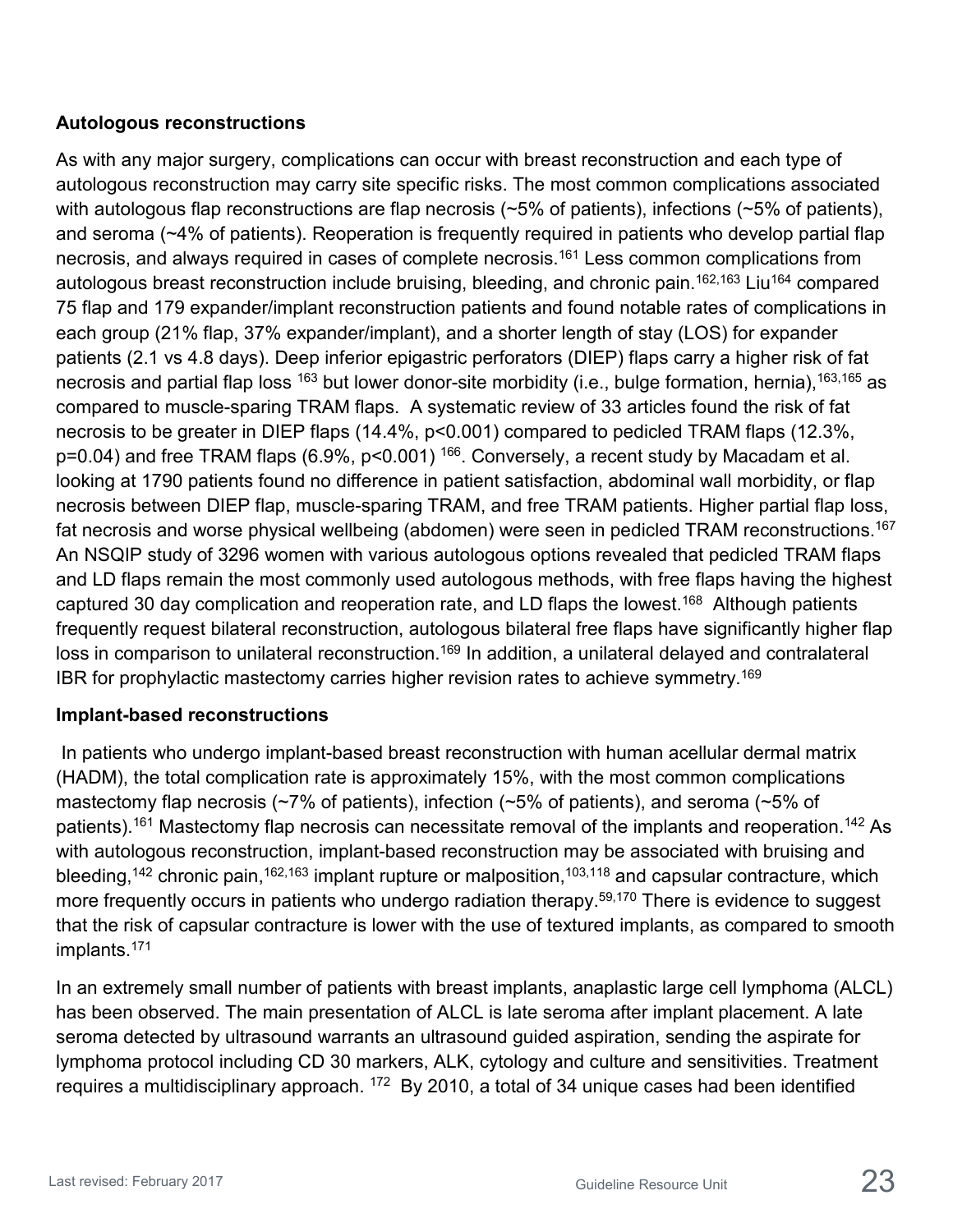among an estimated 10 million women with breast implants and the majority of these patients are alive and well.<sup>173</sup> The United States FDA concluded that: (1) there is a possible association between ALCL and breast implants, adding that although the incidence is low, the occurrence of ALCL in patients with implants may not be a coincidence; (2) it is not possible to identify a specific type of implant that is associated with a higher or lower risk of ALCL; and (3) the true cause of ALCL in patients with implants is unknown.<sup>174</sup> Subsequently, the American Society of Plastic Surgeons and the American Society for Aesthetic Plastic Surgery issued a statement indicating that ALCL is extremely rare, involves a textured device, that the risk of women with implants developing ALCL is extremely low, and that breast implants are safe and effective.<sup>175</sup> Miranda<sup>176</sup> reviewed the literature for 60 published cases of BIA-ALCL, in which 93% of patients with disease confined by fibrous capsule achieved complete remission. Patients presenting with a tumour mass had worse OS and PFS, meriting adjuvant chemotherapy. A recent review<sup>177</sup> emphasizes complete surgical excision (complete capsulectomy and implant removal) to achieve optimal event free survival. Risk estimates by Brody et al.<sup>178</sup> based on 173 cases known to the author, range between one in 500,000 to 1 in 3 million women with implants.

The Canadian Society of Plastic Surgeons (CSPS) has released a statement acknowledging the low but increased risk of ALCL in women with breast implants. In an effort to improve understanding of the epidemiology and underlying etiology of ALCL, the CSPS is working in partnership with the MD Anderson Cancer Center to develop a reporting questionnaire (PROFILE Questionnaire). Currently, the CSPS encourages that all diagnosed cases be reported to the society.<sup>172</sup> Clemens et al. from the MD Anderson Cancer Center have released a FAQ document for physician use that can be accessed through the CSPS website.<sup>179</sup>

### **7. Acellular Dermal Matrix (ADM)-Assisted Implant-Based Reconstructions**

### **Human Acellular Dermal Matrices**

Over the past decade, human acellular dermal matrices (HADM) have been increasingly utilized to facilitate and enhance the results of standard two-stage expander/implant IBRs, as well as emerging, single stage "direct-to-implant" techniques. In a 2010 survey of US Plastic Surgeons, over half reported frequent use of HADMs as an adjunct to implant-based breast reconstruction.<sup>180</sup> HADMs are immunologically inert, processed dermal matrices derived from human cadaveric skin. The product is attached to the inferior border of the released pectoralis major muscle superiorly, and the inframammary fold inferiorly and laterally, thereby forming a "hammock" which covers and supports the expander or implant beneath<sup>181,182</sup>. Over time, the HADM is revascularized and repopulated by the patient's own cellular elements, forming a soft, elastic, living interface between prosthesis and patient.

Data from meta-analyses has demonstrated slightly higher rates of seroma, infection, and flap necrosis for HADM-assisted reconstructions, compared to traditional, non-HADM-assisted techniques.<sup>161,183,184</sup> These studies should be interpreted with caution, as they reflect the collective pooling of early results from multiple surgeons' initial experiences with the product. Other studies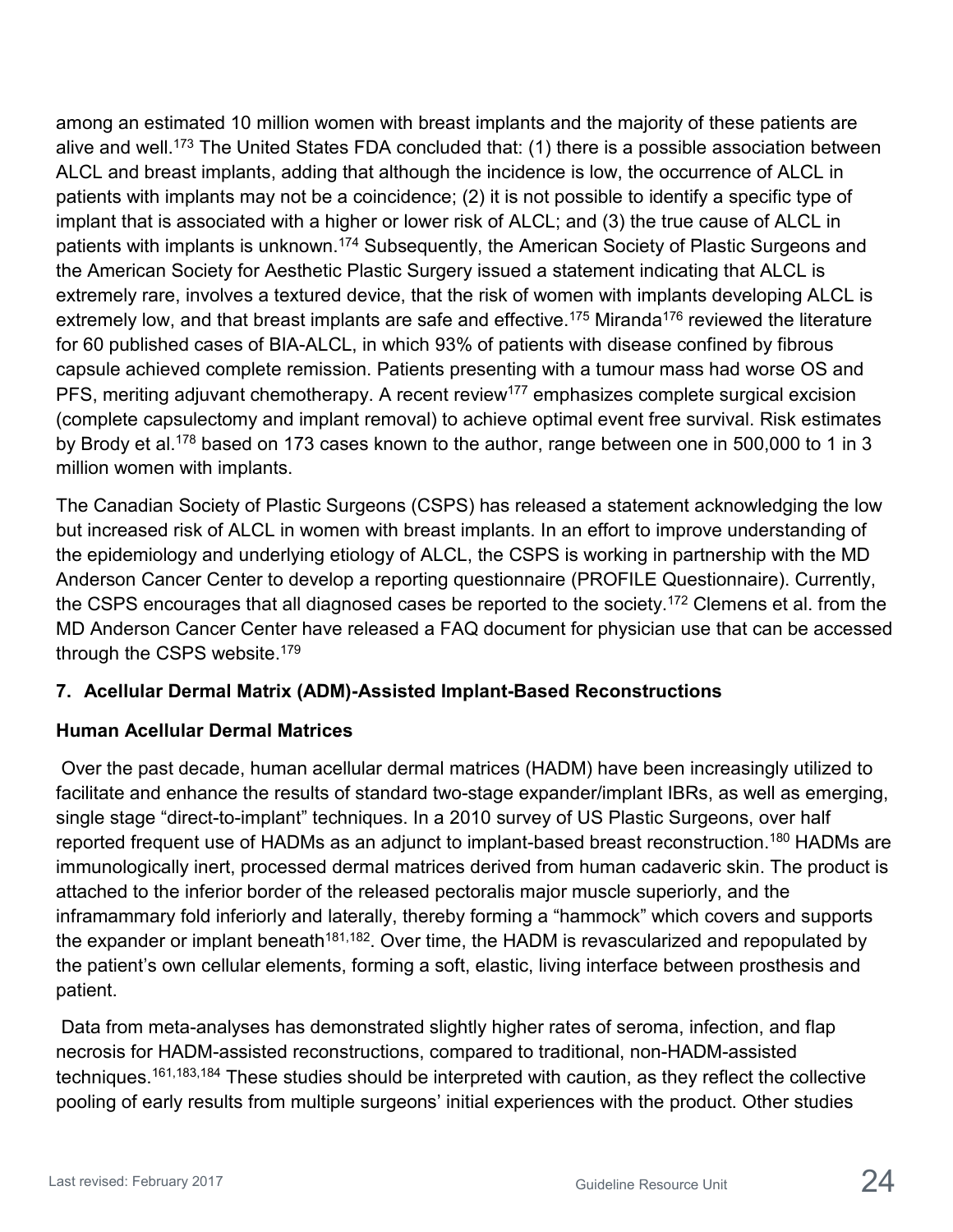have demonstrated that with judicious patient selection and precise intraoperative technique<sup>185,186</sup> superior aesthetic results can be achieved with a safety profile that is comparable or superior to reported series of traditional, non-HADM assisted approaches.<sup>187-191</sup> A multi-center prospective cohort evaluating HADM-assisted immediate expander-based breast reconstruction reported an overall complication rate of 4.6% (3 of 65 breasts), consisting of one case of cellulitis and two cases of partial mastectomy flap necrosis that required debridement, with no seromas or explantations.<sup>192</sup>.

A retrospective analysis of 417 patients found no significant difference in complication profiles between HADM and non-HADM patients, and after further stratification of patients by exposure to radiation, found a decreased risk of complications related to radiation in HADM breasts. <sup>193</sup> The authors suggest that HADM use may provide a protective influence in patients undergoing postoperative radiation therapy. In a breast that has been previously irradiated, there is evidence which contraindicates the use of HADM; a retrospective study found a tissue expander loss rate of 40.7% in previously irradiated breasts with HADM, a rate that was triple the rate in radiated breasts without HADM (13.5%).<sup>194</sup>

Aesthetic advantages of HADM-assisted techniques include better definition and control of the implant pocket, better infra and lateral mammary fold definition, more natural ptosis, and reduced rates of capsular contracture.<sup>195,196</sup> A retrospective chart review among patients undergoing implantbased IBR, either with HADM (n=208) or without (n=129), demonstrated significantly better aesthetic outcomes in the HADM group.<sup>197</sup>

Factors to consider for HADM use include matrix product, matrix size, and matrix sterilization. Several HADM products are now offered for use in breast reconstruction. While one analysis found no difference between these products for overall complication rate,<sup>198</sup> other studies have shown differences in major infection<sup>199</sup> and seroma<sup>200</sup>. Cayci et al. compared matrix size and found twostage IBRs that used a larger matrix (128 or 160cm<sup>2</sup>) had a mean 2.8± 1.6 number of fills to reach final expansion volume while the mean number of fills for two-stage IBRs with a small matrix (48 or 96cm<sup>2</sup>) was 7.5±2.3, p<0.01. This study suggests using a larger ADM offers a potential to increase the initial expander fill volume-to-breast pathology weight ratio and initial expander fill volume-to-final implant volume ratio, resulting in fewer post-surgery expansions and cost savings.<sup>201</sup>

Aseptic and sterile 'ready-to-use' ADMs were compared in a prospective cohort study of 546 breast reconstructions. Patients with sterile ADM had a lower incidence of infection compared to those with an aseptic ADM (8.5% vs 20%,  $p = 0.0088$ ).<sup>202</sup> However, a smaller study (n=58) found a higher rate of seroma formation in IBRs using sterile ADM in comparison to those using aseptic ADM.<sup>203</sup>

Certain questions surrounding HADM-assisted reconstruction have not yet been definitively answered, in particular whether or not the use of HADM results in reduced postoperative pain, shorter hospital stays, and reduced expander fill times in comparison to traditional techniques. Although retrospective reviews and studies utilizing pooled results have suggested reduced postoperative pain and time to expansion,<sup>204</sup> an RCT trial of 70 patients failed to demonstrate significant differences in postoperative pain (p=0.19), pain during expansion (p=0.65), postoperative narcotic use (p=0.38), or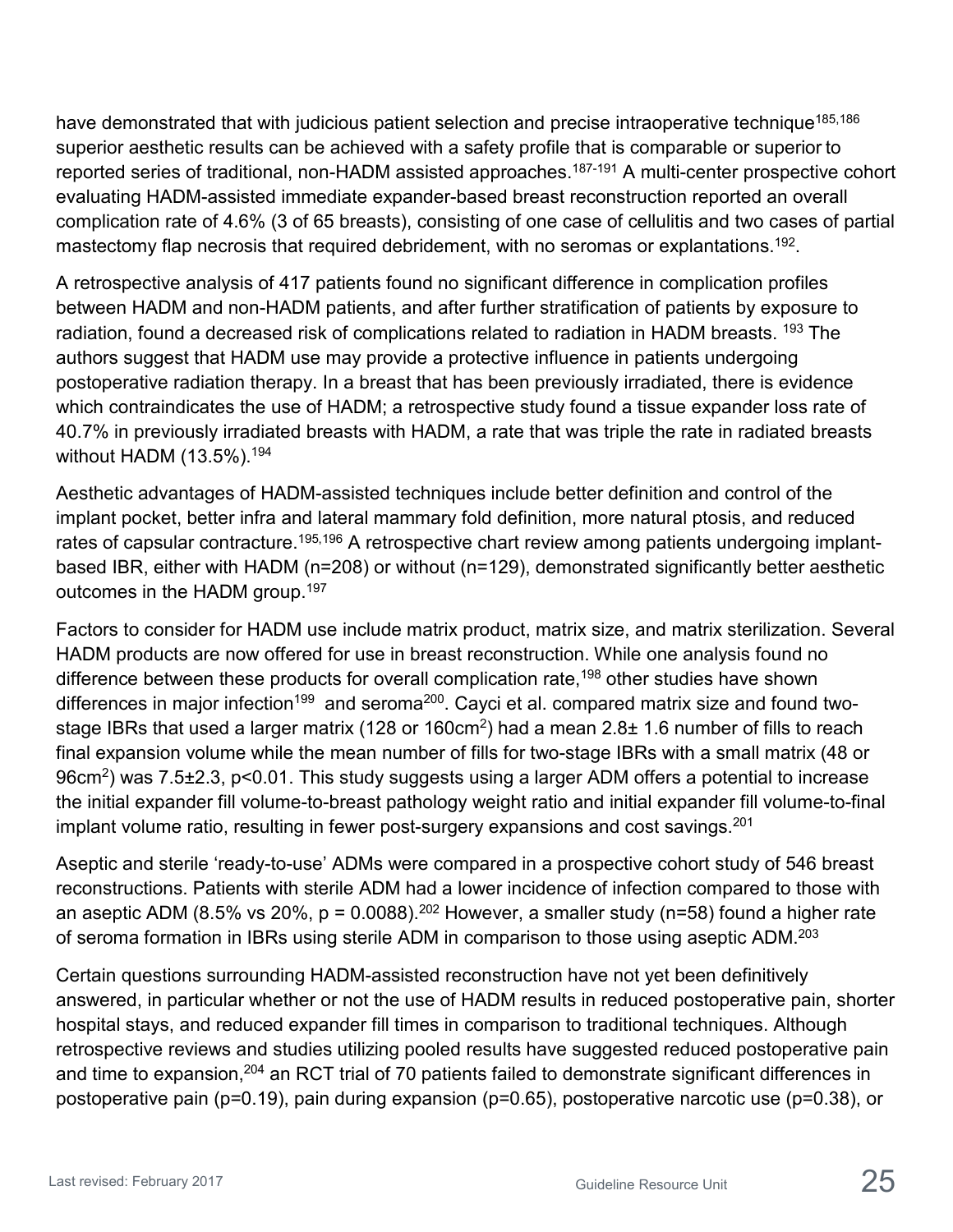rate of expansion (p=0.83) for HADM-assisted techniques.<sup>205</sup> A matched cohort study yielded similar findings.206

Data is insufficient to draw definitive conclusions regarding the overall cost-effectiveness of HADM in breast reconstruction. A Canadian cost analysis study demonstrated that although these products are expensive, their use can result in an overall cost savings to the health care system as a result of fewer revisionary and second stage procedures.<sup>196</sup> The authors emphasize the need for further randomized controlled trials to evaluate both the clinical outcomes and costs of ADM-assisted breast reconstruction. One such multicentre Canadian trial (NCT00956384) comparing HADM-assisted single stage, "direct-to-implant" reconstruction to conventional two-stage expander implant reconstruction, is underway. Outcomes measures include aesthetic outcomes, short and long term complications, and overall patient satisfaction. This trial should clarify the role of HADM in "direct-toimplant" reconstructions, and will also examine the cost-effectiveness of the procedure.<sup>207</sup>

#### **Alternatives to HADM**

Alternative forms of ADM are available. Non-human ADM can be used (porcine or bovine); however, there is relatively little published outcome data for this practice.<sup>191</sup> A retrospective study of 127 patients found that complication rates using porcine ADM in breast reconstruction are comparable to complication rates found in studies using HADM (total major complication rate 7.1%, total minor complication rate 22.9%). 208 These results are similar to an earlier retrospective study of 105 porcine-derived ADMs in implant-based breast reconstructions (total complication rate 8.6%). 209 A systematic review of vicryl mesh shows a 2.6% (95% CI: 0.7-6.6%) infection rate, 3.2% (95% CI: 1.0- 7%) reconstruction failure rate, and 1.3% (95% CI: 0.2-4.6%) incidence of seroma.<sup>210</sup> In 231 patients where titanium-coated polypropylene mesh was used in immediate or delayed breast reconstruction, major complications were observed in 13.4%, minor complications in 15.6%, and implant loss in 8.7% of patients.<sup>211</sup> Prospective studies are needed to further compare various mesh types with ADM. Another alternative to donated dermis is available in women with ptotic breasts requiring a skinreducing mastectomy who are interested in downsizing their breast size. In these women, a vascularized flap of inferior mastectomy skin can be maintained rather than discarded, deepithelialized and used in a manner identical to HADM with good results. <sup>212,213</sup>

The majority of evidence surrounding the adjunctive use of ADM in implant based breast reconstruction is retrospective.<sup>214</sup> Until higher level prospective evidence is available to provide more specific guidelines to clinical practice, the consensus of the guideline working group is that while sufficient evidence exists to support the use of acellular dermal matrices in breast reconstruction, the specific applications for its use are most appropriately left to the discretion of the surgeon, in consultation with the patient and oncologic team.

### **8. Autologous Fat Grafting as an Adjunct to Primary Breast Reconstruction (Lipofilling)**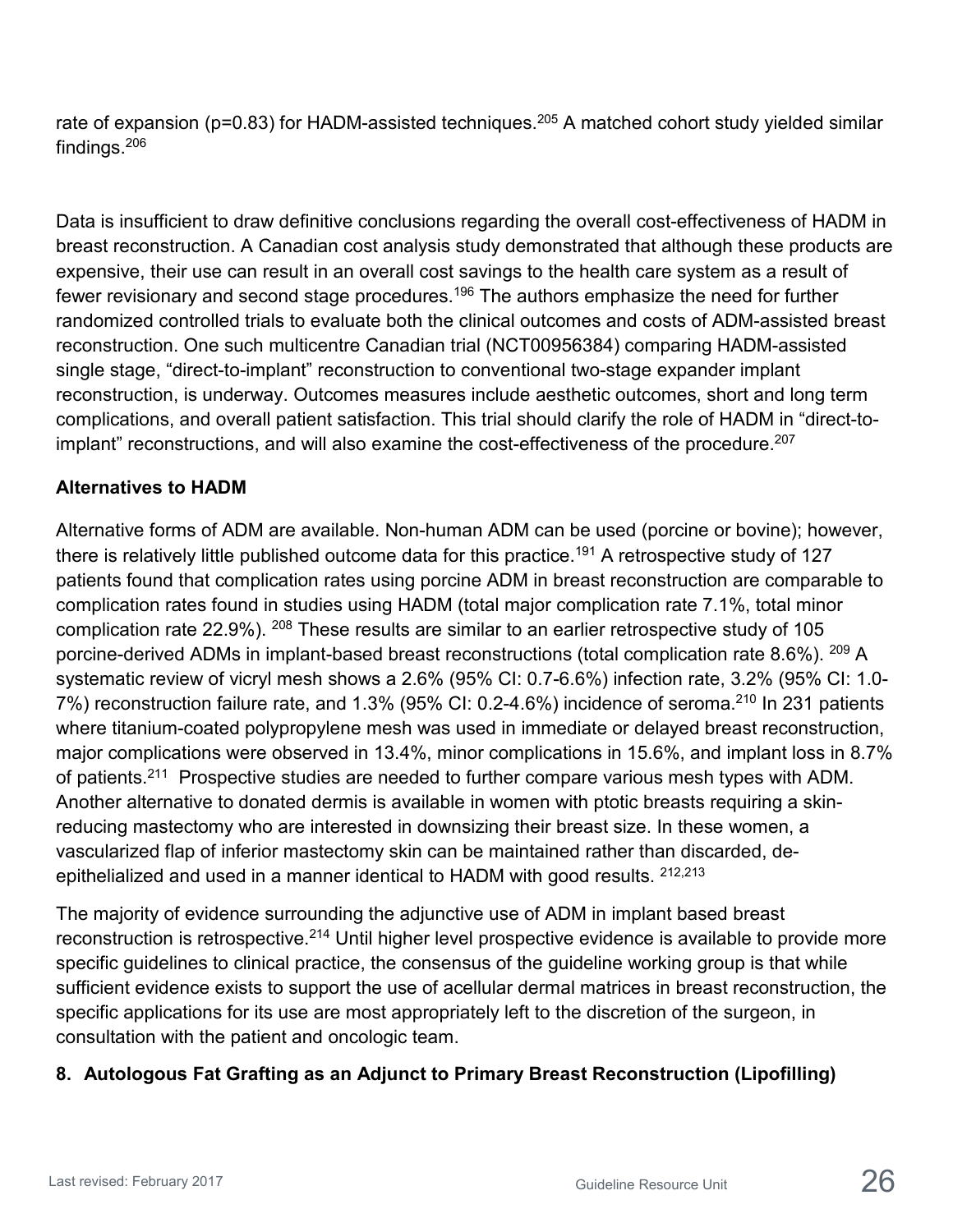There is no data from clinical trials or meta-analyses looking at autologous fat grafting (lipofilling).<sup>215</sup> However, a 2016 study by Kronowitz et al. matched 719 breasts with cancer reconstructed with lipofilling to 670 breasts with cancer reconstructed without lipofilling to determine whether autologous fat grafting in breast reconstruction influenced the rate of locoregional and systemic recurrence in breast cancer patients. Mean follow-up times after mastectomy were 60 months for cases and 44 for controls. The authors found no difference between groups: locoregional recurrence was observed in 1.3% of cases and 2.4% of controls (p=0.455), and systemic tumour recurrence was observed in 2.4% of cases and 3.6% of controls (p=0.514). Multivariate analysis compared recurrence between cases and controls adjusting for chemotherapy, radiation therapy, hormonal therapy and clinical stage. Only the subgroup with hormonal therapy showed a higher risk of recurrence with lipofilling (1.4% vs 0.5%, p=0.038). The authors also followed 305 cancer free breasts reconstructed with lipofilling and found no primary breast cancer over a mean time period of 73 months.<sup>216</sup> This reiterated the safety seen in 321 patients, where comparable cumulative incidence of locoregional recurrence was seen in 321 lipofilled cases compared to 642 matched controls.217

In terms of patient satisfaction, an observational study among patients undergoing nipple-sparing, skin-sparing and skin-reducing mastectomies and not requiring adjuvant radiation therapy (n=20) employed the use of autologous fat injection secondary to breast reconstruction and found that both patient-reported and surgeon-reported esthetic satisfaction was high, and well-correlated.<sup>218</sup> Data from a prospective series of 68 breast cancer patients, who had had mastectomy and irradiation and then underwent one or more (mean 2.3, range 1-6) fat grafting sessions prior to breast implant reconstruction indicated that cosmesis was good (mean score 4.5 of 5).<sup>219</sup> More importantly from an oncologic safety perspective, after a mean follow-up of 23 months, there were no local recurrences. Likewise, a retrospective review, comparing the use of breast reconstruction with fat grafting versus reconstruction without fat grafting, among patients undergoing mastectomy with immediate tissue expander (n=886), showed that after a mean follow-up of 44 and 42 months respectively, showed that fat grafting did not affect local tumor recurrence or survival.<sup>220</sup>

Fat graft retention has been reported as being good.<sup>221</sup> The most common complications with autologous fat grafting include fat necrosis (3.6%), oil cysts (1.8%), and infection (0.9%), according to a retrospective review of patients ( $n=49$ ) who underwent fat grafting to reconstructed breasts.<sup>222</sup> Complications appear to be higher with implant-based reconstructions as compared to autologous flap reconstructions. <sup>223</sup> While data from comparative studies and case reports suggest that complications are minimal and show good patient satisfaction, more data (specifically from randomized controlled trials) is needed.<sup>224</sup>

### **9. Factors That Enhance Recovery After Breast Reconstruction**

Regardless of the type or timing of reconstruction a woman has chosen, it is possible to improve the recovery experience for women. The recovery experience is uniformly the most poorly rated aspect of a woman's satisfaction with reconstruction, irrespective of type of reconstruction. <sup>50</sup> The recovery phase is arduous, and impacts physical and psychosocial domains of quality of life for over 3 months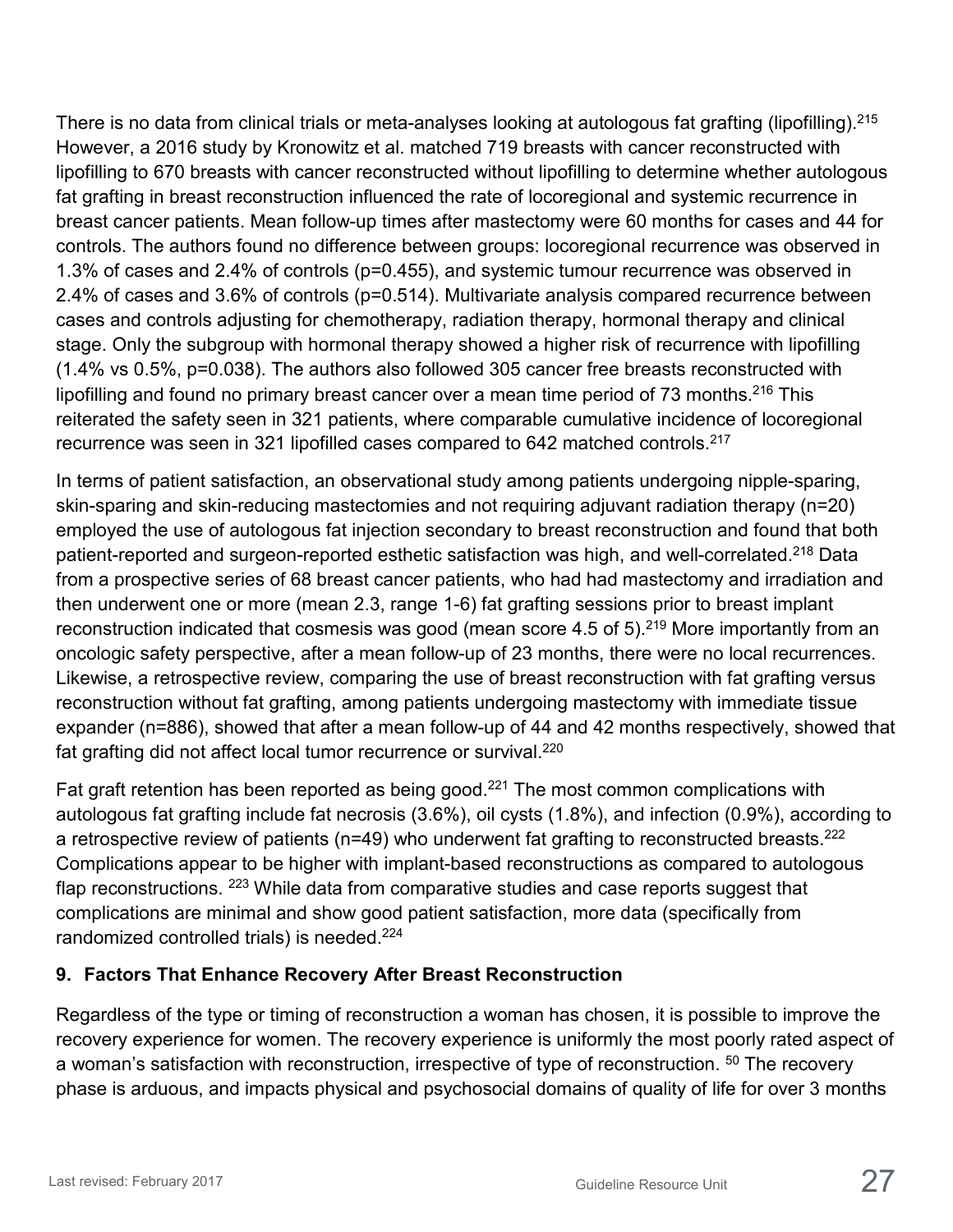from surgery.225 A pending publication completed by an international group outlines 18 evidencebased best practices for peri-operative management designed to improve the recovery experience and reduce care time,  $226$  which is the goal behind the guidelines such as for colorectal surgery  $227$ previously developed by the ERAS® Society [\(www.erassociety.com\)](http://www.erassociety.com/). Some of the key features of the Enhanced Recovery After Surgery (ERAS®) breast protocol include minimizing pre-operative fasting, carbohydrate loading, intra-operative goal-directed fluids, avoiding hypothermia, multimodal analgesics and PONV medications, early refeeding and ambulation, and post-operative discharge support. Mobile apps have been used to aid in post-operative discharge support and minimizing the need for in-person visits. For autologous breast reconstruction, ERAS® protocols reduce opioid requirements and length of stay.<sup>228,229</sup> For implant-based reconstruction, women can be moved safely from in- to out-patient care with higher quality of recovery scores and no increased complications using ERAS<sup>®</sup> principles, provided adequate outpatient supports are in place.<sup>230</sup> Pedicled TRAM and latissimus dorsi patients have achieved early discharge under 24 hours with enhanced recovery protocols.231,232 Mobile app follow-up monitoring quality of recovery for patients at home is feasible and acceptable.233,234

#### **10.Post-Breast Reconstruction Surveillance**

Breast reconstruction following mastectomy is oncologically safe. A meta-analysis found that the risk of breast cancer recurrence among patients who underwent mastectomy and IBR was equivalent to those who underwent mastectomy alone (odds ratio,  $0.98$ ;  $95\%$  CI 0.62-1.54).<sup>97</sup> A large database study of nearly 50,000 patients showed improved survival in women undergoing IBR in comparison to women than mastectomy alone, controlling for all known confounders for breast cancer survival.<sup>235</sup> In a database study of 6000 women with reconstruction, implants in particular were associated with improved survival 236.

There is no evidence to support routine radiologic screening of the reconstructed breast, in the absence of a palpable recurrence or symptoms of recurrence. Imaging records from 227 patients with a history of postmastectomy breast reconstruction due to cancer showed that among 116 patients (51%) who underwent surveillance mammography of the reconstructed breast, only one recurrent cancer was detected in an autologous tissue flap reconstruction (0.86% detection rate of nonpalpable recurrent cancer), with a recall rate of 4%.<sup>237</sup> Among 54 patients (24%) who presented with symptoms relating to the breast reconstructions (most commonly lump or swelling), half were subsequently found to have no significant abnormality and a third (29%) were found to have fat necrosis. Four recurrences were found in these symptomatic patients.<sup>238</sup> Presently, assessment with ultrasound and mammography can only be supported in symptomatic patients, with surgical referral the most efficient means of obtaining a diagnosis while minimizing unnecessary tests or biopsies.<sup>239</sup> Regarding patients with NSM, it is uncertain whether they require any increased vigilance beyond clinical exam. In properly selected patients, the risk of recurrence should be extremely low.<sup>149,154</sup>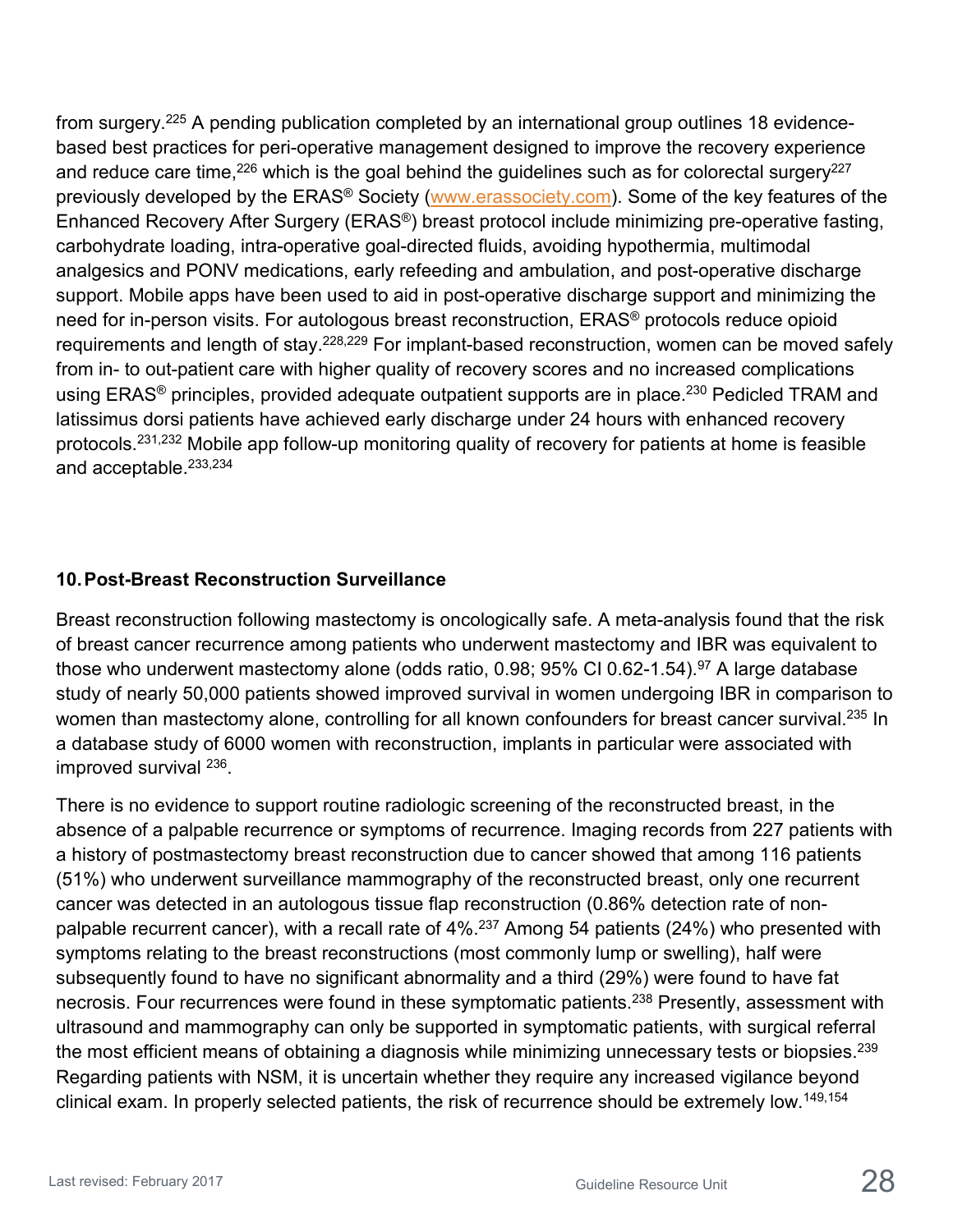Among patients with unilateral mastectomy and either delayed or immediate reconstruction, imaging surveillance of the contralateral, non-reconstructed breast should continue according to local guidelines. 240

Post-operative surveillance in terms of implant health has been explored by several studies. Pineau et al.241 looked at 40 ruptured silicone breast implants from reconstruction from 6 centers. Mean time to rupture was 6.97 years and 45% of cases were silent, leading to a proposal of ultrasound surveillance (with or without MRI) at 4, 7, and 10 years after initial surgery.<sup>241</sup> MRI may perform better than ultrasound, but both methods have high concordance for detecting implant rupture<sup>242</sup>. Ultimately there is no conclusive evidence to show the potential benefits of asymptomatic breast implant screening outweigh risks and costs to the patients $243$ .

#### **11.Measurement**

Best practice clinical and patient reported outcomes can be recorded at the pre-, peri- and postoperative stage to help multi-disciplinary teams deliver high quality care with minimal variability. Suggested instruments to use for patient satisfaction measures include the BRECON-31<sup>©34</sup> and BREAST-Q™78. Recovery can be assessed by the patient-reported measure 'Quality of Recovery-15' (QoR-15).244 Complications can be followed by 30 day readmission rates, as well as audit systems from NSQIP and ERAS®. Rates of reconstruction can be tracked by local administrative bases.

In 2012, the British Association of Plastic Reconstructive and Aesthetic Surgeons (BAPRAS) and the Association of Breast Surgery (ABS) released a guideline for oncoplastic breast reconstruction with 25 quality criteria checkpoints and targets.<sup>245</sup> These quality criteria are based on findings from a UK breast reconstruction audit (National Mastectomy and Breast Reconstruction Audit; NMBRA)<sup>246</sup> and are designed to optimize key clinical and patient reported outcomes at every stage of the clinical pathway. The guideline provides examples of key performance indicators and a proposed minimum dataset, however, no core outcome set was established.

Appendix 2 contains examples for quality indicators that have been adapted from the BAPRAS guideline and Cancer Care Ontario Breast Cancer Surgery Quality Indicators. A discussion around clinical outcome metrics for breast reconstruction has been initiated within Alberta Health Services and will continue to be a part of the conversation for provincial practice.

#### **Resource Implications**

The recommendations contained in this guideline reflect the best available evidence on postmastectomy breast reconstruction. In order to make this guideline operational, at minimum, resources are required to coordinate operation room time between the general surgeon and the plastic surgeon. In addition, infrastructure is needed to facilitate multidisciplinary case discussions for patients needing postmastectomy radiation therapy.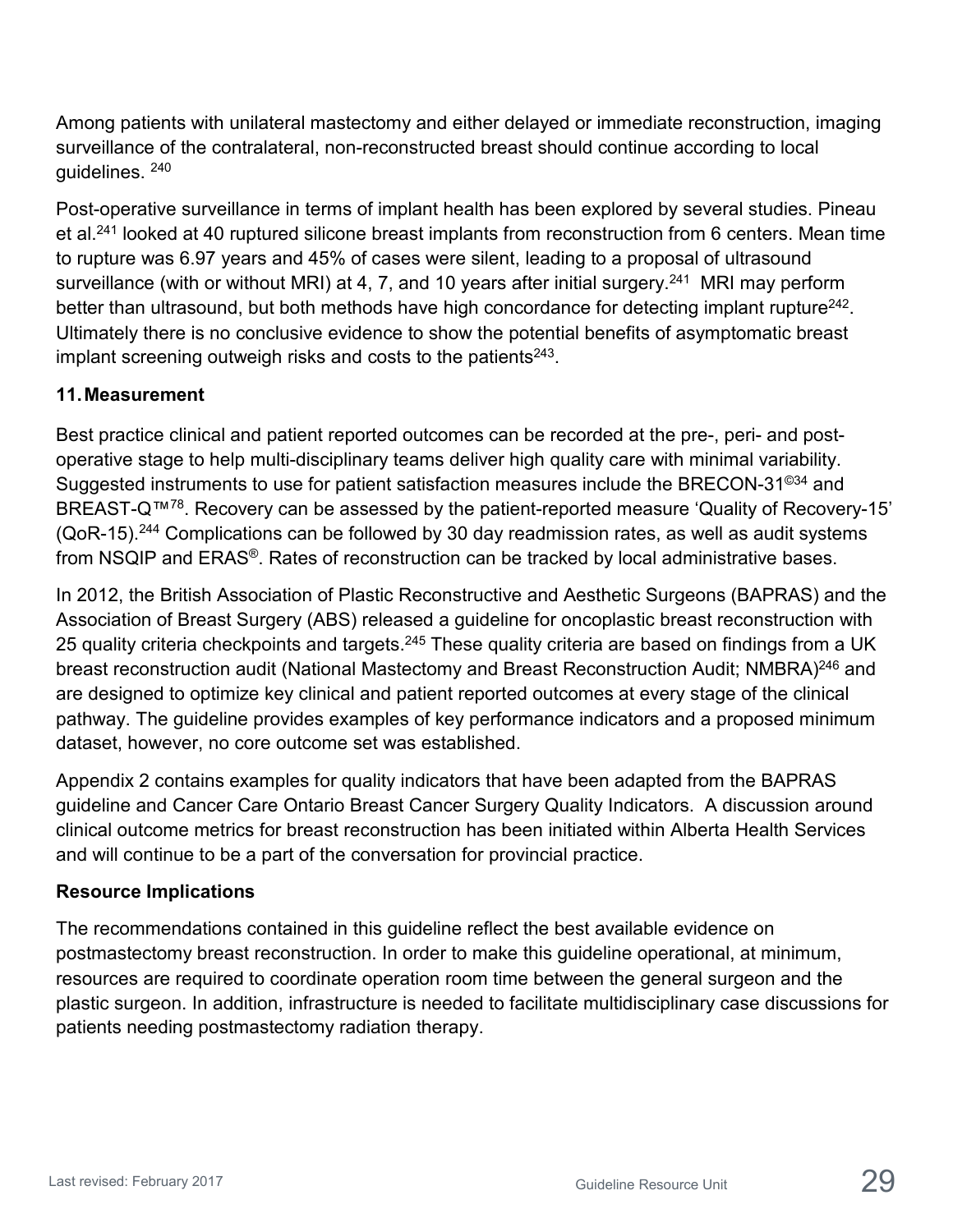#### **Summary**

Breast reconstruction information should be available early in a woman's decision making process. Breast reconstruction should be made available for patients undergoing mastectomy, for prophylaxis or for the treatment of breast cancer, provided they are eligible from a cancer and patient factors perspective. Factors such as prior, concurrent, or future cancer treatment, especially the intended or actual use of radiation therapy, co-morbidities, body habitus, and smoking history and current smoking status should be considered when selecting candidates for breast reconstruction. IBR should be considered, whenever possible, for any patient who is a candidate for breast reconstruction. The integration of reconstruction and postmastectomy radiation therapy should be addressed in a multidisciplinary setting. In general, breast reconstruction should be delayed until after radiation therapy is complete. Several types of reconstruction (implant and autologous) are available, including ADM-assisted reconstructions, with the type of procedure left to the discretion of the surgeons and the patient after providing counseling, based on the benefits and limitations of each. Skin-sparing mastectomy for IBR is a safe and appropriate approach. Nipple-sparing can be considered for patients undergoing prophylactic mastectomy. Patients for whom the decision is made to undergo NSM in a therapeutic setting should be made of aware of the lack of evidence from an RCT. Lipofilling does not increase local recurrence and can improve contour irregularities. Post breast reconstruction surveillance for cancer and implant integrity is primarily clinical, with imaging reserved for symptoms. Recovery can be improved by adherence to ERAS<sup>®</sup> protocols. Measurement of clinical and PROMs at the pre-, peri-, and post-operative stage promote consistent, high quality care.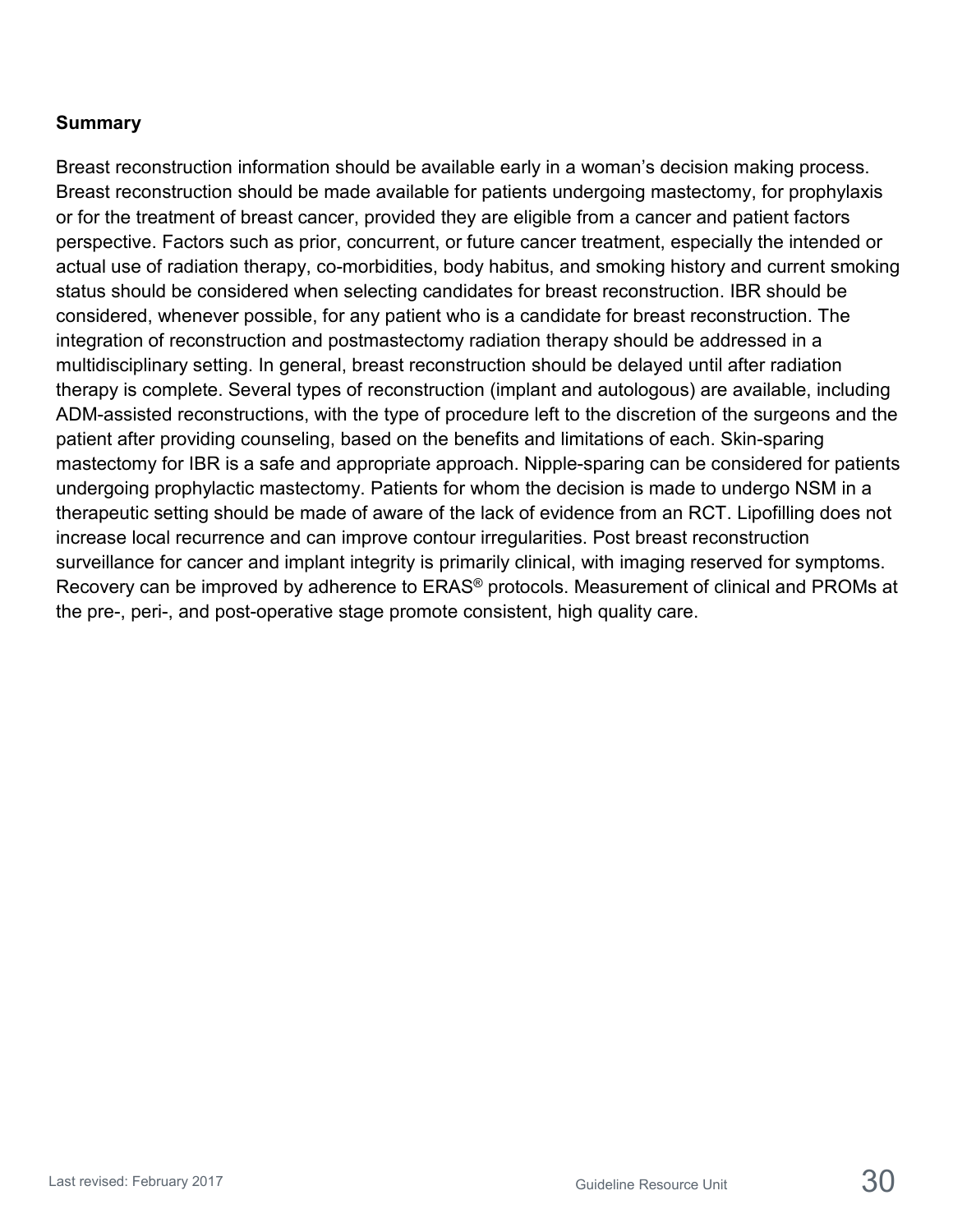# References

- 1. Early Breast Cancer Trialists' Collaborative Group. Effects of radiotherapy and of differences in the extent of surgery for early breast cancer on local recurrence and 15-year survival: an overview of the randomised trials. The Lancet (North American edition) 12 /2005;366(9503):2087; 2087-2106; 2106.
- 2. Cancer Care Ontario. Program in Evidence-Based Care. Surgical Management of Early-Stage Invasive Breast Cancer. Practice Guideline Report #1-1 Version 2.2003. 2010; Available at: https://www.cancercare.on.ca/common/pages/UserFile.aspx?fileId=34102. Accessed 08/10, 2012.
- 3. National Comprehensive Cancer Network. NCCN Clinical Practice Guidelines in Oncology. Breast Cancer. Version 2.2016. 2016; Available at: www.nccn.org. Accessed 06/14, 2016.
- 4. BC Cancer Agency. Breast. 2016; Available at: [http://www.bccancer.bc.ca/health-professionals/professional](http://www.bccancer.bc.ca/health-professionals/professional-resources/cancer-management-guidelines/breast/breast#Management)[resources/cancer-management-guidelines/breast/breast#Management.](http://www.bccancer.bc.ca/health-professionals/professional-resources/cancer-management-guidelines/breast/breast#Management) Accessed November, 2016.
- 5. CancerControl Alberta. Adjuvant Radiation Therapy for Invasive Breast Cancer. 2015; Available at: [http://www.albertahealthservices.ca/assets/info/hp/cancer/if-hp-cancer-guide-br005-adjuvant-rt-invasive-breast.pdf.](http://www.albertahealthservices.ca/assets/info/hp/cancer/if-hp-cancer-guide-br005-adjuvant-rt-invasive-breast.pdf) Accessed 06/14, 2016.
- 6. CancerControl Alberta. Risk Reduction and Surveillance Strategies for Individuals at High Genetic Risk for Breast and Ovarian Cancer. 2011; Available at: [http://www.albertahealthservices.ca/assets/info/hp/cancer/if-hp-cancer-guide](http://www.albertahealthservices.ca/assets/info/hp/cancer/if-hp-cancer-guide-br005-adjuvant-rt-invasive-breast.pdf)[br005-adjuvant-rt-invasive-breast.pdf.](http://www.albertahealthservices.ca/assets/info/hp/cancer/if-hp-cancer-guide-br005-adjuvant-rt-invasive-breast.pdf) Accessed 06/14, 2016.
- 7. Horsman D, Wilson BJ, Avard D, Meschino WS, Kim Sing C, Plante M, et al. Clinical management recommendations for surveillance and risk-reduction strategies for hereditary breast and ovarian cancer among individuals carrying a deleterious BRCA1 or BRCA2 mutation. J Obstet Gynaecol Can 2007 Jan;29(1):45-60 PubMed ID 17346477.
- 8. National Institute of Clinical Excellence, UK. The classification and care of women at risk of familial breast cancer in primary, secondary and tertiary care. NICE clinical guideline 41. 2006; Available at: www.nice.org.uk. Accessed 08/10, 2012.
- 9. Chen CL, Liao MN, Chen SC, Chan PL, Chen SC. Body image and its predictors in breast cancer patients receiving surgery. Cancer Nurs 2012 Sep-Oct;35(5):E10-6 PubMed ID 22067694.
- 10. Dunn LB, Cooper BA, Neuhaus J, West C, Paul S, Aouizerat B, et al. Identification of distinct depressive symptom trajectories in women following surgery for breast cancer. Health Psychol 2011 Nov;30(6):683-692 PubMed ID 21728421.
- 11. Metcalfe KA, Semple J, Quan ML, Vadaparampil ST, Holloway C, Brown M, et al. Changes in psychosocial functioning 1 year after mastectomy alone, delayed breast reconstruction, or immediate breast reconstruction. Ann Surg Oncol 2012 Jan;19(1):233-241 PubMed ID 21674270.
- 12. Skrzypulec V, Tobor E, Drosdzol A, Nowosielski K. Biopsychosocial functioning of women after mastectomy. J Clin Nurs 2009 Feb;18(4):613-619 PubMed ID 18803576.
- 13. Brandberg Y, Sandelin K, Erikson S, Jurell G, Liljegren A, Lindblom A, et al. Psychological reactions, quality of life, and body image after bilateral prophylactic mastectomy in women at high risk for breast cancer: a prospective 1-year follow-up study. J Clin Oncol 2008 Aug 20;26(24):3943-3949 PubMed ID 18711183.
- 14. Spyropoulou AC, Papageorgiou C, Markopoulos C, Christodoulou GN, Soldatos KR. Depressive symptomatology correlates with phantom breast syndrome in mastectomized women. Eur Arch Psychiatry Clin Neurosci 2008 Apr;258(3):165-170 PubMed ID 18000636.
- 15. Schain WS, Wellisch DK, Pasnau RO, Landsverk J. The sooner the better: a study of psychological factors in women undergoing immediate versus delayed breast reconstruction. Am J Psychiatry 1985 Jan;142(1):40-46 PubMed ID 3966585.
- 16. Wellisch DK, Schain WS, Noone RB, Little JW,3rd. Psychosocial correlates of immediate versus delayed reconstruction of the breast. Plast Reconstr Surg 1985 Nov;76(5):713-718 PubMed ID 4059412.
- 17. Al-Ghazal SK, Fallowfield L, Blamey RW. Comparison of psychological aspects and patient satisfaction following breast conserving surgery, simple mastectomy and breast reconstruction. Eur J Cancer 2000 Oct;36(15):1938-1943 PubMed ID 11000574.
- 18. Association of Breast Surgery/British Association of Plastic Reconstructive and Aesthetic Surgeons. Oncoplastic Breast Reconstruction. 2012; Available at: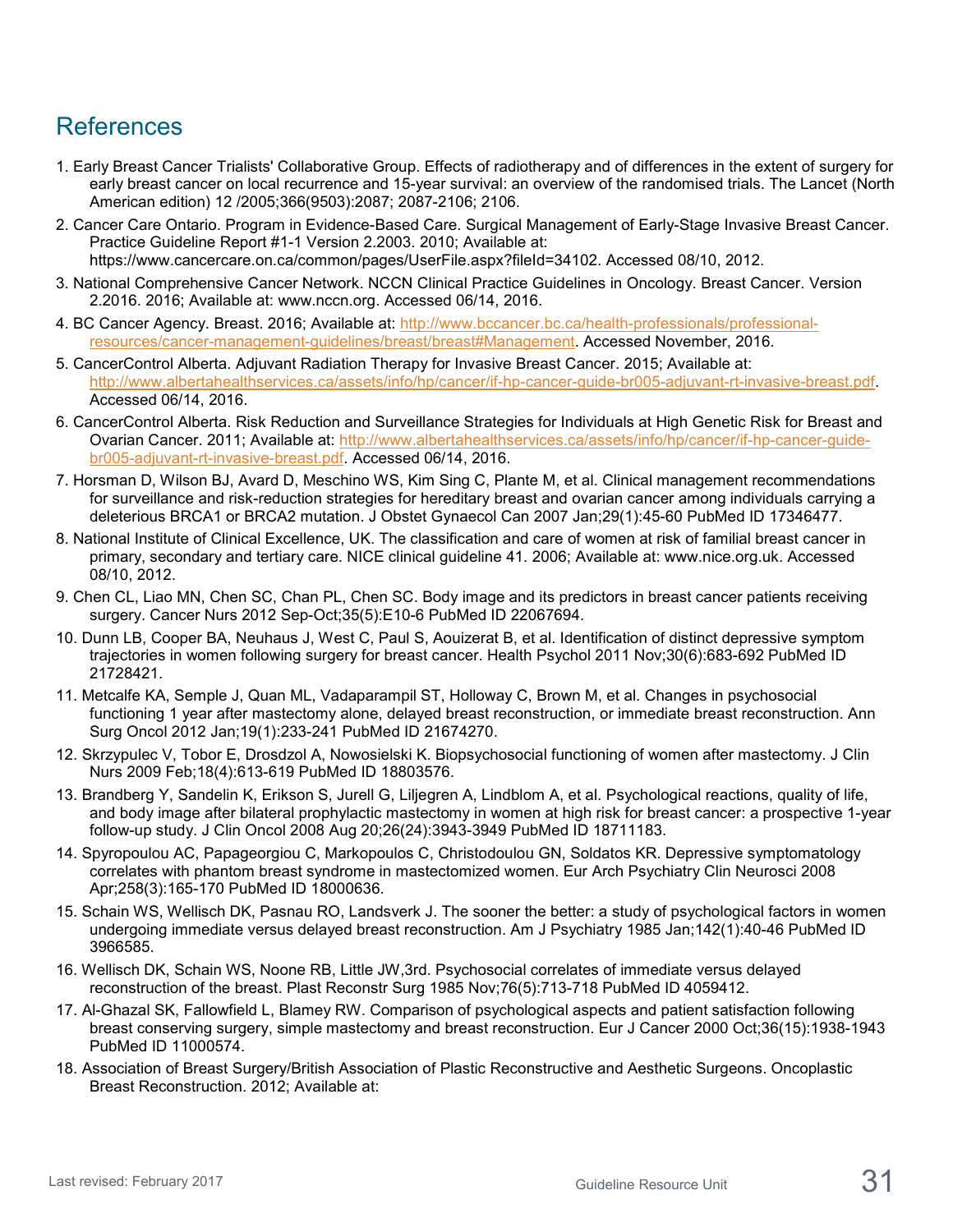[http://www.associationofbreastsurgery.org.uk/media/23851/final\\_oncoplastic\\_guidelines\\_for\\_use.pdf.](http://www.associationofbreastsurgery.org.uk/media/23851/final_oncoplastic_guidelines_for_use.pdf) Accessed 06/14, 2016.

- 19. Martin L, O'Donoghue JM, Horgan K, Thrush S, Johnson R, Gandhi A, et al. Acellular dermal matrix (ADM) assisted breast reconstruction procedures: joint guidelines from the Association of Breast Surgery and the British Association of Plastic, Reconstructive and Aesthetic Surgeons. Eur J Surg Oncol 2013 May;39(5):425-429 PubMed ID 23321393.
- 20. American Society of Plastic Surgeons. Evidence-Based Clinical Practice Guideline: Breast Reconstruction with Expanders and Implants. 2013; Available at: [http://www.plasticsurgery.org/Documents/medical-professionals/health](http://www.plasticsurgery.org/Documents/medical-professionals/health-policy/evidence-practice/breast-reconstruction-expanders-with-implants-guidelines.pdf)[policy/evidence-practice/breast-reconstruction-expanders-with-implants-guidelines.pdf.](http://www.plasticsurgery.org/Documents/medical-professionals/health-policy/evidence-practice/breast-reconstruction-expanders-with-implants-guidelines.pdf) Accessed 06/14, 2016.
- 21. Cancer Care Ontario. Breast Cancer Reconstruction Surgery (Immediate and Delayed) Across Ontario: Patient Indications and Appropriate Surgical Options. 2016; Available at: https://www.cancercare.on.ca/common/pages/UserFile.aspx?fileId=351577. Accessed 06/2016, 2016.
- 22. Scottish Intercollegiate Guidelines Network (SIGN). Treatment of primary breast cancer. 2013;SIGN publication no. 134.
- 23. Senkus E, Kyriakides S, Ohno S, Penault-Llorca F, Poortmans P, Rutgers E, et al. Primary breast cancer: ESMO Clinical Practice Guidelines for diagnosis, treatment and follow-up. Ann Oncol 2015 Sep;26 Suppl 5:v8-30 PubMed ID 26314782.
- 24. Runowicz CD, Leach CR, Henry NL, Henry KS, Mackey HT, Cowens-Alvarado RL, et al. American Cancer Society/American Society of Clinical Oncology Breast Cancer Survivorship Care Guideline. J Clin Oncol 2016 Feb 20;34(6):611-635 PubMed ID 26644543.
- 25. Cardoso F, Costa A, Norton L, Senkus E, Aapro M, André F, et al. ESO-ESMO 2nd international consensus guidelines for advanced breast cancer (ABC2). The Breast 2014 10;23(5):489-502.
- 26. Boughey JC, Attai DJ, Chen SL, Cody HS, Dietz JR, Feldman SM, et al. Contralateral Prophylactic Mastectomy (CPM) Consensus Statement from the American Society of Breast Surgeons: Data on CPM Outcomes and Risks. Ann Surg Oncol 2016 Oct;23(10):3100-3105 PubMed ID 27469117.
- 27. Nissen MJ, Swenson KK, Ritz LJ, Farrell JB, Sladek ML, Lally RM. Quality of life after breast carcinoma surgery: a comparison of three surgical procedures. Cancer 2001 Apr 1;91(7):1238-1246 PubMed ID 11283922.
- 28. Rowland JH, Desmond KA, Meyerowitz BE, Belin TR, Wyatt GE, Ganz PA. Role of breast reconstructive surgery in physical and emotional outcomes among breast cancer survivors. J Natl Cancer Inst 2000 Sep 6;92(17):1422-1429 PubMed ID 10974078.
- 29. Potter S, Brigic A, Whiting PF, Cawthorn SJ, Avery KN, Donovan JL, et al. Reporting clinical outcomes of breast reconstruction: a systematic review. J Natl Cancer Inst 2011 Jan 5;103(1):31-46 PubMed ID 21131574.
- 30. Agarwal S, Pappas L, Neumayer L, Agarwal J. An analysis of immediate postmastectomy breast reconstruction frequency using the surveillance, epidemiology, and end results database. Breast J 2011 Jul-Aug;17(4):352-358 PubMed ID 21615823.
- 31. Alderman AK, Hawley ST, Janz NK, Mujahid MS, Morrow M, Hamilton AS, et al. Racial and ethnic disparities in the use of postmastectomy breast reconstruction: results from a population- based study. J Clin Oncol 2009 Nov 10;27(32):5325-5330 PubMed ID 19805680.
- 32. Joslyn SA. Patterns of care for immediate and early delayed breast reconstruction following mastectomy. Plast Reconstr Surg 2005 Apr 15;115(5):1289-1296 PubMed ID 15809588.
- 33. Pusic AL, Klassen AF, Scott AM, Klok JA, Cordeiro PG, Cano SJ. Development of a new patient-reported outcome measure for breast surgery: the BREAST-Q. Plast Reconstr Surg 2009 Aug;124(2):345-353 PubMed ID 19644246.
- 34. Temple CL, Cook EF, Ross DC, Bettger-Hahn M, MacDermid J. Development of a breast reconstruction satisfaction questionnaire (BRECON): dimensionality and clinical importance of breast symptoms, donor site issues, patient expectations, and relationships. J Surg Oncol 2010 Mar 1;101(3):209-216 PubMed ID 20082354.
- 35. Elmore L, Myckatyn TM, Gao F, Fisher CS, Atkins J, Martin-Dunlap TM, et al. Reconstruction patterns in a single institution cohort of women undergoing mastectomy for breast cancer. Ann Surg Oncol 2012 Oct;19(10):3223-3229 PubMed ID 22878610.
- 36. Senate of the United States. Breast Cancer Patient Education Act of 2015. 2015;1192(114th Congress).
- 37. Callaghan CJ, Couto E, Kerin MJ, Rainsbury RM, George WD, Purushotham AD. Breast reconstruction in the United Kingdom and Ireland. Br J Surg 2002 Mar;89(3):335-340 PubMed ID 11872059.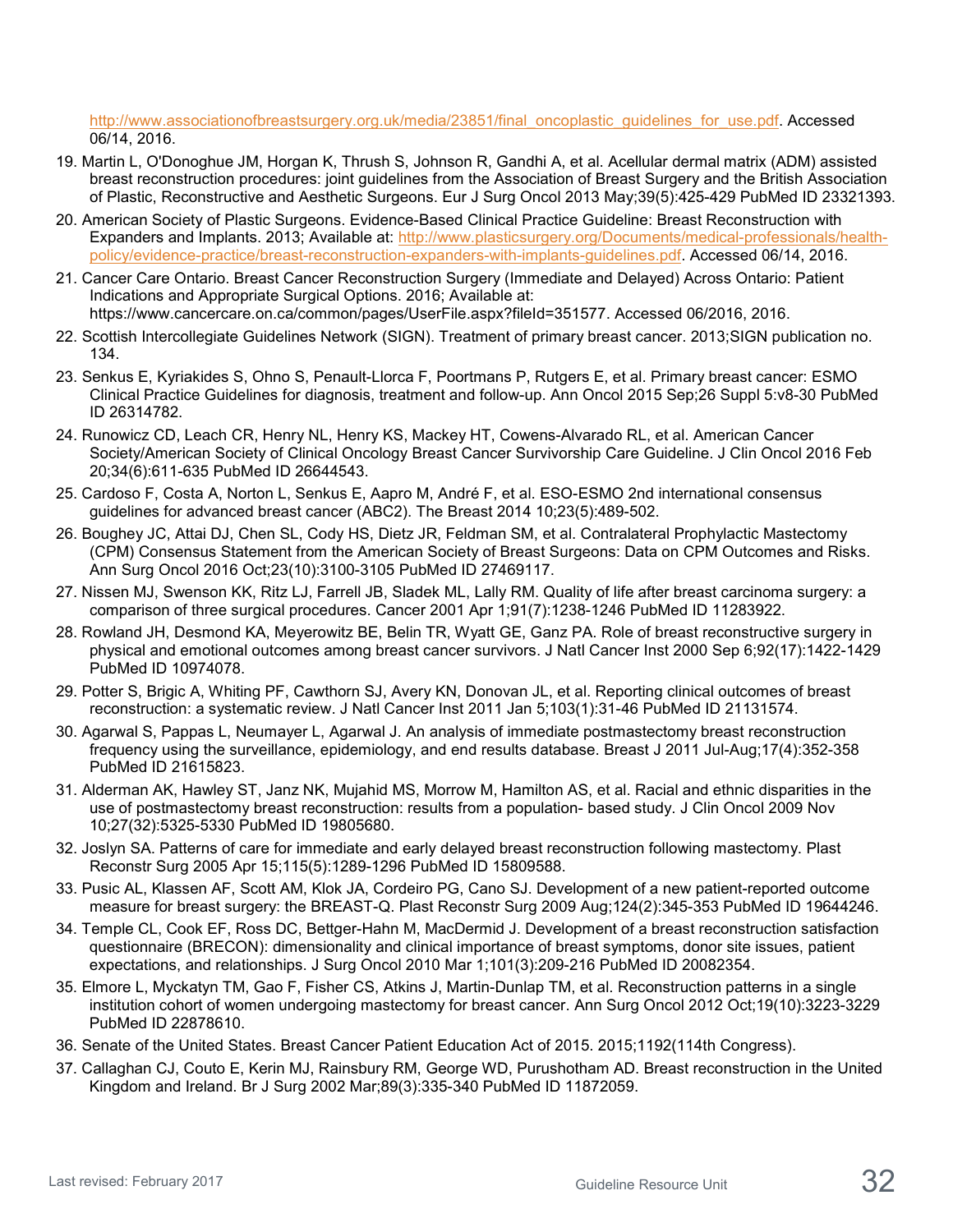- 38. Zhong T, Fernandes KA, Saskin R, Sutradhar R, Platt J, Beber BA, et al. Barriers to immediate breast reconstruction in the Canadian universal health care system. J Clin Oncol 2014 Jul 10;32(20):2133-2141 PubMed ID 24888814.
- 39. Barnsley GP, Sigurdson L, Kirkland S. Barriers to breast reconstruction after mastectomy in Nova Scotia. Can J Surg 2008 Dec;51(6):447-452 PubMed ID 19057733.
- 40. Baxter N, Goel V, Semple JL. Utilization and regional variation of breast reconstruction in Canada. Plast Reconstr Surg 2005 Jan;115(1):338-339 PubMed ID 15622280.
- 41. Platt J, Zhong T, Moineddin R, Booth GL, Easson AM, Fernandes K, et al. Geographic Variation Immediate and Delayed Breast Reconstruction Utilization in Ontario, Canada and Plastic Surgeon Availability: A Population-Based Observational Study. World J Surg 2015 Aug;39(8):1909-1921 PubMed ID 25896900.
- 42. Elder EE, Brandberg Y, Bjorklund T, Rylander R, Lagergren J, Jurell G, et al. Quality of life and patient satisfaction in breast cancer patients after immediate breast reconstruction: a prospective study. Breast 2005 Jun;14(3):201-208 PubMed ID 15927829.
- 43. Atisha D, Alderman AK, Lowery JC, Kuhn LE, Davis J, Wilkins EG. Prospective analysis of long-term psychosocial outcomes in breast reconstruction: two-year postoperative results from the Michigan Breast Reconstruction Outcomes Study. Ann Surg 2008 Jun;247(6):1019-1028 PubMed ID 18520230.
- 44. Guyomard V, Leinster S, Wilkinson M. Systematic review of studies of patients' satisfaction with breast reconstruction after mastectomy. Breast 2007 Dec;16(6):547-567 PubMed ID 18024116.
- 45. Causarano N, Platt J, Baxter NN, Bagher S, Jones JM, Metcalfe KA, et al. Pre-consultation educational group intervention to improve shared decision-making for postmastectomy breast reconstruction: a pilot randomized controlled trial. Support Care Cancer 2015 May;23(5):1365-1375 PubMed ID 25351455.
- 46. Contant CM, van Wersch AM, Wiggers T, Wai RT, van Geel AN. Motivations, satisfaction, and information of immediate breast reconstruction following mastectomy. Patient Educ Couns 2000 Jun;40(3):201-208 PubMed ID 10837999.
- 47. Preminger BA, Lemaine V, Sulimanoff I, Pusic AL, McCarthy CM. Preoperative patient education for breast reconstruction: a systematic review of the literature. J Cancer Educ 2011 Jun;26(2):270-276 PubMed ID 21181326.
- 48. Platt J, Baxter N, Jones J, Metcalfe K, Causarano N, Hofer SO, et al. Pre-consultation educational group intervention to improve shared decision-making in postmastectomy breast reconstruction: study protocol for a pilot randomized controlled trial. Trials 2013 Jul 6;14:199-6215-14-199 PubMed ID 23829442.
- 49. Heller L, Parker PA, Youssef A, Miller MJ. Interactive digital education aid in breast reconstruction. Plast Reconstr Surg 2008 Sep;122(3):717-724 PubMed ID 18766034.
- 50. Temple-Oberle C, Ayeni O, Webb C, Bettger-Hahn M, Ayeni O, Mychailyshyn N. Shared decision-making: applying a person-centered approach to tailored breast reconstruction information provides high satisfaction across a variety of breast reconstruction options. J Surg Oncol 2014 Dec;110(7):796-800 PubMed ID 25043670.
- 51. Zhong T, Hu J, Bagher S, O'Neill AC, Beber B, Hofer SO, et al. Decision regret following breast reconstruction: the role of self-efficacy and satisfaction with information in the preoperative period. Plast Reconstr Surg 2013 Nov;132(5):724e-734e PubMed ID 24165624.
- 52. Ho AL, Klassen AF, Cano S, Scott AM, Pusic AL. Optimizing patient-centered care in breast reconstruction: the importance of preoperative information and patient-physician communication. Plast Reconstr Surg 2013 Aug;132(2):212e-220e PubMed ID 23897349.
- 53. Sheehan J, Sherman KA, Lam T, Boyages J. Association of information satisfaction, psychological distress and monitoring coping style with post-decision regret following breast reconstruction. Psychooncology 2007 Apr;16(4):342-351 PubMed ID 16874745.
- 54. Lam A, Secord S, Butler K, Hofer SO, Liu E, Metcalfe KA, et al. A breast reconstruction needs assessment: How does self-efficacy affect information access and preferences? Can J Plast Surg 2012 Spring;20(1):37-42 PubMed ID 23598765.
- 55. Spector D, Mayer DK, Knafl K, Pusic A. Not what I expected: informational needs of women undergoing breast surgery. Plast Surg Nurs 2010 Apr-Jun;30(2):70-4; quiz 75-6 PubMed ID 20543636.
- 56. Wolf L. The information needs of women who have undergone breast reconstruction. Part I: decision-making and sources of information. Eur J Oncol Nurs 2004 Sep;8(3):211-223 PubMed ID 15304229.
- 57. Wolf L. The information needs of women who have undergone breast reconstruction. Part II: Information giving and content of information. Eur J Oncol Nurs 2004 Dec;8(4):315-324 PubMed ID 15550361.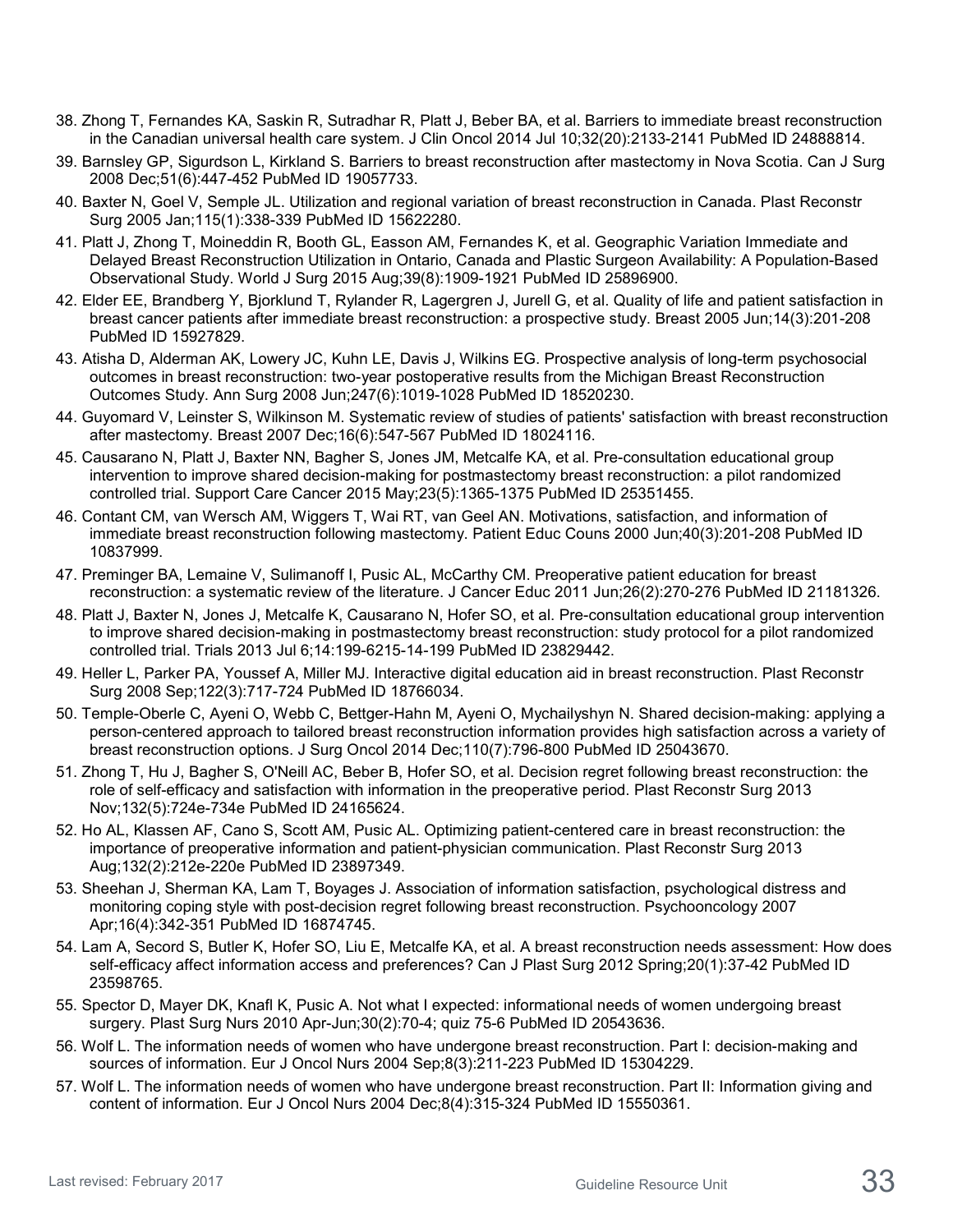- 58. Lee BT, Duggan MM, Keenan MT, Kamatkar S, Quinlan RM, Hergrueter CA, et al. Commonwealth of Massachusetts Board of Registration in Medicine Expert Panel on immediate implant-based breast reconstruction following mastectomy for cancer: executive summary, June 2011. J Am Coll Surg 2011 Dec;213(6):800-805 PubMed ID 21958509.
- 59. Cowen D, Gross E, Rouannet P, Teissier E, Ellis S, Resbeut M, et al. Immediate post-mastectomy breast reconstruction followed by radiotherapy: risk factors for complications. Breast Cancer Res Treat 2010 Jun;121(3):627-634 PubMed ID 20424909.
- 60. Fischer JP, Wes AM, Tuggle CT, Serletti JM, Wu LC. Risk analysis and stratification of surgical morbidity after immediate breast reconstruction. J Am Coll Surg 2013 Nov;217(5):780-787 PubMed ID 24074811.
- 61. Kulkarni AR, Katz S, Hamilton AS, Graff JJ, Alderman AK. Patterns of use and patient satisfaction with breast reconstruction among obese patients: results from a population-based study. Plast Reconstr Surg 2012 Aug;130(2):263-270 PubMed ID 22495206.
- 62. Laporta R, Longo B, Sorotos M, Santanelli di Pompeo F. Tips and tricks for DIEP flap breast reconstruction in patients with previous abdominal scar. Microsurgery 2015 Aug 3 PubMed ID 26234568.
- 63. Parrett BM, Caterson SA, Tobias AM, Lee BT. DIEP flaps in women with abdominal scars: are complication rates affected? Plast Reconstr Surg 2008 May;121(5):1527-1531 PubMed ID 18453974.
- 64. Pezner RD, Lipsett JA, Vora NL, Desai KR. Limited usefulness of observer-based cosmesis scales employed to evaluate patients treated conservatively for breast cancer. Int J Radiat Oncol Biol Phys 1985 Jun;11(6):1117-1119 PubMed ID 3997593.
- 65. Kroll SS, Evans GR, Reece GP, Miller MJ, Robb G, Baldwin BJ, et al. Comparison of resource costs between implantbased and TRAM flap breast reconstruction. Plast Reconstr Surg 1996 Feb;97(2):364-372 PubMed ID 8559819.
- 66. Kroll SS, Sharma S, Koutz C, Langstein HN, Evans GRD, Robb GL, et al. Postoperative morphine requirements of free TRAM and DIEP flaps. Plast Reconstr Surg 2001 Feb;107(2):338-341 PubMed ID 11214047.
- 67. Kroll SS, Baldwin B. A comparison of outcomes using three different methods of breast reconstruction. Plast Reconstr Surg 1992 Sep;90(3):455-462 PubMed ID 1387483.
- 68. Clough KB, O'Donoghue JM, Fitoussi AD, Nos C, Falcou MC. Prospective evaluation of late cosmetic results following breast reconstruction: I. Implant reconstruction. Plast Reconstr Surg 2001 Jun;107(7):1702-1709 PubMed ID 11391188.
- 69. Clough KB, O'Donoghue JM, Fitoussi AD, Vlastos G, Falcou MC. Prospective evaluation of late cosmetic results following breast reconstruction: II. Tram flap reconstruction. Plast Reconstr Surg 2001 Jun;107(7):1710-1716 PubMed ID 11391189.
- 70. Cordeiro PG, Pusic AL, Disa JJ, McCormick B, VanZee K. Irradiation after immediate tissue expander/implant breast reconstruction: outcomes, complications, aesthetic results, and satisfaction among 156 patients. Plast Reconstr Surg 2004 Mar;113(3):877-881 PubMed ID 15108879.
- 71. Williams JK, Carlson GW, Bostwick J,3rd, Bried JT, Mackay G. The effects of radiation treatment after TRAM flap breast reconstruction. Plast Reconstr Surg 1997 Oct;100(5):1153-1160 PubMed ID 9326776.
- 72. Blondeel N, Vanderstraeten GG, Monstrey SJ, Van Landuyt K, Tonnard P, Lysens R, et al. The donor site morbidity of free DIEP flaps and free TRAM flaps for breast reconstruction. Br J Plast Surg 1997 Jul;50(5):322-330 PubMed ID 9245865.
- 73. Grotting JC. The free abdominoplasty flap for immediate breast reconstruction. Ann Plast Surg 1991 Oct;27(4):351- 354 PubMed ID 1663325.
- 74. Allen RJ, Treece P. Deep inferior epigastric perforator flap for breast reconstruction. Ann Plast Surg 1994 Jan;32(1):32-38 PubMed ID 8141534.
- 75. Fischer JP, Fox JP, Nelson JA, Kovach SJ, Serletti JM. A Longitudinal Assessment of Outcomes and Healthcare Resource Utilization After Immediate Breast Reconstruction-Comparing Implant- and Autologous-based Breast Reconstruction. Ann Surg 2015 Oct;262(4):692-699 PubMed ID 26366550.
- 76. Fischer JP, Wes AM, Nelson JA, Basta M, Rohrbach JI, Wu LC, et al. Propensity-matched, longitudinal outcomes analysis of complications and cost: comparing abdominal free flaps and implant-based breast reconstruction. J Am Coll Surg 2014 Aug;219(2):303-312 PubMed ID 24916480.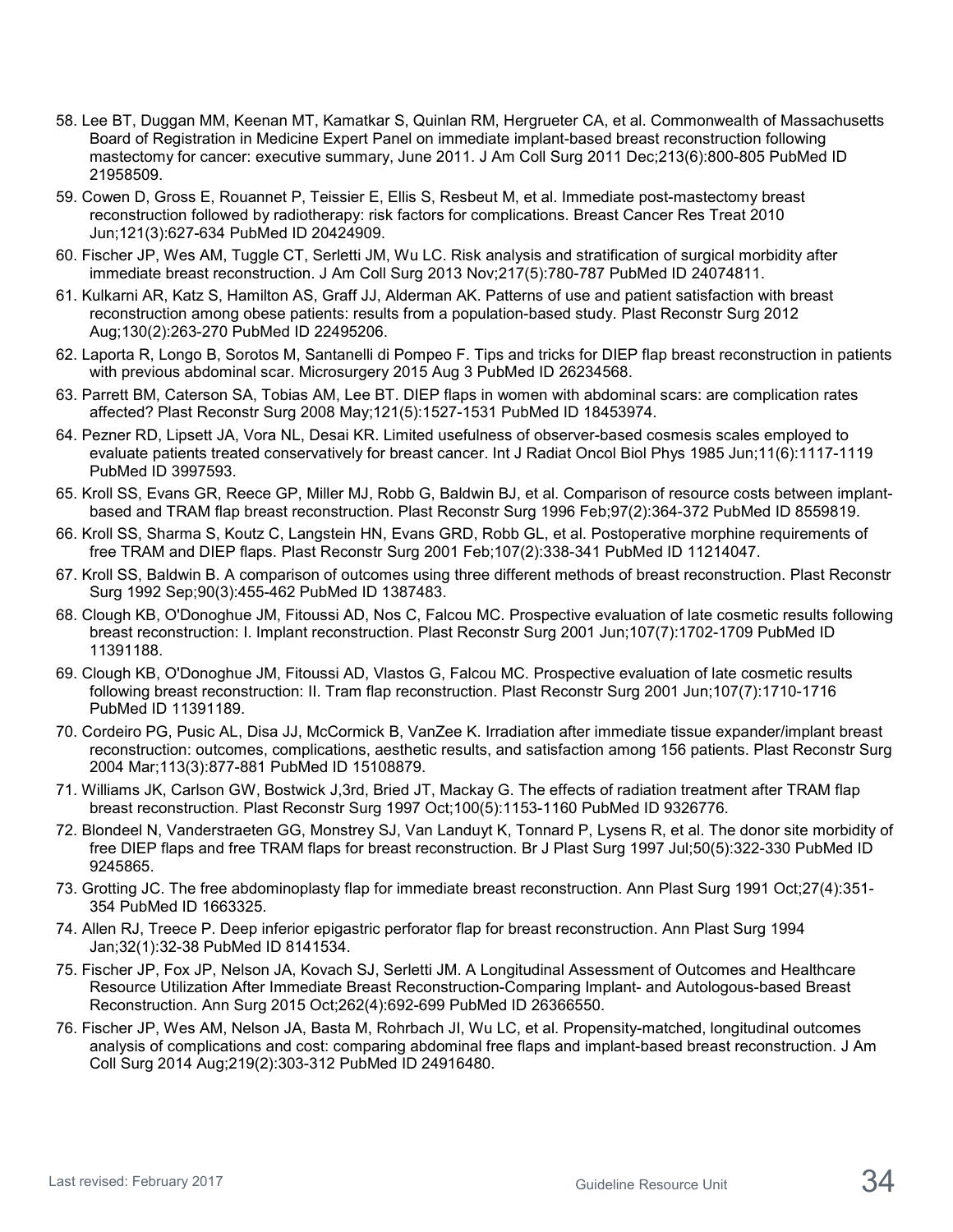- 77. Fischer JP, Nelson JA, Cleveland E, Sieber B, Rohrbach JI, Serletti JM, et al. Breast reconstruction modality outcome study: a comparison of expander/implants and free flaps in select patients. Plast Reconstr Surg 2013 May;131(5):928-934 PubMed ID 23629074.
- 78. Pusic AL, Reavey PL, Klassen AF, Scott A, McCarthy C, Cano SJ. Measuring patient outcomes in breast augmentation: introducing the BREAST-Q Augmentation module. Clin Plast Surg 2009 Jan;36(1):23-32, v PubMed ID 19055958.
- 79. Macadam SA, Ho AL, Cook EF,Jr, Lennox PA, Pusic AL. Patient satisfaction and health-related quality of life following breast reconstruction: patient-reported outcomes among saline and silicone implant recipients. Plast Reconstr Surg 2010 Mar;125(3):761-771 PubMed ID 20009795.
- 80. Schwitzer JA, Miller HC, Pusic AL, Matros E, Mehrara BJ, McCarthy CM, et al. Satisfaction following Unilateral Breast Reconstruction: A Comparison of Pedicled TRAM and Free Abdominal Flaps. Plast Reconstr Surg Glob Open 2015 Aug 19;3(8):e482 PubMed ID 26495195.
- 81. McCarthy CM, Klassen AF, Cano SJ, Scott A, Vanlaeken N, Lennox PA, et al. Patient satisfaction with postmastectomy breast reconstruction: a comparison of saline and silicone implants. Cancer 2010 Dec 15;116(24):5584-5591 PubMed ID 21136577.
- 82. Alderman AK, Kuhn LE, Lowery JC, Wilkins EG. Does patient satisfaction with breast reconstruction change over time? Two-year results of the Michigan Breast Reconstruction Outcomes Study. J Am Coll Surg 2007 Jan;204(1):7- 12 PubMed ID 17189107.
- 83. Cederna PS, Yates WR, Chang P, Cram AE, Ricciardelli EJ. Postmastectomy reconstruction: comparative analysis of the psychosocial, functional, and cosmetic effects of transverse rectus abdominis musculocutaneous flap versus breast implant reconstruction. Ann Plast Surg 1995 Nov;35(5):458-468 PubMed ID 8579262.
- 84. Spear SL, Newman MK, Bedford MS, Schwartz KA, Cohen M, Schwartz JS. A retrospective analysis of outcomes using three common methods for immediate breast reconstruction. Plast Reconstr Surg 2008 Aug;122(2):340-347 PubMed ID 18626348.
- 85. Winters ZE, Haviland J, Balta V, Benson J, Reece-Smith A, Betambeau N, et al. Integration of patient-reported outcome measures with key clinical outcomes after immediate latissimus dorsi breast reconstruction and adjuvant treatment. Br J Surg 2013 Jan;100(2):240-251 PubMed ID 23175286.
- 86. Yueh JH, Slavin SA, Adesiyun T, Nyame TT, Gautam S, Morris DJ, et al. Patient satisfaction in postmastectomy breast reconstruction: a comparative evaluation of DIEP, TRAM, latissimus flap, and implant techniques. Plast Reconstr Surg 2010 Jun;125(6):1585-1595 PubMed ID 20517080.
- 87. Tsoi B, Ziolkowski NI, Thoma A, Campbell K, O'Reilly D, Goeree R. Systematic review on the patient-reported outcomes of tissue-expander/implant vs autologous abdominal tissue breast reconstruction in postmastectomy breast cancer patients. J Am Coll Surg 2014 May;218(5):1038-1048 PubMed ID 24745568.
- 88. Atisha DM, Rushing CN, Samsa GP, Locklear TD, Cox CE, Shelley Hwang E, et al. A national snapshot of satisfaction with breast cancer procedures. Ann Surg Oncol 2015 Feb;22(2):361-369 PubMed ID 25465378.
- 89. Preminger BA, Pusic AL, McCarthy CM, Verma N, Worku A, Cordeiro PG. How should quality-of-life data be incorporated into a cost analysis of breast reconstruction? A consideration of implant versus free TRAM flap procedures. Plast Reconstr Surg 2008 Apr;121(4):1075-1082 PubMed ID 18349623.
- 90. Thoma A, Veltri K, Khuthaila D, Rockwell G, Duku E. Comparison of the deep inferior epigastric perforator flap and free transverse rectus abdominis myocutaneous flap in postmastectomy reconstruction: a cost-effectiveness analysis. Plast Reconstr Surg 2004 May;113(6):1650-1661 PubMed ID 15114125.
- 91. Atherton DD, Hills AJ, Moradi P, Muirhead N, Wood SH. The economic viability of breast reconstruction in the UK: comparison of a single surgeon's experience of implant; LD; TRAM and DIEP based reconstructions in 274 patients. J Plast Reconstr Aesthet Surg 2011 Jun;64(6):710-715 PubMed ID 21112263.
- 92. Dean C, Chetty U, Forrest AP. Effects of immediate breast reconstruction on psychosocial morbidity after mastectomy. Lancet 1983 Feb 26;1(8322):459-462 PubMed ID 6131178.
- 93. D'Souza N, Darmanin G, Fedorowicz Z. Immediate versus delayed reconstruction following surgery for breast cancer. Cochrane Database Syst Rev 2011 Jul 6;(7):CD008674. doi(7):CD008674 PubMed ID 21735435.
- 94. Potter S, Harcourt D, Cawthorn S, Warr R, Mills N, Havercroft D, et al. Assessment of cosmesis after breast reconstruction surgery: a systematic review. Ann Surg Oncol 2011 Mar;18(3):813-823 PubMed ID 20972633.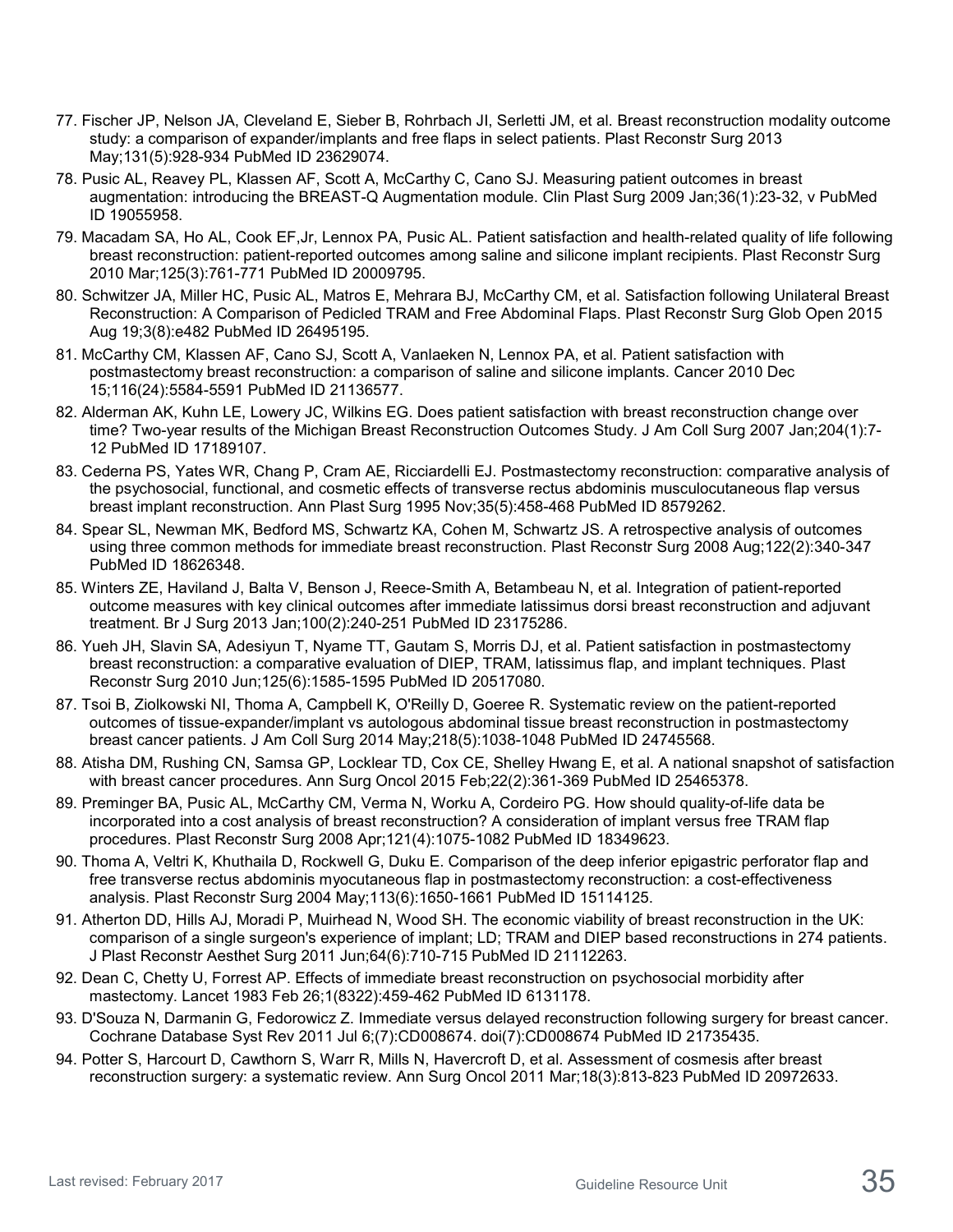- 95. EBCTCG (Early Breast Cancer Trialists' Collaborative Group), McGale P, Taylor C, Correa C, Cutter D, Duane F, et al. Effect of radiotherapy after mastectomy and axillary surgery on 10-year recurrence and 20-year breast cancer mortality: meta-analysis of individual patient data for 8135 women in 22 randomised trials. Lancet 2014 Jun 21;383(9935):2127-2135 PubMed ID 24656685.
- 96. Petit JY, Gentilini O, Rotmensz N, Rey P, Rietjens M, Garusi C, et al. Oncological results of immediate breast reconstruction: long term follow-up of a large series at a single institution. Breast Cancer Res Treat 2008 Dec;112(3):545-549 PubMed ID 18210199.
- 97. Gieni M, Avram R, Dickson L, Farrokhyar F, Lovrics P, Faidi S, et al. Local breast cancer recurrence after mastectomy and immediate breast reconstruction for invasive cancer: a meta-analysis. Breast 2012 Jun;21(3):230-236 PubMed ID 22225710.
- 98. Kaufmann M, Morrow M, von Minckwitz G, Harris JR, Biedenkopf Expert Panel Members. Locoregional treatment of primary breast cancer: consensus recommendations from an International Expert Panel. Cancer 2010 Mar 1;116(5):1184-1191 PubMed ID 20087962.
- 99. New Zealand Guidelines Group. Surgery for early invasive breast cancer. NZGG 2009:29-57.
- 100. National Collaborating Centre for Cancer. Early and locally advanced breast cancer: diagnosis and treatment (NICE clinical guideline; no. 80). London (UK): National Institute for Health and Clinical Excellence (NICE) 2009:37.
- 101. Association of Breast Surgery at Baso. Surgical guidelines for the management of breast cancer. Available at: [http://www.cancerscreening.nhs.uk/breastscreen/publications/ABS-BASO-guidelines.pdf.](http://www.cancerscreening.nhs.uk/breastscreen/publications/ABS-BASO-guidelines.pdf)
- 102. Dawood S, Merajver SD, Viens P, Vermeulen PB, Swain SM, Buchholz TA, et al. International expert panel on inflammatory breast cancer: consensus statement for standardized diagnosis and treatment. Ann Oncol 2011 Mar;22(3):515-523 PubMed ID 20603440.
- 103. Kronowitz SJ, Robb GL. Radiation therapy and breast reconstruction: a critical review of the literature. Plast Reconstr Surg 2009 Aug;124(2):395-408 PubMed ID 19644254.
- 104. Javaid M, Song F, Leinster S, Dickson MG, James NK. Radiation effects on the cosmetic outcomes of immediate and delayed autologous breast reconstruction: an argument about timing. J Plast Reconstr Aesthet Surg 2006;59(1):16-26 PubMed ID 16482786.
- 105. Williams JK, Bostwick J,3rd, Bried JT, Mackay G, Landry J, Benton J. TRAM flap breast reconstruction after radiation treatment. Ann Surg 1995 Jun;221(6):756-64; discussion 764-6 PubMed ID 7794079.
- 106. Barry M, Kell MR. Radiotherapy and breast reconstruction: a meta-analysis. Breast Cancer Res Treat 2011 May;127(1):15-22 PubMed ID 21336948.
- 107. Mirzabeigi MN, Smartt JM, Nelson JA, Fosnot J, Serletti JM, Wu LC. An assessment of the risks and benefits of immediate autologous breast reconstruction in patients undergoing postmastectomy radiation therapy. Ann Plast Surg 2013 Aug;71(2):149-155 PubMed ID 23542828.
- 108. Tran NV, Chang DW, Gupta A, Kroll SS, Robb GL. Comparison of immediate and delayed free TRAM flap breast reconstruction in patients receiving postmastectomy radiation therapy. Plast Reconstr Surg 2001 Jul;108(1):78-82 PubMed ID 11420508.
- 109. McGuire K, Rosenberg AL, Showalter S, Brill KL, Copit S. Timing of sentinel lymph node biopsy and reconstruction for patients undergoing mastectomy. Ann Plast Surg 2007 Oct;59(4):359-363 PubMed ID 17901723.
- 110. Schrenk P, Woelfl S, Bogner S, Moser F, Wayand W. The use of sentinel node biopsy in breast cancer patients undergoing skin sparing mastectomy and immediate autologous reconstruction. Plast Reconstr Surg 2005 Oct;116(5):1278-1286 PubMed ID 16217468.
- 111. Christante D, Pommier SJ, Diggs BS, Samuelson BT, Truong A, Marquez C, et al. Using complications associated with postmastectomy radiation and immediate breast reconstruction to improve surgical decision making. Arch Surg 2010 Sep;145(9):873-878 PubMed ID 20855758.
- 112. Mannu GS, Navi A, Morgan A, Mirza SM, Down SK, Farooq N, et al. Sentinel lymph node biopsy before mastectomy and immediate breast reconstruction may predict post-mastectomy radiotherapy, reduce delayed complications and improve the choice of reconstruction. Int J Surg 2012;10(5):259-264 PubMed ID 22525383.
- 113. Brady B, Fant J, Jones R, Grant M, Andrews V, Livingston S, et al. Sentinel lymph node biopsy followed by delayed mastectomy and reconstruction. Am J Surg 2003 Feb;185(2):114-117 PubMed ID 12559439.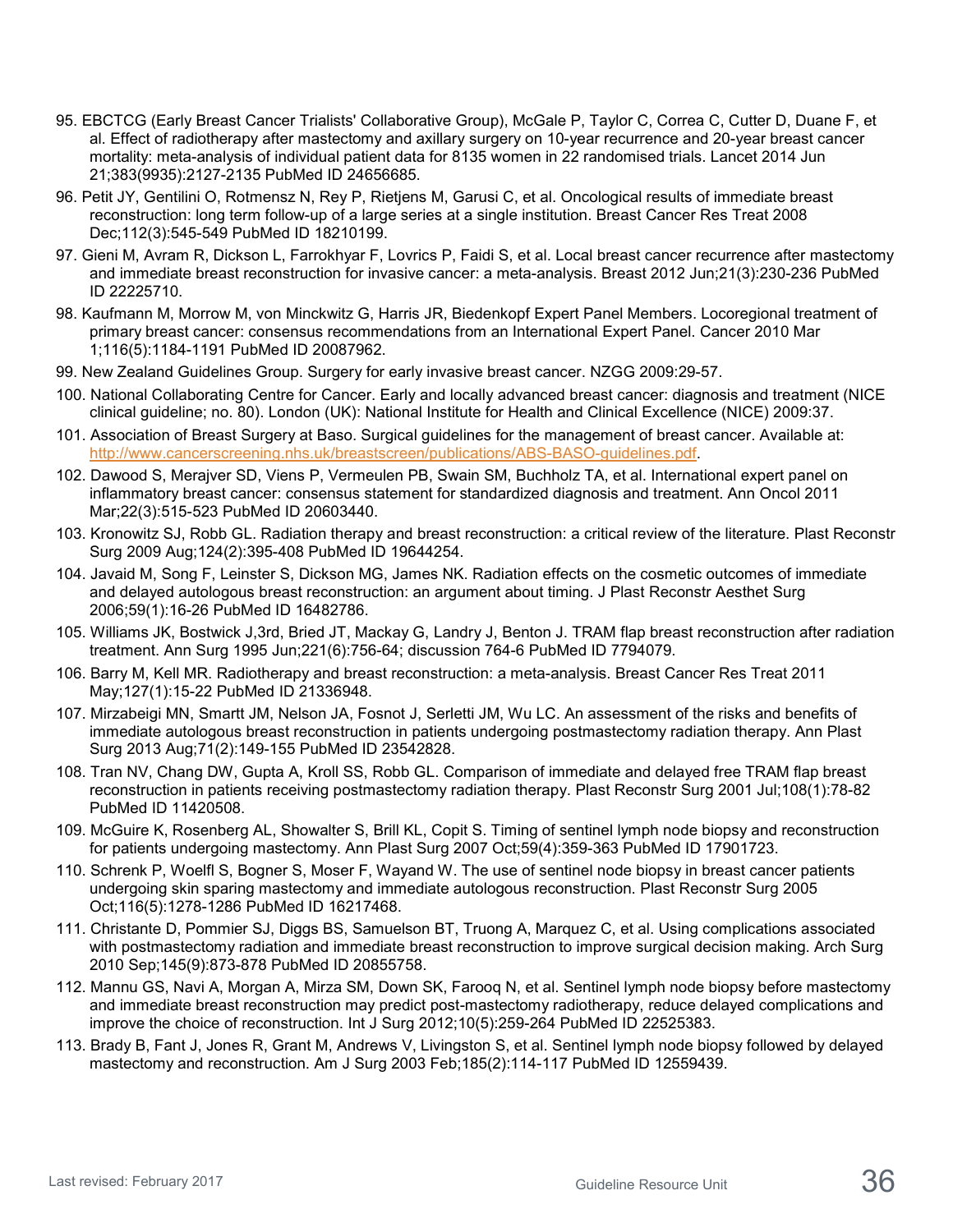- 114. Wood BC, David LR, Defranzo AJ, Stewart JH, Shen P, Geisinger KR, et al. Impact of sentinel lymph node biopsy on immediate breast reconstruction after mastectomy. Am Surg 2009 Jul;75(7):551-6; discussion 556-7 PubMed ID 19655597.
- 115. Klauber-Demore N, Calvo BF, Hultman CS, Kim HJ, Meyers MO, Damitz L, et al. Staged sentinel lymph node biopsy before mastectomy facilitates surgical planning for breast cancer patients. Am J Surg 2005 Oct;190(4):595-597 PubMed ID 16164929.
- 116. Meretoja TJ, Jahkola TA, Toivonen TS, Krogerus LA, Heikkila PS, von Smitten KA, et al. Sentinel node biopsy with intraoperative diagnosis in patients undergoing skin-sparing mastectomy and immediate breast reconstruction. Eur J Surg Oncol 2007 Dec;33(10):1146-1149 PubMed ID 17462851.
- 117. Wood BC, Levine EA, Marks MW, David LR. Outcomes of immediate breast reconstruction in patients undergoing single-stage sentinel lymph node biopsy and mastectomy. Ann Plast Surg 2011 May;66(5):564-567 PubMed ID 21346523.
- 118. Evans GR, Schusterman MA, Kroll SS, Miller MJ, Reece GP, Robb GL, et al. Reconstruction and the radiated breast: is there a role for implants? Plast Reconstr Surg 1995 Oct;96(5):1111-5; discussion, 1116-8 PubMed ID 7568487.
- 119. Eriksson M, Anveden L, Celebioglu F, Dahlberg K, Meldahl I, Lagergren J, et al. Radiotherapy in implant-based immediate breast reconstruction: risk factors, surgical outcomes, and patient-reported outcome measures in a large Swedish multicenter cohort. Breast Cancer Res Treat 2013 Dec;142(3):591-601 PubMed ID 24258257.
- 120. Cordeiro PG, Albornoz CR, McCormick B, Hudis CA, Hu Q, Heerdt A, et al. What Is the Optimum Timing of Postmastectomy Radiotherapy in Two-Stage Prosthetic Reconstruction: Radiation to the Tissue Expander or Permanent Implant? Plast Reconstr Surg 2015 Jun;135(6):1509-1517 PubMed ID 25742523.
- 121. Nava MB, Pennati AE, Lozza L, Spano A, Zambetti M, Catanuto G. Outcome of different timings of radiotherapy in implant-based breast reconstructions. Plast Reconstr Surg 2011 Aug;128(2):353-359 PubMed ID 21788827.
- 122. Forouhi P, Dixon JM, Leonard RC, Chetty U. Prospective randomized study of surgical morbidity following primary systemic therapy for breast cancer. Br J Surg 1995 Jan;82(1):79-82 PubMed ID 7881965.
- 123. Decker MR, Greenblatt DY, Havlena J, Wilke LG, Greenberg CC, Neuman HB. Impact of neoadjuvant chemotherapy on wound complications after breast surgery. Surgery 2012 Sep;152(3):382-388 PubMed ID 22739071.
- 124. Narui K, Ishikawa T, Satake T, Adachi S, Yamada A, Shimada K, et al. Outcomes of immediate perforator flap reconstruction after skin-sparing mastectomy following neoadjuvant chemotherapy. Eur J Surg Oncol 2015 Jan;41(1):94-99 PubMed ID 25245538.
- 125. Donker M, Hage JJ, Woerdeman LA, Rutgers EJ, Sonke GS, Vrancken Peeters MJ. Surgical complications of skin sparing mastectomy and immediate prosthetic reconstruction after neoadjuvant chemotherapy for invasive breast cancer. Eur J Surg Oncol 2012 Jan;38(1):25-30 PubMed ID 21963981.
- 126. Zhong T, Hofer SO, McCready DR, Jacks LM, Cook FE, Baxter N. A comparison of surgical complications between immediate breast reconstruction and mastectomy: the impact on delivery of chemotherapy--an analysis of 391 procedures. Ann Surg Oncol 2012 Feb;19(2):560-566 PubMed ID 21792509.
- 127. Caffo O, Cazzolli D, Scalet A, Zani B, Ambrosini G, Amichetti M, et al. Concurrent adjuvant chemotherapy and immediate breast reconstruction with skin expanders after mastectomy for breast cancer. Breast Cancer Res Treat 2000 Apr;60(3):267-275 PubMed ID 10930115.
- 128. Giacalone PL, Rathat G, Daures JP, Benos P, Azria D, Rouleau C. New concept for immediate breast reconstruction for invasive cancers: feasibility, oncological safety and esthetic outcome of post-neoadjuvant therapy immediate breast reconstruction versus delayed breast reconstruction: a prospective pilot study. Breast Cancer Res Treat 2010 Jul;122(2):439-451 PubMed ID 20502959.
- 129. Mitchem J, Herrmann D, Margenthaler JA, Aft RL. Impact of neoadjuvant chemotherapy on rate of tissue expander/implant loss and progression to successful breast reconstruction following mastectomy. Am J Surg 2008 Oct;196(4):519-522 PubMed ID 18809054.
- 130. Oh E, Chim H, Soltanian HT. The effects of neoadjuvant and adjuvant chemotherapy on the surgical outcomes of breast reconstruction. J Plast Reconstr Aesthet Surg 2012 Oct;65(10):e267-80 PubMed ID 22633392.
- 131. Azzawi K, Ismail A, Earl H, Forouhi P, Malata CM. Influence of neoadjuvant chemotherapy on outcomes of immediate breast reconstruction. Plast Reconstr Surg 2010 Jul;126(1):1-11 PubMed ID 20595827.
- 132. Vandeweyer E, Deraemaecker R, Nogaret JM, Hertens D. Immediate breast reconstruction with implants and adjuvant chemotherapy: a good option? Acta Chir Belg 2003 Feb;103(1):98-101 PubMed ID 12658886.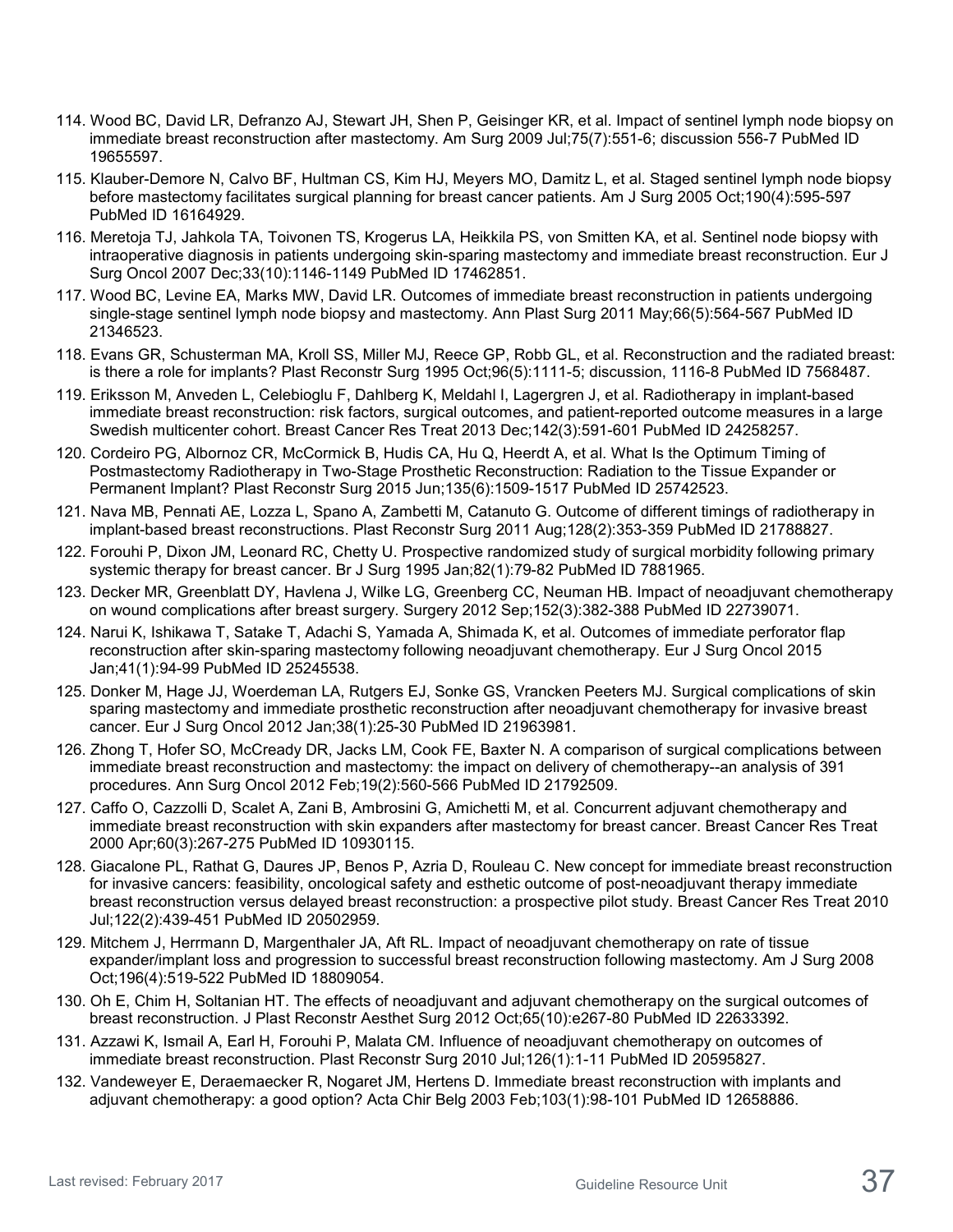- 133. Graham PJ, Brar MS, Foster T, McCall M, Bouchard-Fortier A, Temple W, et al. Neoadjuvant Chemotherapy for Breast Cancer, Is Practice Changing? A Population-Based Review of Current Surgical Trends. Ann Surg Oncol 2015 Oct;22(10):3376-3382 PubMed ID 26202561.
- 134. Chavez-MacGregor M, Clarke CA, Lichtensztajn DY, Giordano SH. Delayed Initiation of Adjuvant Chemotherapy Among Patients With Breast Cancer. JAMA Oncol 2016 Mar;2(3):322-329 PubMed ID 26659132.
- 135. Gagliato Dde M, Gonzalez-Angulo AM, Lei X, Theriault RL, Giordano SH, Valero V, et al. Clinical impact of delaying initiation of adjuvant chemotherapy in patients with breast cancer. J Clin Oncol 2014 Mar 10;32(8):735-744 PubMed ID 24470007.
- 136. Eck DL, McLaughlin SA, Terkonda SP, Rawal B, Perdikis G. Effects of immediate reconstruction on adjuvant chemotherapy in breast cancer patients. Ann Plast Surg 2015 Jun;74 Suppl 4:S201-3 PubMed ID 25664417.
- 137. Hamahata A, Kubo K, Takei H, Saitou T, Hayashi Y, Matsumoto H, et al. Impact of immediate breast reconstruction on postoperative adjuvant chemotherapy: a single center study. Breast Cancer 2015 May;22(3):287-291 PubMed ID 23756827.
- 138. Chang RJ, Kirkpatrick K, De Boer RH, Bruce Mann G. Does immediate breast reconstruction compromise the delivery of adjuvant chemotherapy? Breast 2013 Feb;22(1):64-69 PubMed ID 23177368.
- 139. Kontos M, Lewis RS, Luchtenborg M, Holmberg L, Hamed H. Does immediate breast reconstruction using free flaps lead to delay in the administration of adjuvant chemotherapy for breast cancer? Eur J Surg Oncol 2010 Aug;36(8):745-749 PubMed ID 20605080.
- 140. Xavier Harmeling J, Kouwenberg CA, Bijlard E, Burger KN, Jager A, Mureau MA. The effect of immediate breast reconstruction on the timing of adjuvant chemotherapy: a systematic review. Breast Cancer Res Treat 2015 Sep;153(2):241-251 PubMed ID 26285643.
- 141. Lanitis S, Tekkis PP, Sgourakis G, Dimopoulos N, Al Mufti R, Hadjiminas DJ. Comparison of skin-sparing mastectomy versus non-skin-sparing mastectomy for breast cancer: a meta-analysis of observational studies. Ann Surg 2010 Apr;251(4):632-639 PubMed ID 20224371.
- 142. Shen J, Ellenhorn J, Qian D, Kulber D, Aronowitz J. Skin-sparing mastectomy: a survey based approach to defining standard of care. Am Surg 2008 Oct;74(10):902-905 PubMed ID 18942610.
- 143. Kilgo MS, Kaufman GJ, Shen AE, Korsh J, Baranchuk NV, Douglas BK, et al. A Comparison of Elliptical Mastectomy to Inverted-T Pattern Mastectomy in Two-Stage Prosthetic Breast Reconstruction. Plast Reconstr Surg 2015 Oct;136(4):426e-33e PubMed ID 26397261.
- 144. Petit JY, Veronesi U, Orecchia R, Rey P, Didier F, Giraldo A, et al. The nipple-sparing mastectomy: early results of a feasibility study of a new application of perioperative radiotherapy (ELIOT) in the treatment of breast cancer when mastectomy is indicated. Tumori 2003 May-Jun;89(3):288-291 PubMed ID 12908785.
- 145. Baltzer HL, Alonzo-Proulx O, Mainprize JG, Yaffe MJ, Metcalfe KA, Narod SA, et al. MRI volumetric analysis of breast fibroglandular tissue to assess risk of the spared nipple in BRCA1 and BRCA2 mutation carriers. Ann Surg Oncol 2014 May;21(5):1583-1588 PubMed ID 24526546.
- 146. Jakub J, Peled A, Gray R, Greenup R, Kiluk J, Sacchini V, et al. Multi-institutional Study of the Oncologic Safety of Prophylactic Nipple-Sparing Mastectomy in a BRCA Population. 2016 American Society of Breast Surgeons Annual Meeting Presented April 15, 2016.
- 147. Mallon P, Feron JG, Couturaud B, Fitoussi A, Lemasurier P, Guihard T, et al. The role of nipple-sparing mastectomy in breast cancer: a comprehensive review of the literature. Plast Reconstr Surg 2013 May;131(5):969-984 PubMed ID 23629079.
- 148. Munhoz AM, Montag E, Filassi JR, Gemperli R. Immediate nipple-areola-sparing mastectomy reconstruction: An update on oncological and reconstruction techniques. World J Clin Oncol 2014 Aug 10;5(3):478-494 PubMed ID 25114861.
- 149. De La Cruz L, Moody AM, Tappy EE, Blankenship SA, Hecht EM. Overall Survival, Disease-Free Survival, Local Recurrence, and Nipple-Areolar Recurrence in the Setting of Nipple-Sparing Mastectomy: A Meta-Analysis and Systematic Review. Ann Surg Oncol 2015 Oct;22(10):3241-3249 PubMed ID 26242363.
- 150. Endara M, Chen D, Verma K, Nahabedian MY, Spear SL. Breast reconstruction following nipple-sparing mastectomy: a systematic review of the literature with pooled analysis. Plast Reconstr Surg 2013 Nov;132(5):1043- 1054 PubMed ID 23924650.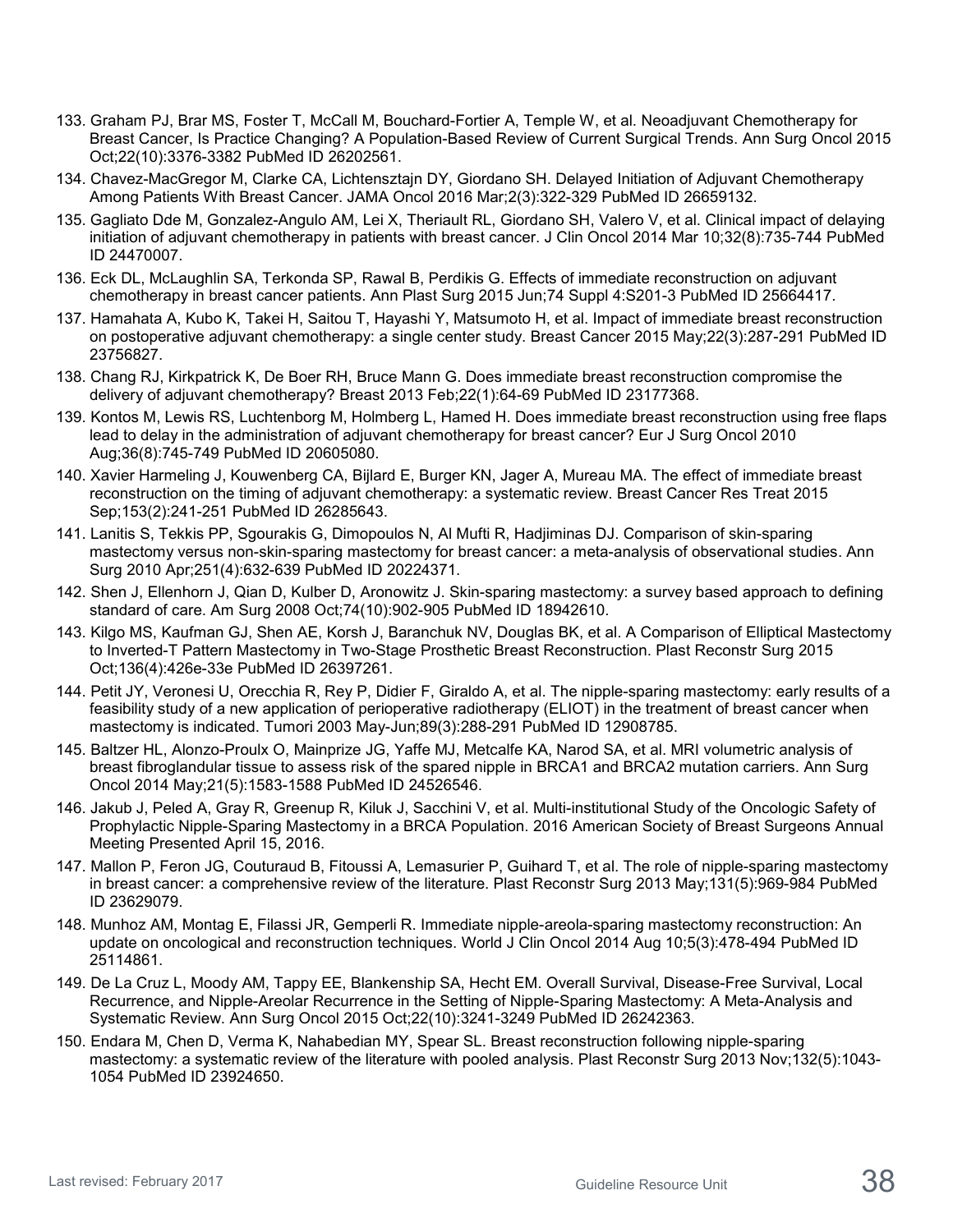- 151. Headon HL, Kasem A, Mokbel K. The Oncological Safety of Nipple-Sparing Mastectomy: A Systematic Review of the Literature with a Pooled Analysis of 12,358 Procedures. Arch Plast Surg 2016 Jul;43(4):328-338 PubMed ID 27462565.
- 152. Gould DJ, Hunt KK, Liu J, Kuerer HM, Crosby MA, Babiera G, et al. Impact of surgical techniques, biomaterials, and patient variables on rate of nipple necrosis after nipple-sparing mastectomy. Plast Reconstr Surg 2013 Sep;132(3):330e-8e PubMed ID 23985644.
- 153. Frederick MJ, Lin AM, Neuman R, Smith BL, Austen WG,Jr, Colwell AS. Nipple-sparing mastectomy in patients with previous breast surgery: comparative analysis of 775 immediate breast reconstructions. Plast Reconstr Surg 2015 Jun;135(6):954e-962e PubMed ID 26017611.
- 154. Seki T, Jinno H, Okabayashi K, Murata T, Matsumoto A, Takahashi M, et al. Comparison of oncological safety between nipple sparing mastectomy and total mastectomy using propensity score matching. Ann R Coll Surg Engl 2015 May;97(4):291-297 PubMed ID 26263938.
- 155. Jensen JA, Lin JH, Kapoor N, Giuliano AE. Surgical delay of the nipple-areolar complex: a powerful technique to maximize nipple viability following nipple-sparing mastectomy. Ann Surg Oncol 2012 Oct;19(10):3171-3176 PubMed ID 22829005.
- 156. Gurtner GC, Jones GE, Neligan PC, Newman MI, Phillips BT, Sacks JM, et al. Intraoperative laser angiography using the SPY system: review of the literature and recommendations for use. Ann Surg Innov Res 2013 Jan 7;7(1):1- 1164-7-1 PubMed ID 23289664.
- 157. Moyer HR, Losken A. Predicting mastectomy skin flap necrosis with indocyanine green angiography: the gray area defined. Plast Reconstr Surg 2012 May;129(5):1043-1048 PubMed ID 22544087.
- 158. Munabi NC, Olorunnipa OB, Goltsman D, Rohde CH, Ascherman JA. The ability of intra-operative perfusion mapping with laser-assisted indocyanine green angiography to predict mastectomy flap necrosis in breast reconstruction: a prospective trial. J Plast Reconstr Aesthet Surg 2014 Apr;67(4):449-455 PubMed ID 24507962.
- 159. Diep GK, Hui JY, Marmor S, Cunningham BL, Choudry U, Portschy PR, et al. Postmastectomy Reconstruction Outcomes After Intraoperative Evaluation with Indocyanine Green Angiography Versus Clinical Assessment. Ann Surg Oncol 2016 Jul 27 PubMed ID 27464608.
- 160. Pusic AL, Klassen AF, Snell L, Cano SJ, McCarthy C, Scott A, et al. Measuring and managing patient expectations for breast reconstruction: impact on quality of life and patient satisfaction. Expert Rev Pharmacoecon Outcomes Res 2012 Apr;12(2):149-158 PubMed ID 22458616.
- 161. Kim JY, Davila AA, Persing S, Connor CM, Jovanovic B, Khan SA, et al. A meta-analysis of human acellular dermis and submuscular tissue expander breast reconstruction. Plast Reconstr Surg 2012 Jan;129(1):28-41 PubMed ID 22186498.
- 162. Dell DD, Weaver C, Kozempel J, Barsevick A. Recovery after transverse rectus abdominis myocutaneous flap breast reconstruction surgery. Oncol Nurs Forum 2008 Mar;35(2):189-196 PubMed ID 18321830.
- 163. Man LX, Selber JC, Serletti JM. Abdominal wall following free TRAM or DIEP flap reconstruction: a meta-analysis and critical review. Plast Reconstr Surg 2009 Sep;124(3):752-764 PubMed ID 19342994.
- 164. Liu C, Momeni A, Zhuang Y, Luan J, Chung MT, Wright E, et al. Outcome analysis of expander/implant versus microsurgical abdominal flap breast reconstruction: a critical study of 254 cases. Ann Surg Oncol 2014 Jun;21(6):2074-2082 PubMed ID 24558063.
- 165. Egeberg A, Rasmussen MK, Sorensen JA. Comparing the donor-site morbidity using DIEP, SIEA or MS-TRAM flaps for breast reconstructive surgery: a meta-analysis. J Plast Reconstr Aesthet Surg 2012 Nov;65(11):1474-1480 PubMed ID 22841854.
- 166. Khansa I, Momoh AO, Patel PP, Nguyen JT, Miller MJ, Lee BT. Fat necrosis in autologous abdomen-based breast reconstruction: a systematic review. Plast Reconstr Surg 2013 Mar;131(3):443-452 PubMed ID 23446559.
- 167. Macadam SA, Zhong T, Weichman K, Papsdorf M, Lennox PA, Hazen A, et al. Quality of Life and Patient-Reported Outcomes in Breast Cancer Survivors: A Multicenter Comparison of Four Abdominally Based Autologous Reconstruction Methods. Plast Reconstr Surg 2016 Mar;137(3):758-771 PubMed ID 26910656.
- 168. Fischer JP, Tuggle CT, Au A, Kovach SJ. A 30-day risk assessment of mastectomy alone compared to immediate breast reconstruction (IBR). J Plast Surg Hand Surg 2014 Jun;48(3):209-215 PubMed ID 24328902.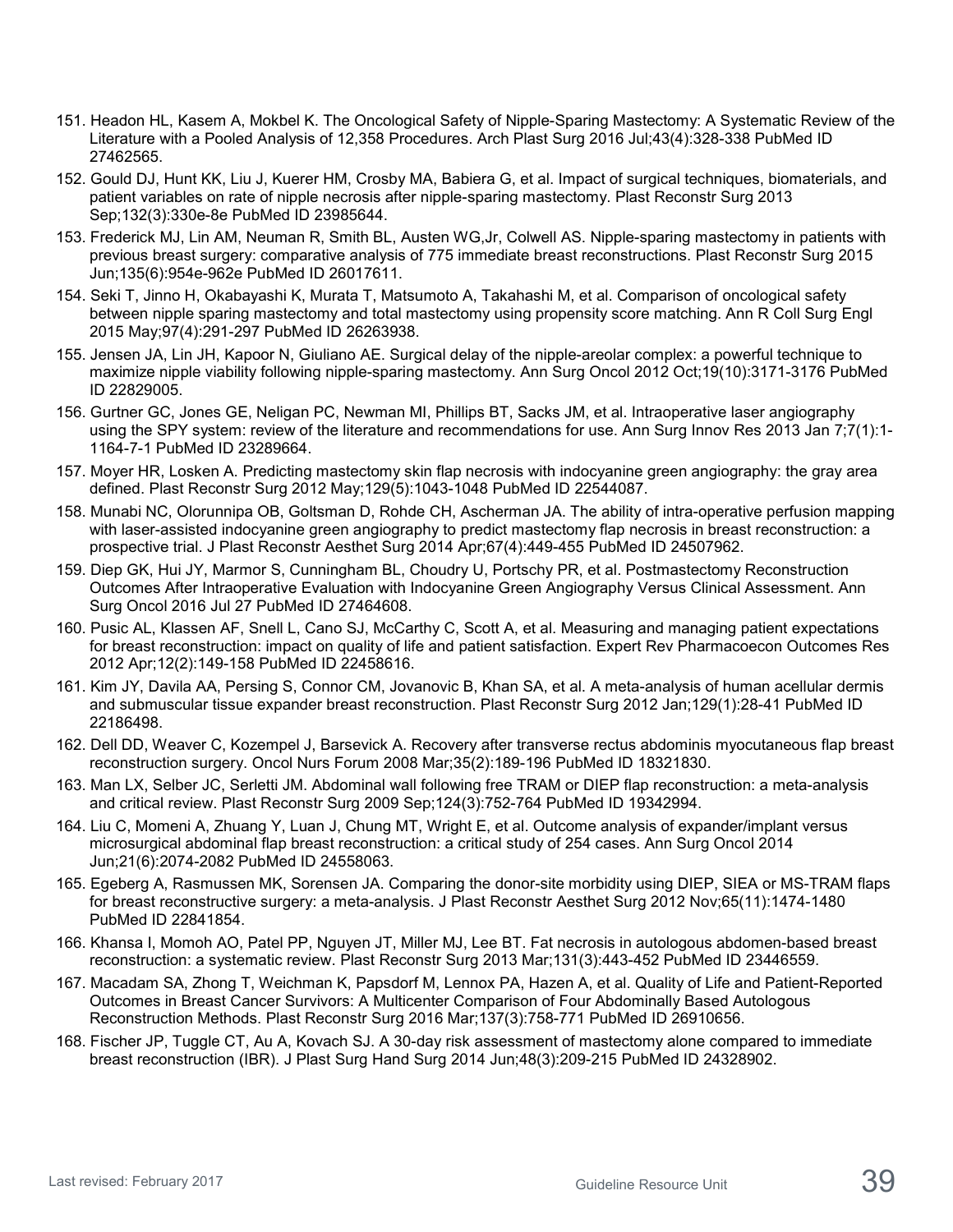- 169. Chang EI, Chang EI, Soto-Miranda MA, Zhang H, Nosrati N, Ghali S, et al. Evolution of Bilateral Free Flap Breast Reconstruction over 10 Years: Optimizing Outcomes and Comparison to Unilateral Reconstruction. Plast Reconstr Surg 2015 Jun;135(6):946e-953e PubMed ID 26017610.
- 170. Scuderi N, Alfano C, Campus GV, Rubino C, Chiummariello S, Puddu A, et al. Multicenter study on breast reconstruction outcome using Becker implants. Aesthetic Plast Surg 2011 Feb;35(1):66-72 PubMed ID 20676887.
- 171. Barnsley GP, Sigurdson LJ, Barnsley SE. Textured surface breast implants in the prevention of capsular contracture among breast augmentation patients: a meta-analysis of randomized controlled trials. Plast Reconstr Surg 2006 Jun;117(7):2182-2190 PubMed ID 16772915.
- 172. Canadian Society for Aesthetic Plastic Surgery, Canadian Society of Plastic Surgeons. Letter to CSPC Members: Update on BIA-ALCL. 2016.
- 173. Eaves FF, Haeck PC, Rohrich RJ. Breast implants and anaplastic large cell lymphoma: using science to guide our patients and plastic surgeons worldwide. Plast Reconstr Surg 2011 Jun;127(6):2501-2503 PubMed ID 21617483.
- 174. U.S. Food and Drug Administration. Anaplastic large cell lymphoma (ALCL) in women with breast implants: Preliminary FDA findings and analyses. 2011; Available at: [http://www.fda.gov/MedicalDevices/ProductsandMedicalProcedures/ImplantsandProsthetics/BreastImplants/ucm239](http://www.fda.gov/MedicalDevices/ProductsandMedicalProcedures/ImplantsandProsthetics/BreastImplants/ucm239996.htm) [996.htm.](http://www.fda.gov/MedicalDevices/ProductsandMedicalProcedures/ImplantsandProsthetics/BreastImplants/ucm239996.htm) Accessed 06/14, 2016.
- 175. American Society of Plastic Surgeons. Important Health News on breast Implants. Available at: www.plasticsurgery.org. Accessed 08/13, 2012.
- 176. Miranda RN, Aladily TN, Prince HM, Kanagal-Shamanna R, de Jong D, Fayad LE, et al. Breast implant-associated anaplastic large-cell lymphoma: long-term follow-up of 60 patients. J Clin Oncol 2014 Jan 10;32(2):114-120 PubMed ID 24323027.
- 177. Clemens MW, Medeiros LJ, Butler CE, Hunt KK, Fanale MA, Horwitz S, et al. Complete Surgical Excision Is Essential for the Management of Patients With Breast Implant-Associated Anaplastic Large-Cell Lymphoma. J Clin Oncol 2016 Jan 10;34(2):160-168 PubMed ID 26628470.
- 178. Brody GS. Anaplastic Large Cell Lymphoma Occurring in Women with Breast Implants: Analysis of 173 Cases. Plast Reconstr Surg 2015 Oct;136(4):553e-4e PubMed ID 26086383.
- 179. Clemens M, Sommers K. Frequently Asked Questions (FAQ): A Guide to Breast Implant-Associated Anaplastic Large Cell Lymphoma. November 4, 2015; Available at: [http://plasticsurgery.ca/wp-content](http://plasticsurgery.ca/wp-content-csps/uploads/2016/05/ALCL_MDACC_FAQ_2015_1103.pdf)[csps/uploads/2016/05/ALCL\\_MDACC\\_FAQ\\_2015\\_1103.pdf.](http://plasticsurgery.ca/wp-content-csps/uploads/2016/05/ALCL_MDACC_FAQ_2015_1103.pdf) Accessed November 2, 2016.
- 180. Gurunluoglu R, Gurunluoglu A, Williams SA, Tebockhorst S. Current trends in breast reconstruction: survey of American Society of Plastic Surgeons 2010. Ann Plast Surg 2013 Jan;70(1):103-110 PubMed ID 21862916.
- 181. Spear SL, Pelletiere SC, Lockwood M. Immediate breast reconstruction with tissue epanders and AlloDerm. Ann Surg 2006:484-488.
- 182. Breuing KH, Warren SM. Immediate bilateral breast reconstruction with implants and inferolateral AlloDerm slings. Ann Plast Surg 2005 Sep;55(3):232-239 PubMed ID 16106158.
- 183. Ho G, Nguyen TJ, Shahabi A, Hwang BH, Chan LS, Wong AK. A systematic review and meta-analysis of complications associated with acellular dermal matrix-assisted breast reconstruction. Ann Plast Surg 2012 Apr;68(4):346-356 PubMed ID 22421476.
- 184. Hoppe IC, Yueh JH, Wei CH, Ahuja NK, Patel PP, Datiashvili RO. Complications following expander/implant breast reconstruction utilizing acellular dermal matrix: a systematic review and meta-analysis. Eplasty 2011;11:e40 PubMed ID 22084645.
- 185. Salzberg CA. Focus on technique: one-stage implant-based breast reconstruction. Plast Reconstr Surg 2012 Nov;130(5 Suppl 2):95S-103S PubMed ID 23096993.
- 186. Kim JY, Connor CM. Focus on technique: two-stage implant-based breast reconstruction. Plast Reconstr Surg 2012 Nov;130(5 Suppl 2):104S-15S PubMed ID 23096958.
- 187. Colwell AS, Damjanovic B, Zahedi B, Medford-Davis L, Hertl C, Austen WG,Jr. Retrospective review of 331 consecutive immediate single-stage implant reconstructions with acellular dermal matrix: indications, complications, trends, and costs. Plast Reconstr Surg 2011 Dec;128(6):1170-1178 PubMed ID 22094736.
- 188. Cordeiro PG, McCarthy CM. A single surgeon's 12-year experience with tissue expander/implant breast reconstruction: part I. A prospective analysis of early complications. Plast Reconstr Surg 2006 Sep 15;118(4):825- 831 PubMed ID 16980842.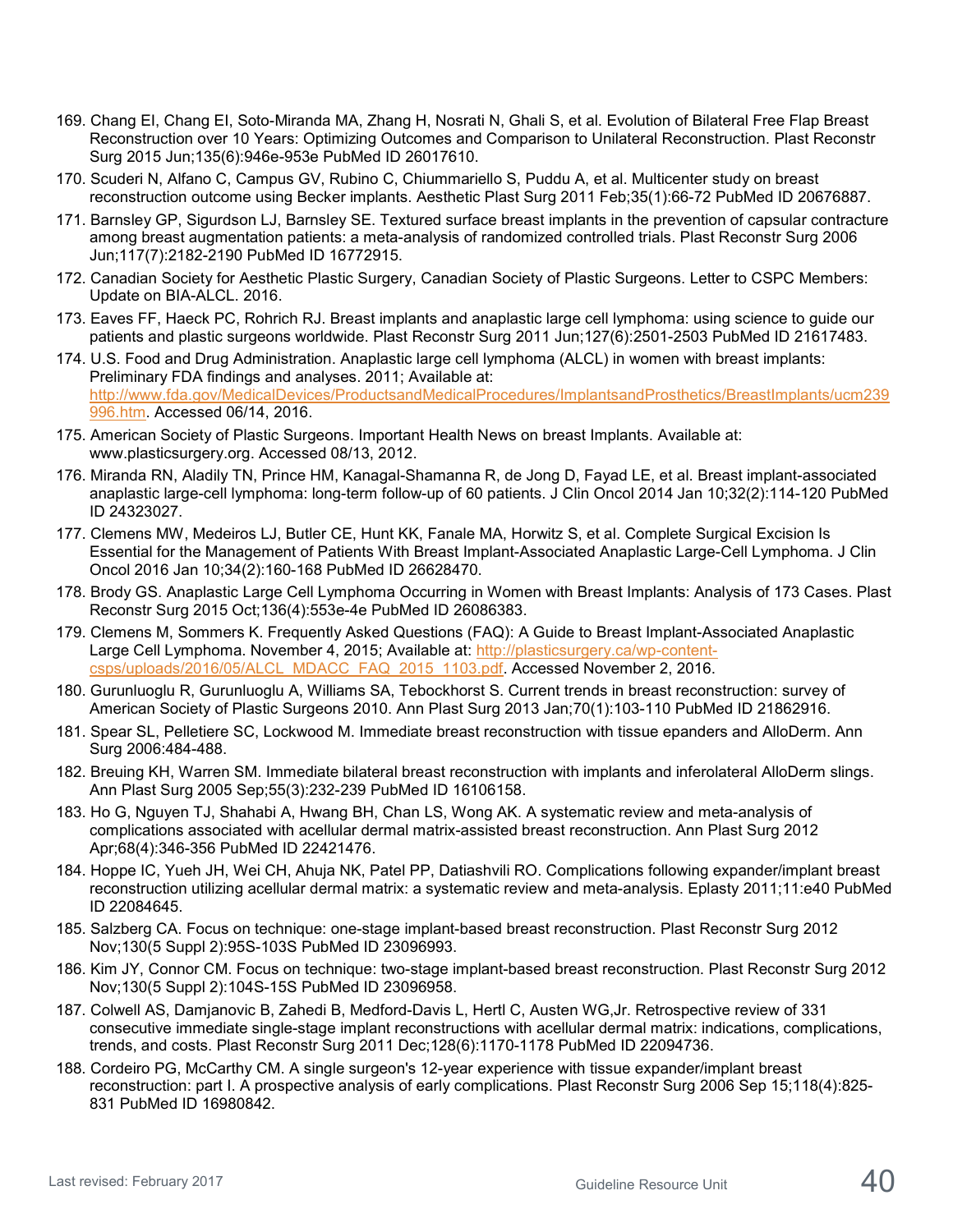- 189. Cordeiro PG, McCarthy CM. A single surgeon's 12-year experience with tissue expander/implant breast reconstruction: part II. An analysis of long-term complications, aesthetic outcomes, and patient satisfaction. Plast Reconstr Surg 2006 Sep 15;118(4):832-839 PubMed ID 16980843.
- 190. Hanna KR, DeGeorge BR,Jr, Mericli AF, Lin KY, Drake DB. Comparison study of two types of expander-based breast reconstruction: acellular dermal matrix-assisted versus total submuscular placement. Ann Plast Surg 2013 Jan;70(1):10-15 PubMed ID 21862915.
- 191. Potter S, Chambers A, Govindajulu S, Sahu A, Warr R, Cawthorn S. Early complications and implant loss in implantbased breast reconstruction with and without acellular dermal matrix (Tecnoss Protexa(R)): a comparative study. Eur J Surg Oncol 2015 Jan;41(1):113-119 PubMed ID 24011501.
- 192. Venturi ML, Mesbahi AN, Boehmler JH,4th, Marrogi AJ. Evaluating sterile human acellular dermal matrix in immediate expander-based breast reconstruction: a multicenter, prospective, cohort study. Plast Reconstr Surg 2013 Jan;131(1):9e-18e PubMed ID 22990174.
- 193. Seth AK, Hirsch EM, Fine NA, Kim JY. Utility of acellular dermis-assisted breast reconstruction in the setting of radiation: a comparative analysis. Plast Reconstr Surg 2012 Oct;130(4):750-758 PubMed ID 23018687.
- 194. Parks JW, Hammond SE, Walsh WA, Adams RL, Chandler RG, Luce EA. Human acellular dermis versus no acellular dermis in tissue expansion breast reconstruction. Plast Reconstr Surg 2012 Oct;130(4):739-746 PubMed ID 23018685.
- 195. Jansen LA, Macadam SA. The use of AlloDerm in postmastectomy alloplastic breast reconstruction: part I. A systematic review. Plast Reconstr Surg 2011 Jun;127(6):2232-2244 PubMed ID 21617458.
- 196. Jansen LA, Macadam SA. The use of AlloDerm in postmastectomy alloplastic breast reconstruction: part II. A cost analysis. Plast Reconstr Surg 2011 Jun;127(6):2245-2254 PubMed ID 21617459.
- 197. Vardanian AJ, Clayton JL, Roostaeian J, Shirvanian V, Da Lio A, Lipa JE, et al. Comparison of implant-based immediate breast reconstruction with and without acellular dermal matrix. Plast Reconstr Surg 2011 Nov;128(5):403e-410e PubMed ID 22030500.
- 198. Brooke S, Mesa J, Uluer M, Michelotti B, Moyer K, Neves RI, et al. Complications in tissue expander breast reconstruction: a comparison of AlloDerm, DermaMatrix, and FlexHD acellular inferior pole dermal slings. Ann Plast Surg 2012 Oct;69(4):347-349 PubMed ID 22868313.
- 199. Ranganathan K, Santosa KB, Lyons DA, Mand S, Xin M, Kidwell K, et al. Use of Acellular Dermal Matrix in Postmastectomy Breast Reconstruction: Are All Acellular Dermal Matrices Created Equal? Plast Reconstr Surg 2015 Oct;136(4):647-653 PubMed ID 26397242.
- 200. Michelotti BF, Brooke S, Mesa J, Wilson MZ, Moyer K, Mackay DR, et al. Analysis of clinically significant seroma formation in breast reconstruction using acellular dermal grafts. Ann Plast Surg 2013 Sep;71(3):274-277 PubMed ID 23788150.
- 201. Cayci C, Santner F, Jacobson SR. Impact and outcome of human acellular dermal matrix size for immediate and two-stage breast reconstruction. Plast Reconstr Surg 2013 Jul;132(1):11-18 PubMed ID 23806904.
- 202. Weichman KE, Wilson SC, Saadeh PB, Hazen A, Levine JP, Choi M, et al. Sterile "ready-to-use" AlloDerm decreases postoperative infectious complications in patients undergoing immediate implant-based breast reconstruction with acellular dermal matrix. Plast Reconstr Surg 2013 Oct;132(4):725-736 PubMed ID 23783060.
- 203. Buseman J, Wong L, Kemper P, Hill JL, Nimtz J, Rinker B, et al. Comparison of sterile versus nonsterile acellular dermal matrices for breast reconstruction. Ann Plast Surg 2013 May;70(5):497-499 PubMed ID 23542856.
- 204. Sbitany H, Sandeen SN, Amalfi AN, Davenport MS, Langstein HN. Acellular dermis-assisted prosthetic breast reconstruction versus complete submuscular coverage: a head-to-head comparison of outcomes. Plast Reconstr Surg 2009 Dec;124(6):1735-1740 PubMed ID 19952627.
- 205. McCarthy CM, Lee CN, Halvorson EG, Riedel E, Pusic AL, Mehrara BJ, et al. The use of acellular dermal matrices in two-stage expander/implant reconstruction: a multicenter, blinded, randomized controlled trial. Plast Reconstr Surg 2012 Nov;130(5 Suppl 2):57S-66S PubMed ID 23096987.
- 206. Preminger BA, McCarthy CM, Hu QY, Mehrara BJ, Disa JJ. The influence of AlloDerm on expander dynamics and complications in the setting of immediate tissue expander/implant reconstruction: a matched-cohort study. Ann Plast Surg 2008 May;60(5):510-513 PubMed ID 18434824.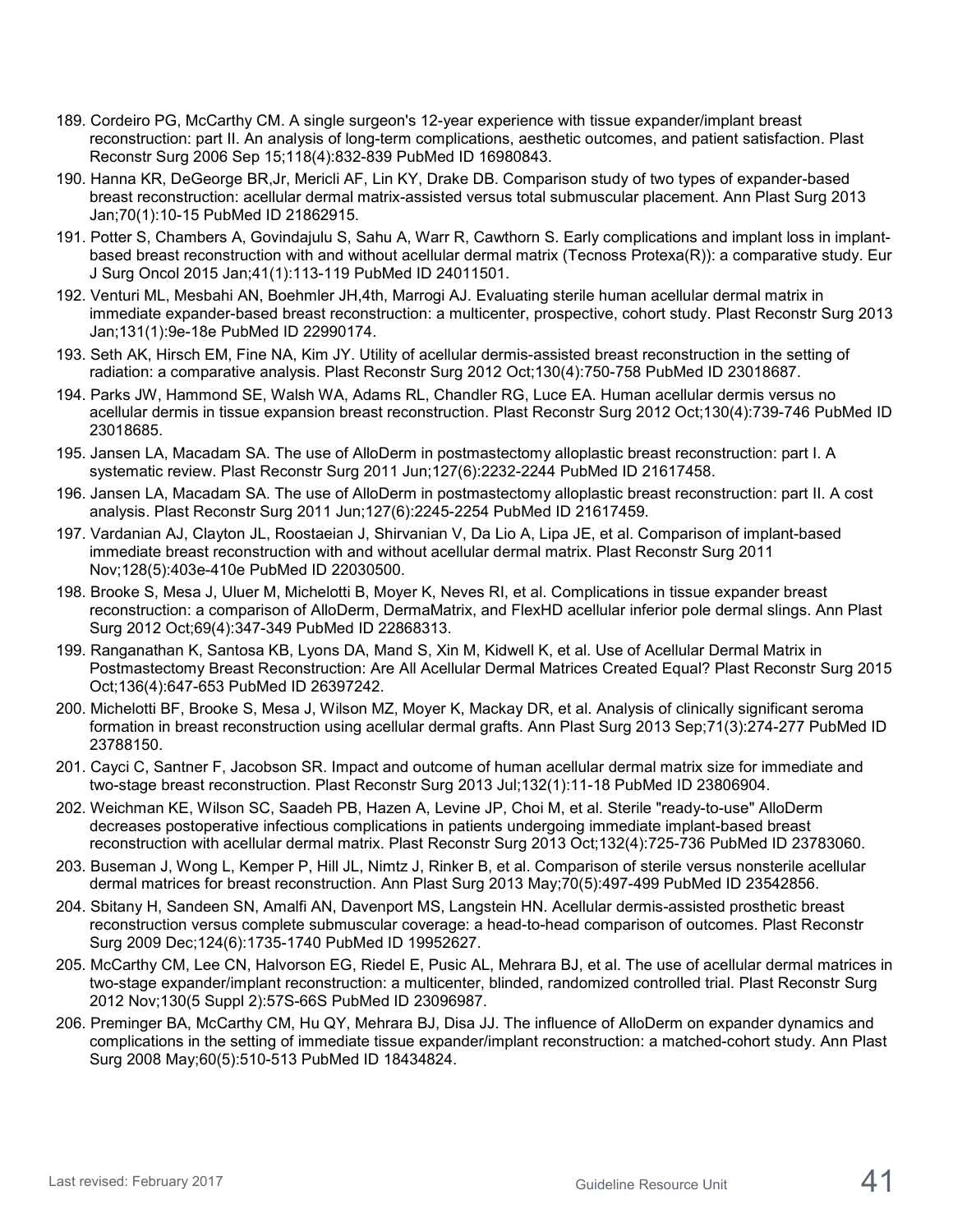- 207. ClinicalTrials.gov. One-stage Breast Reconstruction Using Dermal Matrix/Implant Versus Two-stage Expander/Implant Procedure (AllodermRCT). 2016; Available at: [http://clinicaltrials.gov/show/NCT00956384.](http://clinicaltrials.gov/show/NCT00956384) Accessed 06/14, 2016.
- 208. Hille-Betz U, Kniebusch N, Wojcinski S, Henseler H, Heyl V, Ohlinger R, et al. Breast reconstruction and revision surgery for implant-associated breast deformities using porcine acellular dermal matrix: a multicenter study of 156 cases. Ann Surg Oncol 2015 Apr;22(4):1146-1152 PubMed ID 25300607.
- 209. Salzberg CA, Dunavant C, Nocera N. Immediate breast reconstruction using porcine acellular dermal matrix (Strattice): long-term outcomes and complications. J Plast Reconstr Aesthet Surg 2013 Mar;66(3):323-328 PubMed ID 23153519.
- 210. Rodriguez-Unda N, Leiva S, Cheng HT, Seal SM, Cooney CM, Rosson GD. Low incidence of complications using polyglactin 910 (Vicryl) mesh in breast reconstruction: A systematic review. J Plast Reconstr Aesthet Surg 2015 Nov;68(11):1543-1549 PubMed ID 26275493.
- 211. Dieterich M, Paepke S, Zwiefel K, Dieterich H, Blohmer J, Faridi A, et al. Implant-based breast reconstruction using a titanium-coated polypropylene mesh (TiLOOP Bra): a multicenter study of 231 cases. Plast Reconstr Surg 2013 Jul;132(1):8e-19e PubMed ID 23806958.
- 212. Ladizinsky DA, Sandholm PH, Jewett ST, Shahzad F, Andrews K. Breast reconstruction with the Bostwick autoderm technique. Plast Reconstr Surg 2013 Aug;132(2):261-270 PubMed ID 23897325.
- 213. Irwin GW, Black A, Refsum SE, McIntosh SA. Skin-reducing mastectomy and one-stage implant reconstruction with a myodermal flap: a safe and effective technique in risk-reducing and therapeutic mastectomy. J Plast Reconstr Aesthet Surg 2013 Sep;66(9):1188-1194 PubMed ID 23664385.
- 214. Salzberg CA, Ashikari AY, Koch RM, Chabner-Thompson E. An 8-year experience of direct-to-implant immediate breast reconstruction using human acellular dermal matrix (AlloDerm). Plast Reconstr Surg 2011 Feb;127(2):514-524 PubMed ID 21285756.
- 215. Illouz YG, Sterodimas A. Autologous fat transplantation to the breast: a personal technique with 25 years of experience. Aesthetic Plast Surg 2009 Sep;33(5):706-715 PubMed ID 19495856.
- 216. Kronowitz SJ, Mandujano CC, Liu J, Kuerer HM, Smith B, Garvey P, et al. Lipofilling of the Breast Does Not Increase the Risk of Recurrence of Breast Cancer: A Matched Controlled Study. Plast Reconstr Surg 2016 Feb;137(2):385- 393 PubMed ID 26818270.
- 217. Petit JY, Botteri E, Lohsiriwat V, Rietjens M, De Lorenzi F, Garusi C, et al. Locoregional recurrence risk after lipofilling in breast cancer patients. Ann Oncol 2012 Mar;23(3):582-588 PubMed ID 21610155.
- 218. Cigna E, Ribuffo D, Sorvillo V, Atzeni M, Piperno A, Calo PG, et al. Secondary lipofilling after breast reconstruction with implants. Eur Rev Med Pharmacol Sci 2012 Nov;16(12):1729-1734 PubMed ID 23161048.
- 219. Sarfati I, Ihrai T, Duvernay A, Nos C, Clough K. Autologous fat grafting to the postmastectomy irradiated chest wall prior to breast implant reconstruction: a series of 68 patients. Ann Chir Plast Esthet 2013 Feb;58(1):35-40 PubMed ID 23158103.
- 220. Seth AK, Hirsch EM, Kim JY, Fine NA. Long-term outcomes following fat grafting in prosthetic breast reconstruction: a comparative analysis. Plast Reconstr Surg 2012 Nov;130(5):984-990 PubMed ID 22777039.
- 221. Mestak O, Zimovjanova M. Breast reconstruction by autologous fat transfer. Rozhl Chir 2012 Jul;91(7):373-377 PubMed ID 23078255.
- 222. de Blacam C, Momoh AO, Colakoglu S, Tobias AM, Lee BT. Evaluation of clinical outcomes and aesthetic results after autologous fat grafting for contour deformities of the reconstructed breast. Plast Reconstr Surg 2011 Nov;128(5):411e-418e PubMed ID 22030501.
- 223. Losken A, Pinell XA, Sikoro K, Yezhelyev MV, Anderson E, Carlson GW. Autologous fat grafting in secondary breast reconstruction. Ann Plast Surg 2011 May;66(5):518-522 PubMed ID 21451387.
- 224. Perez-Cano R, Vranckx JJ, Lasso JM, Calabrese C, Merck B, Milstein AM, et al. Prospective trial of adipose-derived regenerative cell (ADRC)-enriched fat grafting for partial mastectomy defects: the RESTORE-2 trial. Eur J Surg Oncol 2012 May;38(5):382-389 PubMed ID 22425137.
- 225. Weichman KE, Hamill JB, Kim HM, Chen X, Wilkins EG, Pusic AL. Understanding the recovery phase of breast reconstructions: Patient-reported outcomes correlated to the type and timing of reconstruction. J Plast Reconstr Aesthet Surg 2015 Oct;68(10):1370-1378 PubMed ID 26165633.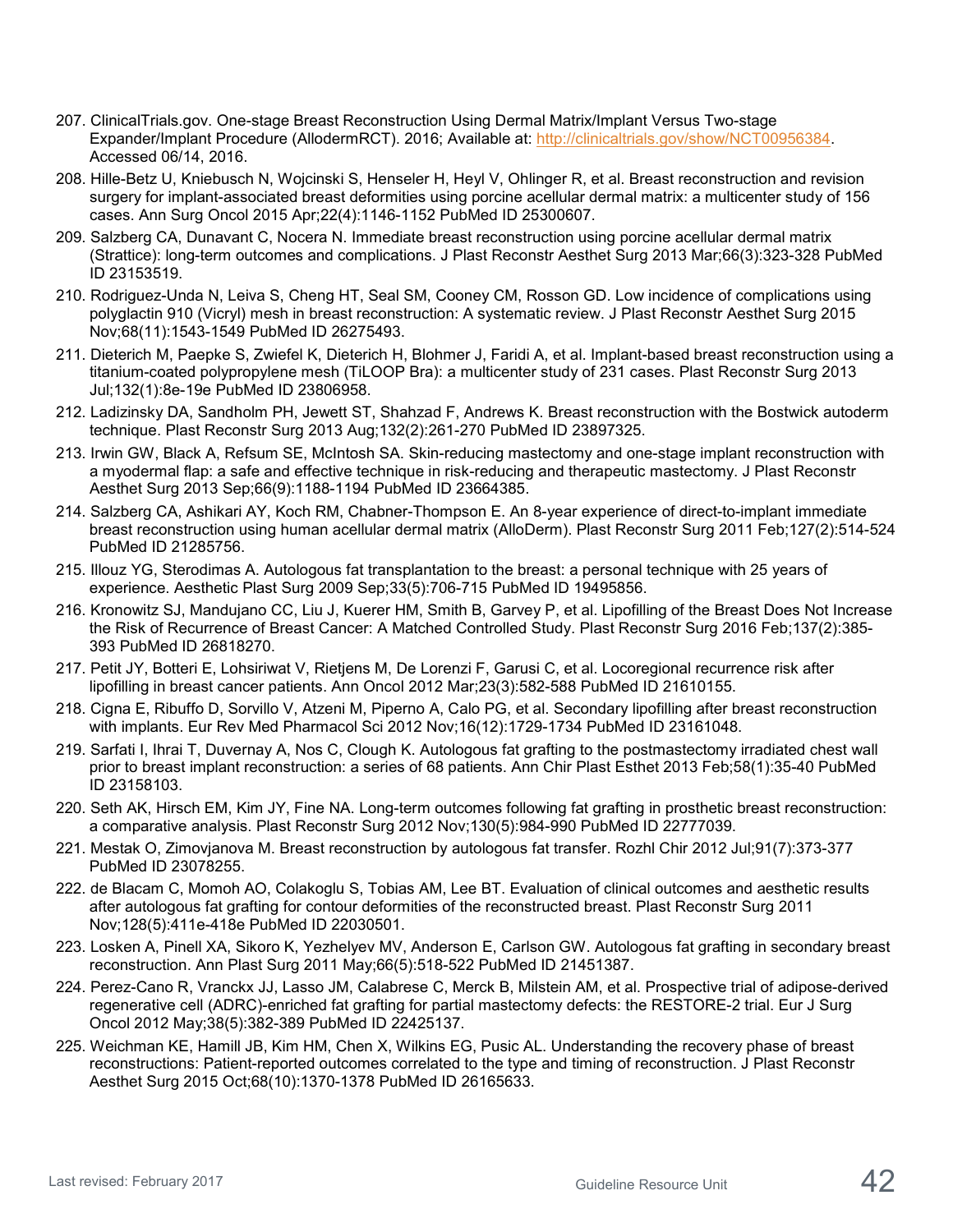- 226. Temple-Oberle C, Shea-Budgell M, Tan M, Semple J, Schrag C, Barreto M, et al. Consensus Review of Optimal Perioperative Care in Breast Reconstruction. Enhanced Recovery After Surgergy (ERAS) Group Recommendations. Manuscript submitted for publication. Plast Reconstr Surg 2016.
- 227. Lassen K, Soop M, Nygren J, Cox PB, Hendry PO, Spies C, et al. Consensus review of optimal perioperative care in colorectal surgery: Enhanced Recovery After Surgery (ERAS) Group recommendations. Arch Surg 2009 Oct;144(10):961-969 PubMed ID 19841366.
- 228. Batdorf NJ, Lemaine V, Lovely JK, Ballman KV, Goede WJ, Martinez-Jorge J, et al. Enhanced recovery after surgery in microvascular breast reconstruction. J Plast Reconstr Aesthet Surg 2015 Mar;68(3):395-402 PubMed ID 25488326.
- 229. Armstrong KA, Davidge K, Morgan P, Brown M, Li M, Cunningham L, et al. Determinants of increased acute postoperative pain after autologous breast reconstruction within an enhanced recovery after surgery protocol: A prospective cohort study. J Plast Reconstr Aesthet Surg 2016 May 13 PubMed ID 27229369.
- 230. Dumestre D, Temple-Oberle C, Grant A, Hamming J. Enhanced Recovery and Same-Day Discharge Achieved for Mastectomy with Implant Reconstruction Patients Using an Enhanced Care Pathway. Plast Surg 2015;23(2):129.
- 231. Davidge K, Armstrong KA, Brown M, Morgan P, Li M, Cunningham L, et al. Shifting Autologous Breast Reconstruction into an Ambulatory Setting: Patient-Reported Quality of Recovery. Plast Reconstr Surg 2015 Oct;136(4):657-665 PubMed ID 26397244.
- 232. Davidge KM, Brown M, Morgan P, Semple JL. Processes of care in autogenous breast reconstruction with pedicled TRAM flaps: expediting postoperative discharge in an ambulatory setting. Plast Reconstr Surg 2013 Sep;132(3):339e-44e PubMed ID 23985645.
- 233. Armstrong KA, Coyte PC, Bhatia RS, Semple JL. The effect of mobile app home monitoring on number of in-person visits following ambulatory surgery: protocol for a randomized controlled trial. JMIR Res Protoc 2015 Jun 3;4(2):e65 PubMed ID 26040252.
- 234. Semple JL, Sharpe S, Murnaghan ML, Theodoropoulos J, Metcalfe KA. Using a mobile app for monitoring postoperative quality of recovery of patients at home: a feasibility study. JMIR Mhealth Uhealth 2015 Feb 12;3(1):e18 PubMed ID 25679749.
- 235. Bezuhly M, Temple C, Sigurdson LJ, Davis RB, Flowerdew G, Cook EF,Jr. Immediate postmastectomy reconstruction is associated with improved breast cancer-specific survival: evidence and new challenges from the Surveillance, Epidemiology, and End Results database. Cancer 2009 Oct 15;115(20):4648-4654 PubMed ID 19634163.
- 236. Ouyang Q, Zhu L, Chen K, Su F. Effect of implant vs. tissue reconstruction on cancer specific survival varies by axillary lymph node status in breast cancer patients. PLoS One 2015 Feb 18;10(2):e0118161 PubMed ID 25692294.
- 237. Sim YT, Litherland JC. The use of imaging in patients post breast reconstruction. Clin Radiol 2012 Feb;67(2):128- 133 PubMed ID 21911216.
- 238. Barnsley GP, Grunfeld E, Coyle D, Paszat L. Surveillance mammography following the treatment of primary breast cancer with breast reconstruction: a systematic review. Plast Reconstr Surg 2007 Oct;120(5):1125-1132 PubMed ID 17898585.
- 239. Zakhireh J, Fowble B, Esserman LJ. Application of screening principles to the reconstructed breast. J Clin Oncol 2010 Jan 1;28(1):173-180 PubMed ID 19884555.
- 240. CancerControl Alberta, Alberta Health Services. Follow-up care for early-stage breast cancer. 2015; Available at: [http://www.albertahealthservices.ca/assets/info/hp/cancer/if-hp-cancer-guide-br013-early-stage-follow-up.pdf.](http://www.albertahealthservices.ca/assets/info/hp/cancer/if-hp-cancer-guide-br013-early-stage-follow-up.pdf) Accessed December, 2016.
- 241. Pineau V, De Runz A, Fyad JP, Simon E, Marchal F. Changing and follow-up of silicone gel-filled breast implants: Multicentric, retrospective study about 130 rupture cases. Ann Chir Plast Esthet 2015 Dec;60(6):465-471 PubMed ID 26296962.
- 242. Rietjens M, Villa G, Toesca A, Rizzo S, Raimondi S, Rossetto F, et al. Appropriate use of magnetic resonance imaging and ultrasound to detect early silicone gel breast implant rupture in postmastectomy reconstruction. Plast Reconstr Surg 2014 Jul;134(1):13e-20e PubMed ID 25028829.
- 243. McCarthy CM, Pusic AL, Kerrigan CL. Silicone breast implants and magnetic resonance imaging screening for rupture: do U.S. Food and Drug Administration recommendations reflect an evidence-based practice approach to patient care? Plast Reconstr Surg 2008 Apr;121(4):1127-1134 PubMed ID 18349629.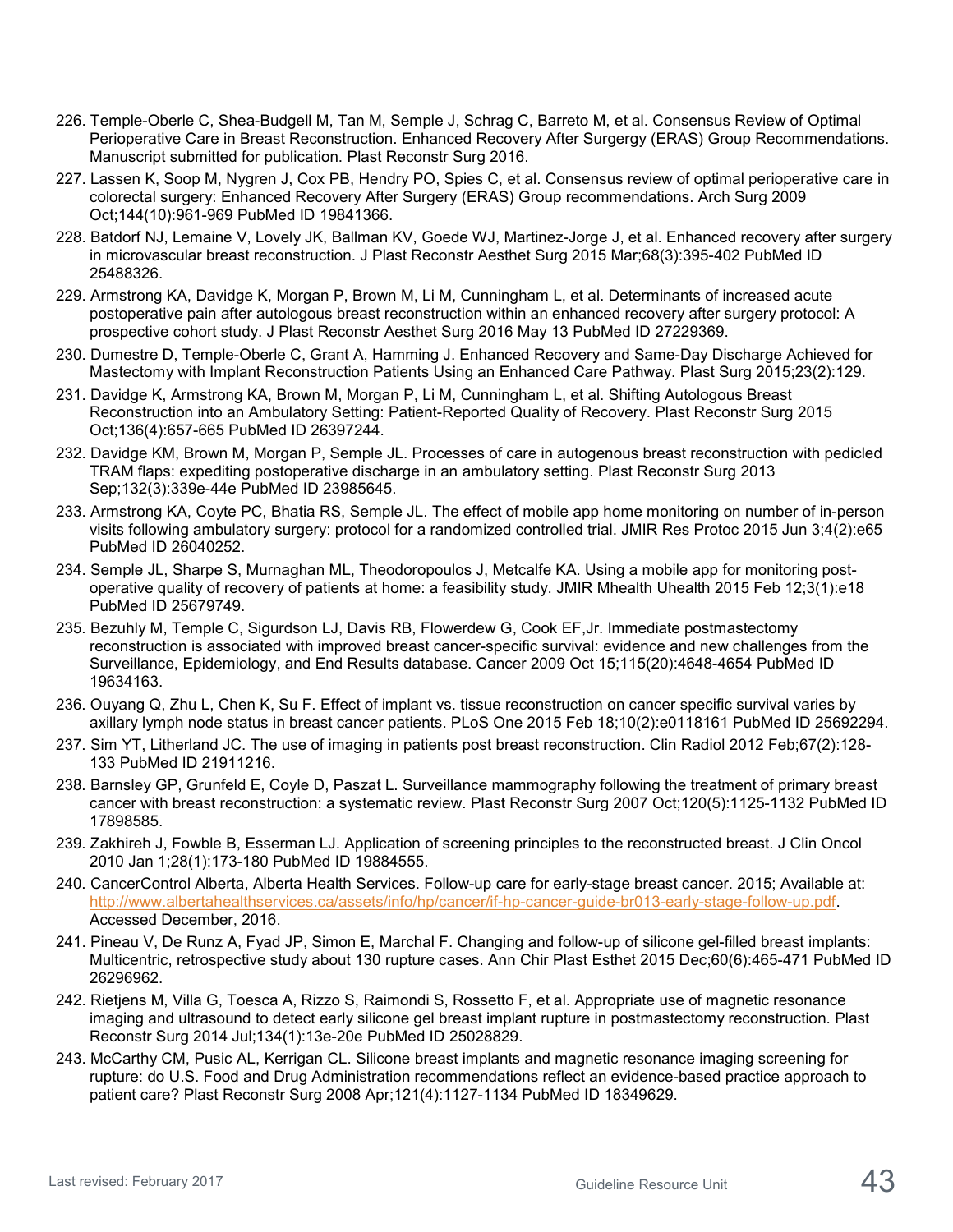- 244. Stark PA, Myles PS, Burke JA. Development and psychometric evaluation of a postoperative quality of recovery score: the QoR-15. Anesthesiology 2013 Jun;118(6):1332-1340 PubMed ID 23411725.
- 245. Rainsbury D, Willet A. Oncoplastic Breast Reconstruction: Guidelines for Best Practice. 2012:1-68.
- 246. Jeevan R, Cromwell DA, Browne JP, Caddy CM, Pereira J, Sheppard C, et al. Findings of a national comparative audit of mastectomy and breast reconstruction surgery in England. J Plast Reconstr Aesthet Surg 2014 Oct;67(10):1333-1344 PubMed ID 24908545.
- 247. Carlson GW. Technical advances in skin sparing mastectomy. Int J Surg Oncol 2011;2011:396901 PubMed ID 22312504.
- 248. Carlson GW, Bostwick J,3rd, Styblo TM, Moore B, Bried JT, Murray DR, et al. Skin-sparing mastectomy. Oncologic and reconstructive considerations. Ann Surg 1997 May;225(5):570-5; discussion 575-8 PubMed ID 9193184.
- 249. Meretoja TJ, Rasia S, von Smitten KA, Asko-Seljavaara SL, Kuokkanen HO, Jahkola TA. Late results of skin-sparing mastectomy followed by immediate breast reconstruction. Br J Surg 2007 Oct;94(10):1220-1225 PubMed ID 17579346.
- 250. Slavin SA, Schnitt SJ, Duda RB, Houlihan MJ, Koufman CN, Morris DJ, et al. Skin-sparing mastectomy and immediate reconstruction: oncologic risks and aesthetic results in patients with early-stage breast cancer. Plast Reconstr Surg 1998 Jul;102(1):49-62 PubMed ID 9655407.
- 251. Kroll SS, Khoo A, Singletary SE, Ames FC, Wang BG, Reece GP, et al. Local recurrence risk after skin-sparing and conventional mastectomy: a 6-year follow-up. Plast Reconstr Surg 1999 Aug;104(2):421-425 PubMed ID 10654685.
- 252. Newman LA, Kuerer HM, Hunt KK, Kroll SS, Ames FC, Ross MI, et al. Presentation, treatment, and outcome of local recurrence afterskin-sparing mastectomy and immediate breast reconstruction. Ann Surg Oncol 1998 Oct-Nov;5(7):620-626 PubMed ID 9831111.
- 253. Simmons RM, Fish SK, Gayle L, La Trenta GS, Swistel A, Christos P, et al. Local and distant recurrence rates in skin-sparing mastectomies compared with non-skin-sparing mastectomies. Ann Surg Oncol 1999 Oct-Nov;6(7):676- 681 PubMed ID 10560854.
- 254. Hicken NF. Mastectomy: a clinical pathologic study demonstrating why most mastectomies result in incomplete removal of the mammary gland. Archives of Surgery 1940;40:6-14.
- 255. Schwartz SI. Principles of Surgery. 6th ed. New York: McGraw-Hill; 1994.
- 256. Larson DL, Basir Z, Bruce T. Is oncologic safety compatible with a predictably viable mastectomy skin flap? Plast Reconstr Surg 2011 Jan;127(1):27-33 PubMed ID 21200196.
- 257. Cooper A. On the Anatomy of the Breast. London, UK: Longmans; 1840.
- 258. Vallejo da Silva A, Rodriguez FR, Loures CM, Lopes VG. Mastectomy in the era of implant-based reconstruction: should we be removing the pectoralis fascia? Breast 2012 Dec;21(6):779-780 PubMed ID 22828665.
- 259. Lockwood TE. Superficial fascial system (SFS) of the trunk and extremities: a new concept. Plast Reconstr Surg 1991 Jun;87(6):1009-1018 PubMed ID 2034721.
- 260. Bogetti P, Cravero L, Spagnoli G, Devalle L, Boriani F, Bocchiotti MA, et al. Aesthetic role of the surgically rebuilt inframammary fold for implant-based breast reconstruction after mastectomy. J Plast Reconstr Aesthet Surg 2007;60(11):1225-1232 PubMed ID 17950185.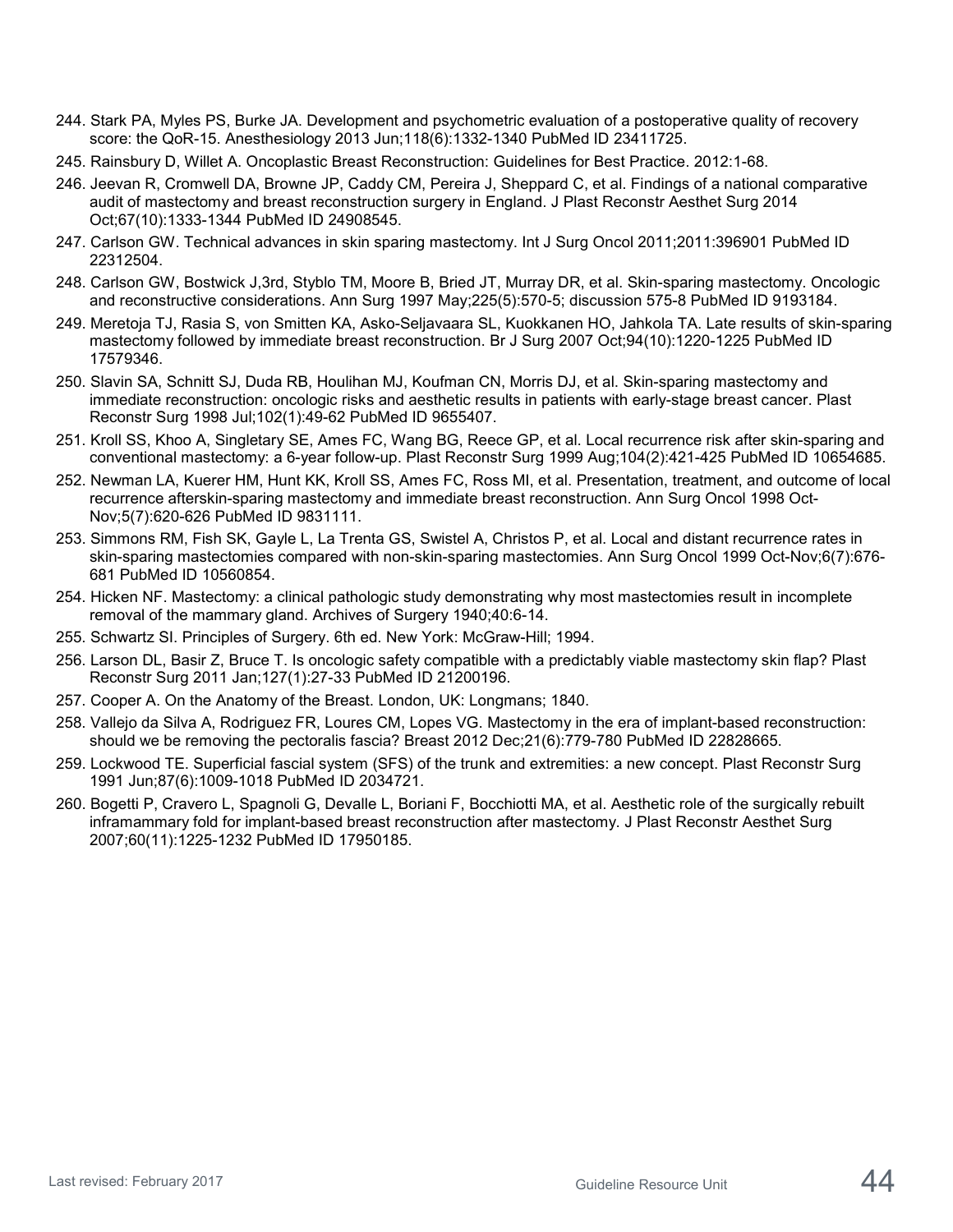# Appendix A: The Mastectomy – Technical Issues Relevant to Reconstruction

**Skin-Sparing Mastectomy.** A significant learning curve is required in order to produce viable flaps for breast reconstruction. This procedure should be done by should only be performed by experienced practitioners with appropriate training in skin sparing techniques, as it is technically more challenging than a standard total mastectomy. The skin-sparing mastectomy has been one of the greatest advancements in IBR (IBR) in the last two decades.<sup>247</sup> It is technically more challenging than the traditional modified radical or total mastectomy, requires close coordination between the oncologic and reconstructive surgeons and depends on proper patient selection and meticulous technique.

**Mastectomy Flap Necrosis.** The success of IBR largely hinges on the health of the mastectomy flaps. Unfortunately, skin flap necrosis is reported in up to 20% of IBR cases<sup>248-250</sup> and remains the single most common complication of skin sparing mastectomy. Even minor flap edge necrosis can lead to infection, exposure, and loss of an implant-based reconstruction; any necrosis can significantly compromise the final shape of autogenous tissue-based reconstructions. Other technical issues that can make the environment unfavorable for proceeding with IBR include insufficient or inconsistent skin flap thickness, resection of muscle fascia, and disruption of anatomic breast landmarks.

**Oncologic Safety.** Although oncologic safety trumps reconstructive issues whenever the two are incompatible, both should be equally achievable in properly selected patients referred for IBR; otherwise, if healthy, consistent skin flaps cannot be assured in a given patient due to oncologic issues, the patient should be referred for delayed breast reconstruction instead. All forms of mastectomy leave some degree of residual breast tissue behind.<sup>247</sup> The various mastectomy techniques differ in terms of the amount of microscopic breast tissue left behind in the skin. These small differences have not been shown to impact the local recurrence of breast cancer.<sup>141,248,251-253</sup>

**Breast Boundaries.** Ideally, the mastectomy removes the breast gland only. The historical boundaries of mastectomy (i.e., the clavicle, the rectus sheath, the midline of the sternum, and the anterior latissimus border) were derived from a contrast injection study in 1940.<sup>254</sup> These borders significantly overestimate the actual extent of the breast gland. Schwartz in "Principles of Surgery," describes the anatomy of the breast gland ore conservatively: *The mature breast of the female extends inferiorly from the second or third rib, to the inframmamary fold at approximately the sixth or seventh rib. Transversely, it extends from the lateral border of the sternum to the anterior or mid axillary line.*255

Each woman has unique breast anatomy; like the reconstruction, the mastectomy should be customized according to a careful preoperative evaluation in the seated or standing position to identify breast boundaries. Dissecting to the clavicle is rarely necessary, leads to superior hollowing, and creates a difficult to hide, telltale sign of mastectomy that will persist even with reconstruction. Dissecting to or beyond the midaxillary line overly lateralizes the reconstruction, thus leading to dissatisfaction regarding lateral breast fullness that interferes with arm movement. Dissecting beyond the medial breast border at the lateral sternum can be particularly problematic for the reconstructive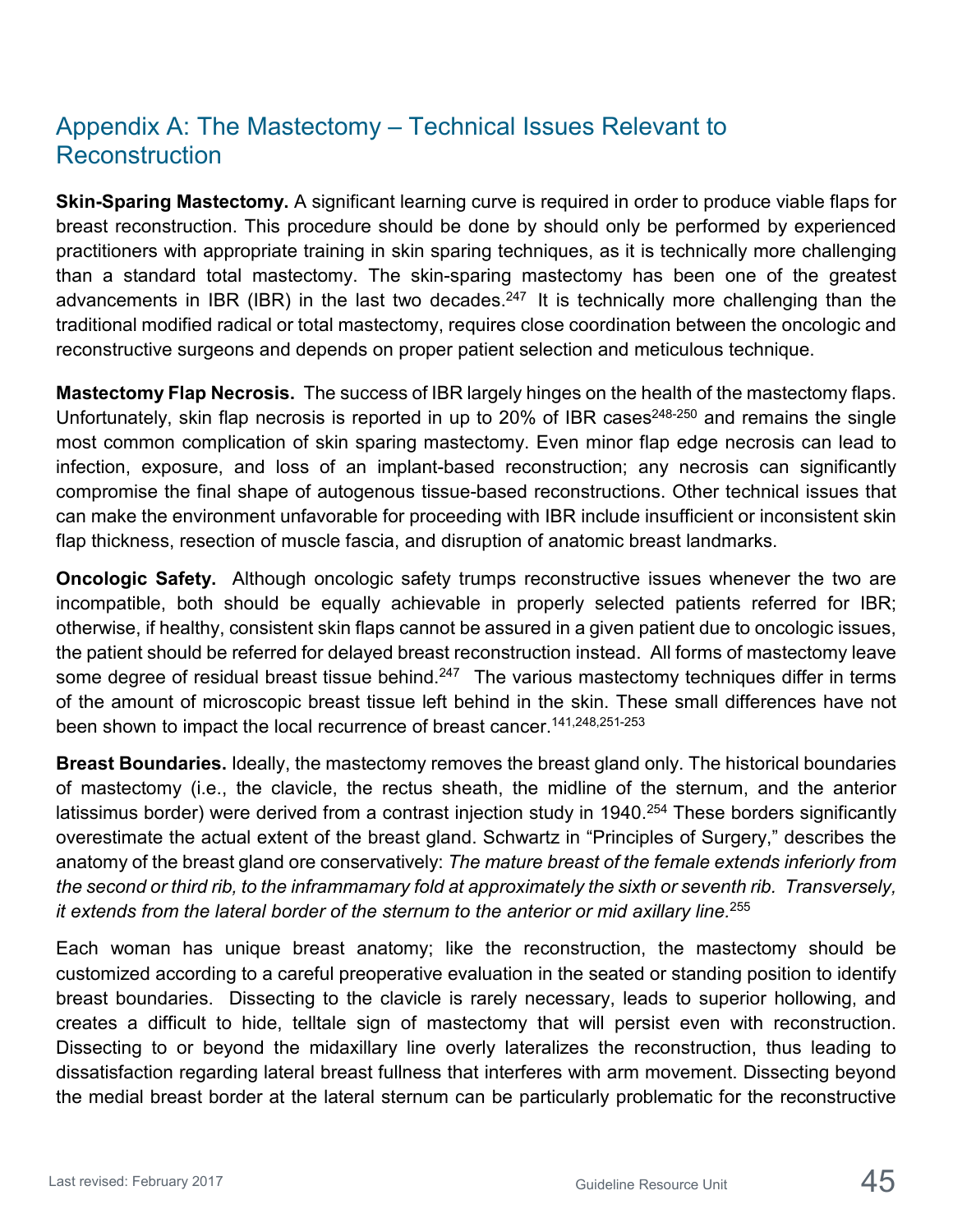surgeon, as the thin skin in this region precludes most attempts at reestablishing this critical anatomic boundary.

**Mastectomy Flap Thickness.** Because the breast gland develops as an ectodermally-derived structure that invaginates inward, it is bounded by the superficial and deep layers of the superficial fascia of the abdominal wall. The superficial layer of this fascia, often referred to as the "breast capsule" is subtle, but definitely present. As such, there exists a relatively avascular anatomic plane separating the non-breast tissue bearing fatty layer of the skin from the underlying breast parenchyma.  $256$ Mastectomy skin flaps should be raised just superficial to this enveloping fascia of the breast, preserving the subcutaneous fat and its associated vascular plexus in order to ensure skin flap viability. Several studies have confirmed this anatomic plane to be adequate from an oncologic perspective; flaps thinner than this (i.e., dermal) have a much higher risk of ischemic necrosis. Cooper's ligaments attaching the breast parenchyma to dermis require division to remove the gland from the skin flap.<sup>257</sup> End hits and thermal burns to the undersurface of the breast skin should be avoided. A low-blend coagulation setting, in conjunction with meticulous surgical technique and atraumatic retraction of the skin flaps can be helpful to ensure viable skin flaps of appropriate thickness. Other surgeons favor sharp dissection preceded by epinephrine injection, as an alternative means of avoiding thermal injury to the undersurface of mastectomy flaps.

**Pectoralis Fascia.** For total submuscular implant reconstruction, the fascia of the pectoralis major, serratus anterior, external oblique, and rectus abdominis muscles should be preserved.<sup>258</sup> The gland can be removed whilst protecting the fascia of these muscles as the posterior surface of the breast parenchyma is enveloped by the deep layer of the superficial abdominal fascia, a layer which is distinct from the muscle fasciae. When using acellular dermal matrices, preservation of the fascia is not essential.

**Inframammary Fold.** The inframammary fold is a distinct embryological and anatomical landmark that marks the end of the breast inferiorly. The breast boundary is at the point where the superficial and deep layers of the superficial fascia of the abdominal wall come together.<sup>259</sup> Here the superficial fascia adheres to the underlying chest wall.<sup>260</sup> Preservation of the inframammary fold is essential to define ptosis and inferior quadrant shape.<sup>260</sup>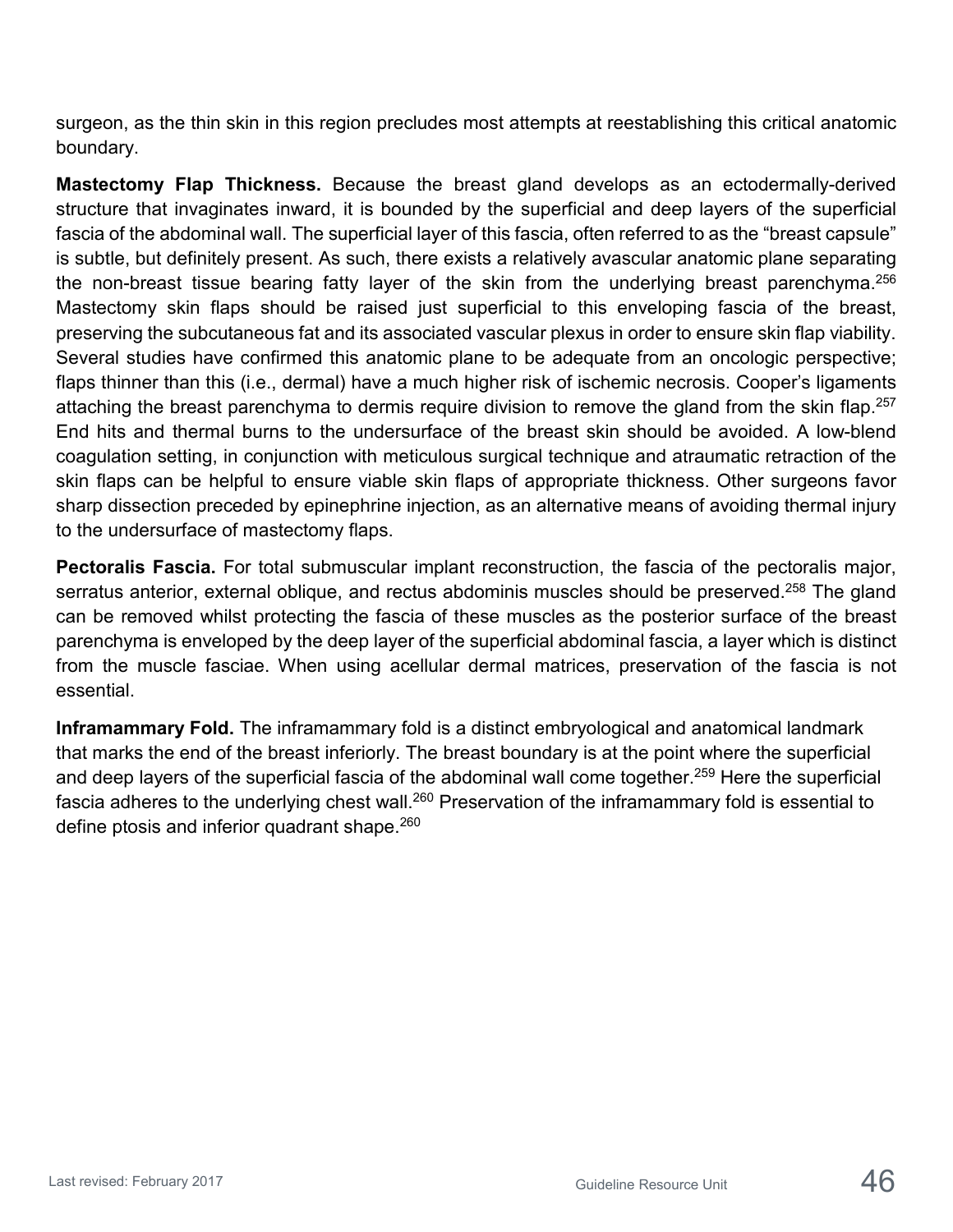# Appendix B: Suggestions for Quality Indicators for Breast Reconstruction

| <b>Indicator</b>     | <b>Outcome</b>                                                                                                                                           | <b>Measurement Tool</b>          |
|----------------------|----------------------------------------------------------------------------------------------------------------------------------------------------------|----------------------------------|
| Preoperative         | Breast reconstruction is discussed with patients requiring a<br>mastectomy                                                                               | BREAST-Q™, BRECON-<br>$31^\circ$ |
|                      | Full information is available at the time of referral and provided<br>following surgery                                                                  |                                  |
|                      | The role of reconstruction is discussed at multidisciplinary rounds                                                                                      |                                  |
|                      | Medical photography is included in medical record                                                                                                        |                                  |
|                      | Proportion of immediate and delayed breast reconstruction patients<br>that received surgery within the priority target                                   |                                  |
|                      | Patients have access to a navigator or equivalent (key worker with<br>expertise in breast reconstruction and psychological assessment and<br>management) |                                  |
|                      | Patients receive information in an appropriate format and level of<br>detail for their individual needs                                                  |                                  |
|                      | Proportion of patients that receive appropriate pre-operative imaging<br>of the breast                                                                   |                                  |
|                      | Patient satisfaction with information received from plastic surgeon                                                                                      |                                  |
| Perioperative        | Documentation of photographic outcome (pre and post-operative)                                                                                           | ERAS <sup>®</sup> , NSQIP        |
|                      | IV and antibiotics on induction                                                                                                                          |                                  |
|                      | Complication rates (nausea and vomiting, SSI, UTI, pneumonia, DVT,<br>wound dehiscence, flap and skin necrosis, flap failure, etc.)                      |                                  |
|                      | Flap monitoring protocol in place                                                                                                                        |                                  |
|                      | Patients are risk-assessed for thromboembolism and preventative<br>measures adopted                                                                      |                                  |
|                      | Local and systemic recurrence rates                                                                                                                      |                                  |
|                      | Proportion of patients re-operated on (for non-breast ablative<br>procedure) within 30 days after BR                                                     |                                  |
|                      | Proportion of patients that died within 30 days after a breast surgery                                                                                   |                                  |
|                      | Post-operative pain managed                                                                                                                              |                                  |
|                      | Linkages with physiotherapy, nurse navigator as needed                                                                                                   |                                  |
|                      | Length of stay                                                                                                                                           |                                  |
|                      | Implant loss at 3 months                                                                                                                                 |                                  |
|                      | Implant returned to OR                                                                                                                                   |                                  |
|                      | Unplanned readmission within 30 days                                                                                                                     |                                  |
|                      | Unanticipated radiation in immediate reconstruction patients                                                                                             |                                  |
| <b>Patient rated</b> | Patient satisfaction with outcome                                                                                                                        | BREAST-Q™, BRECON-<br>$31^\circ$ |
| outcomes             | Patient satisfaction with information and involvement in decision<br>making                                                                              | QoR-15                           |
|                      | Quality of recovery/patient satisfaction with recovery                                                                                                   |                                  |

\*Includes items from Oncoplastic Breast Reconstruction: Guidelines for Best Practice.<sup>245</sup>